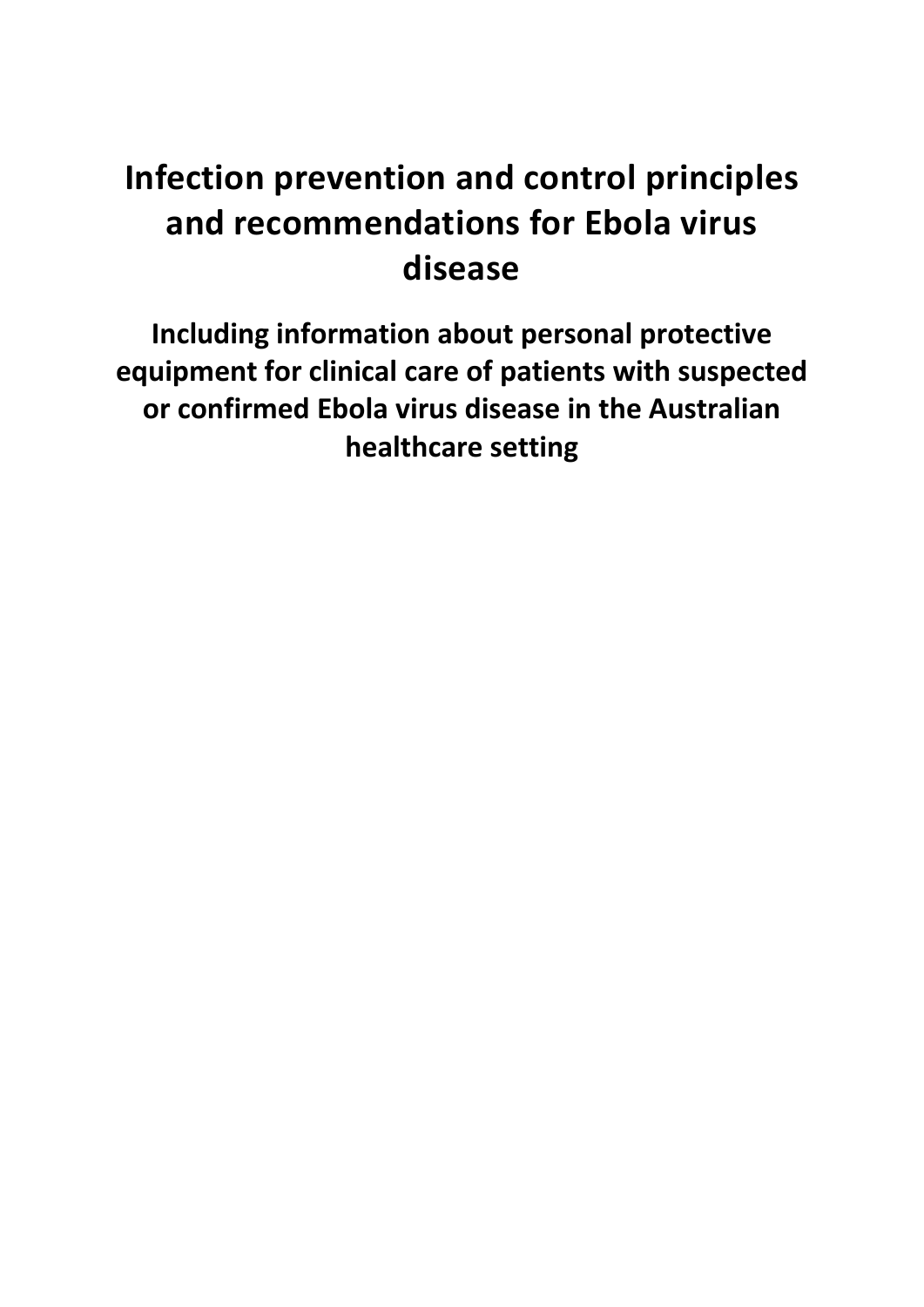*Infection prevention and control principles and recommendations for Ebola virus disease: including information about personal protective equipment for clinical care of patients with suspected or confirmed Ebola virus disease in the Australian healthcare setting*

Online ISBN: 978-1-76007-177-6

Publications approval number: 11051

© Commonwealth of Australia 2015

This work is copyright. You may download, display, print and reproduce the whole or part of this work in unaltered form for your own personal use or, if you are part of an organisation, for internal use within your organisation, but only if you or your organisation do not use the reproduction for any commercial purpose and retain this copyright notice and all disclaimer notices as part of that reproduction. Apart from rights to use as permitted by the Copyright Act 1968 or allowed by this copyright notice, all other rights are reserved and you are not allowed to reproduce the whole or any part of this work in any way (electronic or otherwise) without first being given the specific written permission from the Commonwealth to do so. Requests and inquiries concerning reproduction and rights are to be sent to the Communication Branch, Department of Health, GPO Box 9848, Canberra ACT 2601, or via e-mail t[o copyright@health.gov.au.](mailto:copyright@health.gov.au)

#### **Revision history**

| <b>Version</b> | Date            | <b>Changes</b>                                                        |
|----------------|-----------------|-----------------------------------------------------------------------|
| 1.0            | 5 December 2014 | Executive summary endorsed by AHPPC                                   |
| 1.0            | 6 February 2015 | Rationale document and revised executive summary<br>endorsed by AHPPC |
| 1.1            | 19 March 2015   | Technical editing of combined documents                               |

The Infection Prevention and Control Expert Advisory Group (IPCEAG) was formed to provide evidence-based infection prevention and control practice and protocols for priority communicable diseases in the Australian setting. These recommendations for Ebola virus disease (EVD) capture the knowledge of professionals experienced in infection control, clinical medicine and public health, and provide guidance on best practice, based on the best available evidence at the time of completion. Additionally, information was sourced from a range of international public health organisations.

Readers should not rely solely on the information contained in these guidelines. Guideline information is not intended to be a substitute for advice from other relevant sources, including, but not limited to, the advice from a health professional with first-hand experience in the care of patients with serious infectious diseases, including EVD. Clinical judgement and discretion may be required in the interpretation and application of these guidelines.

Members of the IPCEAG and the AHPPC, and the Australian Government, as represented by the Department of Health, do not warrant or represent that the information contained in the guidelines is accurate, current or complete. The IPCEAG, the AHPPC and the Department of Health do not accept any legal liability or responsibility for any loss, damages, costs or expenses incurred by the use of, reliance on, or interpretation of, the information contained in the guidelines.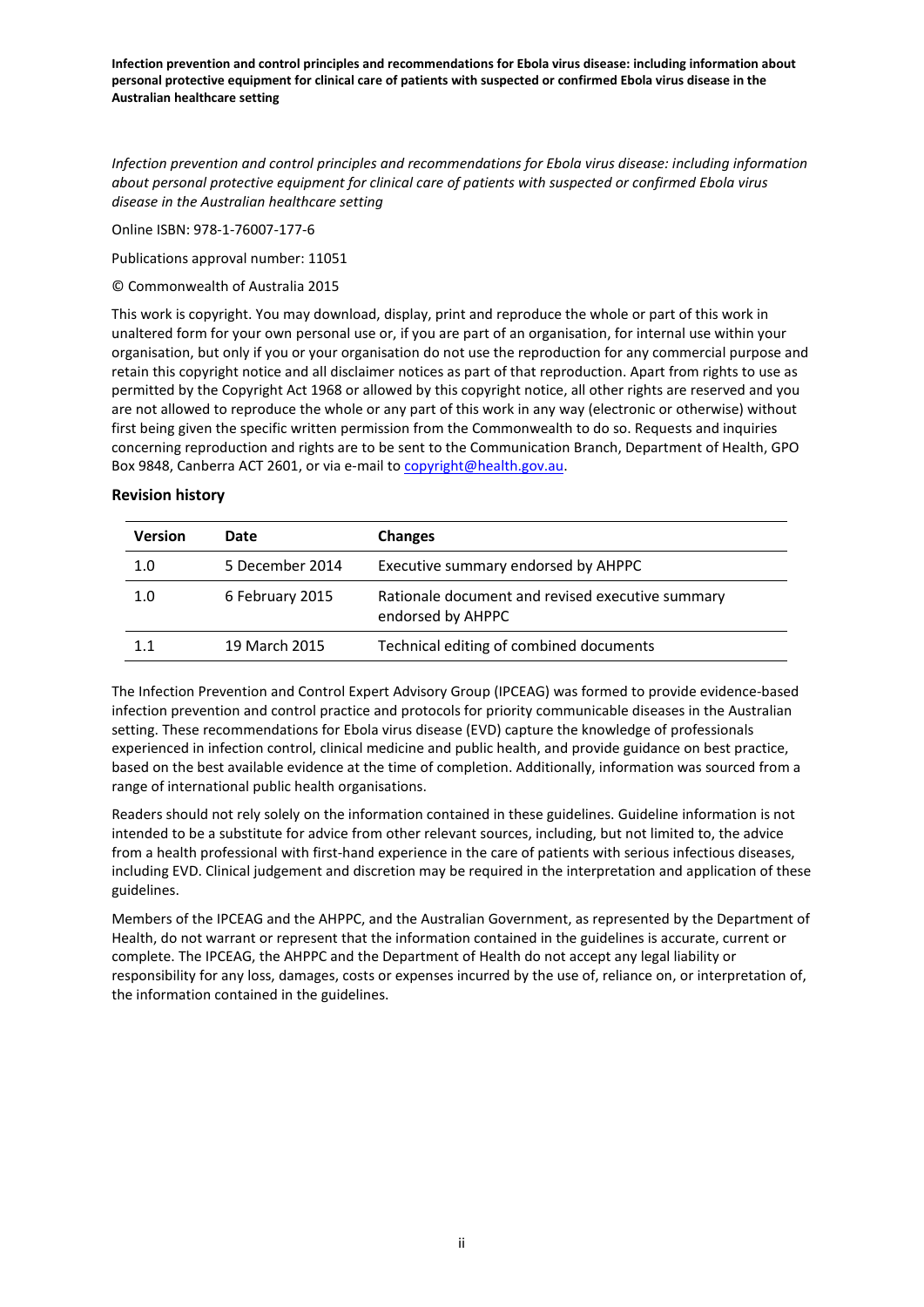# **Contents**

<span id="page-2-0"></span>

| $\mathbf{1}$   |     |       |                                                                          |  |
|----------------|-----|-------|--------------------------------------------------------------------------|--|
|                | 1.1 |       |                                                                          |  |
|                | 1.2 |       |                                                                          |  |
| $\overline{2}$ |     |       |                                                                          |  |
|                | 2.1 |       | Virology, pathogenesis, epidemiology and characteristics of Ebola virus  |  |
|                |     | 2.1.1 |                                                                          |  |
|                |     | 2.1.2 |                                                                          |  |
|                |     | 2.1.3 |                                                                          |  |
|                | 2.2 |       |                                                                          |  |
|                |     | 2.2.1 |                                                                          |  |
|                |     | 2.2.2 | Administrative requirements for personal protective and other            |  |
|                |     | 2.2.3 |                                                                          |  |
|                |     | 2.2.4 |                                                                          |  |
|                |     | 2.2.5 |                                                                          |  |
|                | 2.3 |       |                                                                          |  |
| 3              |     |       |                                                                          |  |
|                | 3.1 |       |                                                                          |  |
|                | 3.2 |       |                                                                          |  |
|                |     | 3.2.1 |                                                                          |  |
|                |     | 3.2.2 |                                                                          |  |
|                | 3.3 |       |                                                                          |  |
|                | 3.4 |       | Healthcare settings, and infection prevention and control procedures  13 |  |
|                |     | 3.4.1 |                                                                          |  |
|                |     | 3.4.2 |                                                                          |  |
|                |     | 3.4.3 |                                                                          |  |
|                |     | 3.4.4 |                                                                          |  |
|                | 3.5 |       |                                                                          |  |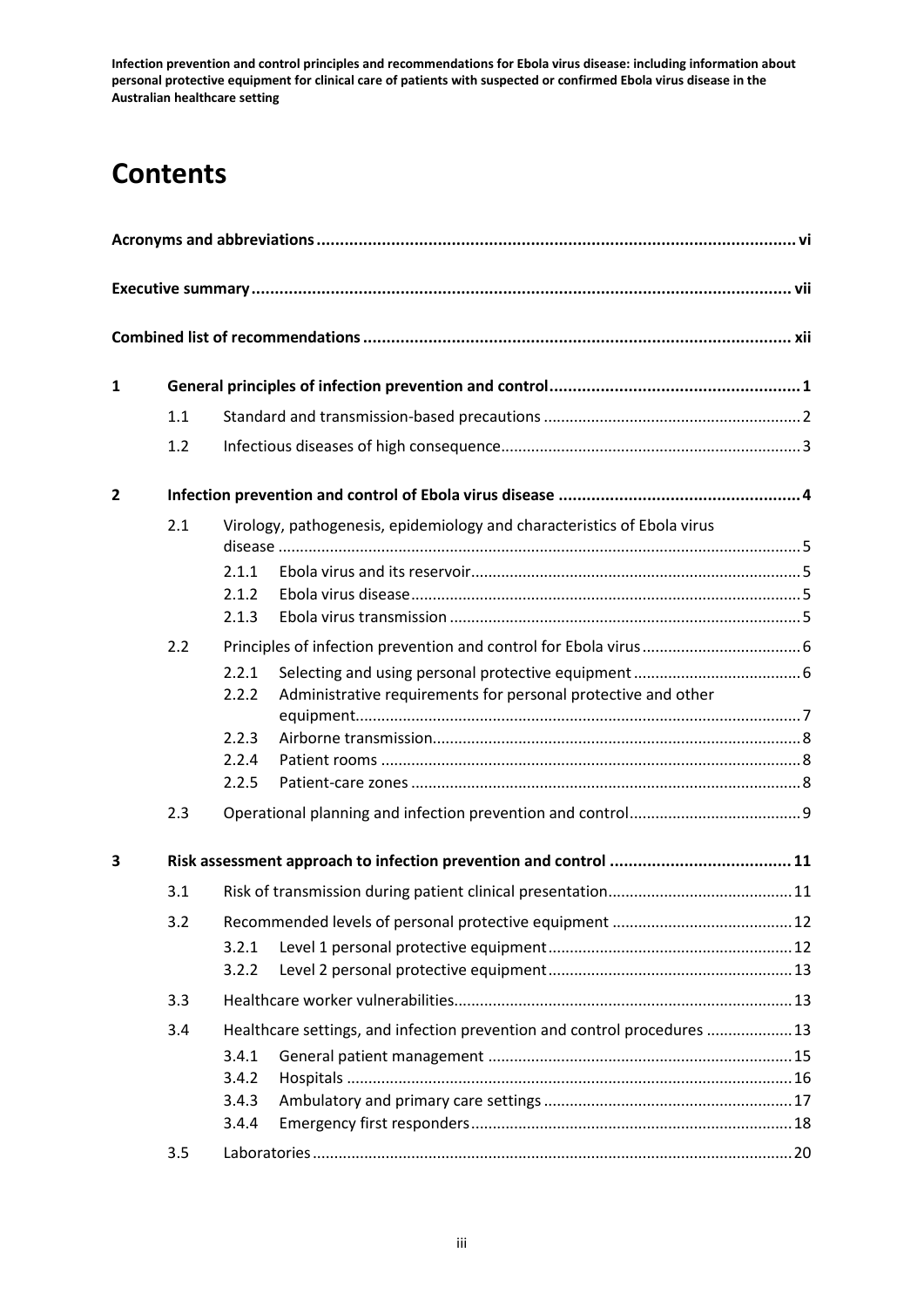| 4 |     | Personal protective equipment and other risk reduction measures  21           |  |
|---|-----|-------------------------------------------------------------------------------|--|
|   | 4.1 |                                                                               |  |
|   | 4.2 |                                                                               |  |
|   |     | 4.2.1                                                                         |  |
|   |     | 4.2.2                                                                         |  |
|   |     | 4.2.3                                                                         |  |
|   |     | 4.2.4                                                                         |  |
|   |     | 4.2.5                                                                         |  |
|   |     | 4.2.6<br>4.2.7                                                                |  |
|   |     |                                                                               |  |
|   | 4.3 |                                                                               |  |
|   |     | 4.3.1                                                                         |  |
|   | 4.4 |                                                                               |  |
|   | 4.5 |                                                                               |  |
|   | 4.6 |                                                                               |  |
|   | 4.7 | Disposal or decontamination of personal protective equipment 30               |  |
| 5 |     |                                                                               |  |
|   | 5.1 |                                                                               |  |
|   |     | 5.1.1                                                                         |  |
|   |     | 5.1.2                                                                         |  |
|   | 5.2 |                                                                               |  |
|   | 5.3 |                                                                               |  |
|   |     | Patient with suspected Ebola virus disease, while awaiting results33<br>5.3.1 |  |
|   |     | 5.3.2                                                                         |  |
|   |     | Staff training, and allocation of environmental cleaning and waste<br>5.3.3   |  |
|   |     |                                                                               |  |
|   | 5.4 |                                                                               |  |
|   |     | 5.4.1                                                                         |  |
|   |     | 5.4.2                                                                         |  |
|   |     | 5.4.3<br>5.4.4                                                                |  |
|   |     | 5.4.5                                                                         |  |
|   |     | 5.4.6                                                                         |  |
|   |     | 5.4.7                                                                         |  |
| 6 |     |                                                                               |  |
|   | 6.1 |                                                                               |  |
|   | 6.2 |                                                                               |  |
|   | 6.3 |                                                                               |  |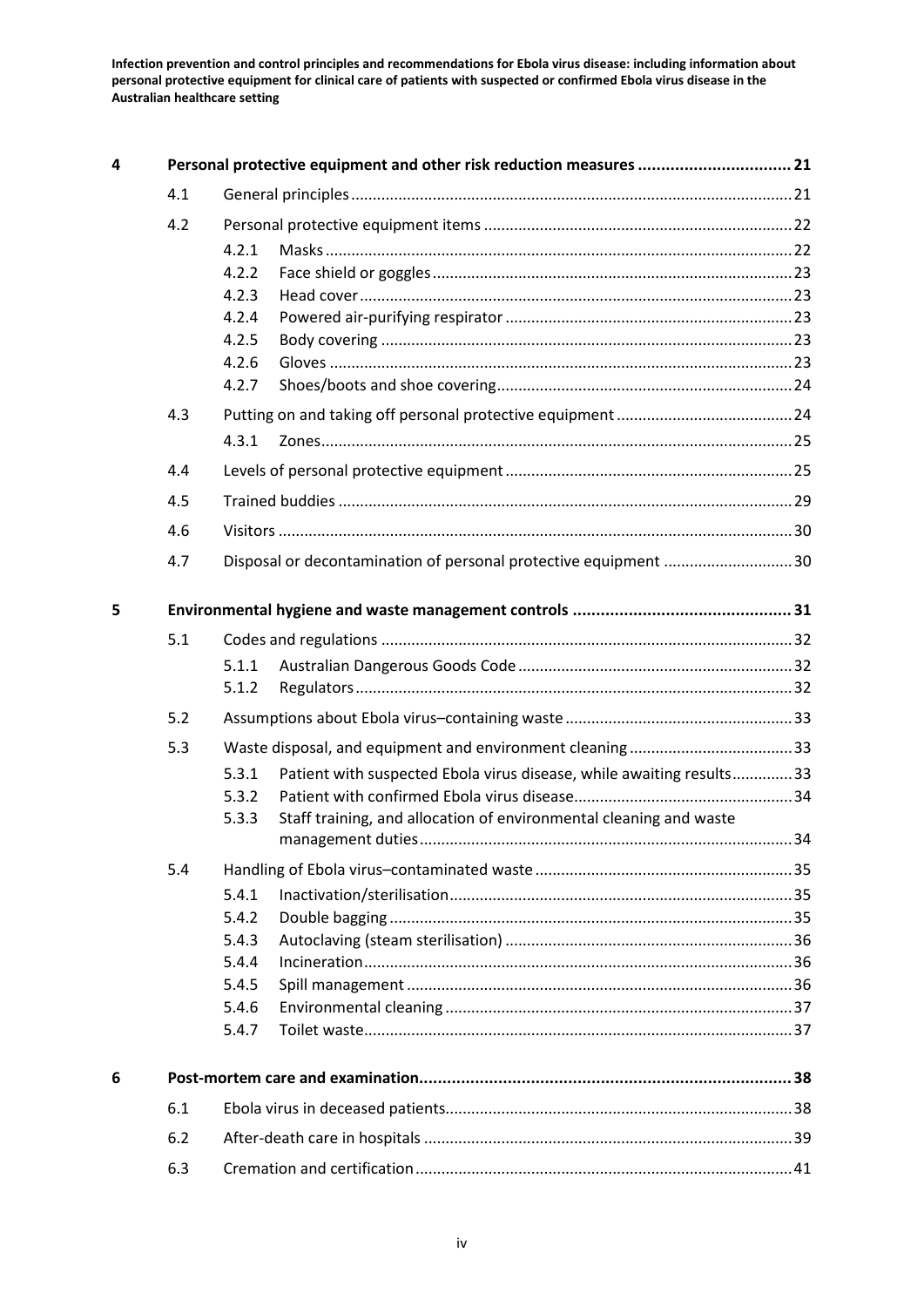| 6.4               |                                                                         |  |
|-------------------|-------------------------------------------------------------------------|--|
| 6.5               |                                                                         |  |
| 6.6               |                                                                         |  |
| <b>Appendix 1</b> | Risk assessment scenarios for suspected Ebola virus disease 43          |  |
| <b>Appendix 2</b> | Decision tool for determining required personal protective equipment 45 |  |
|                   |                                                                         |  |
|                   |                                                                         |  |
|                   |                                                                         |  |
|                   |                                                                         |  |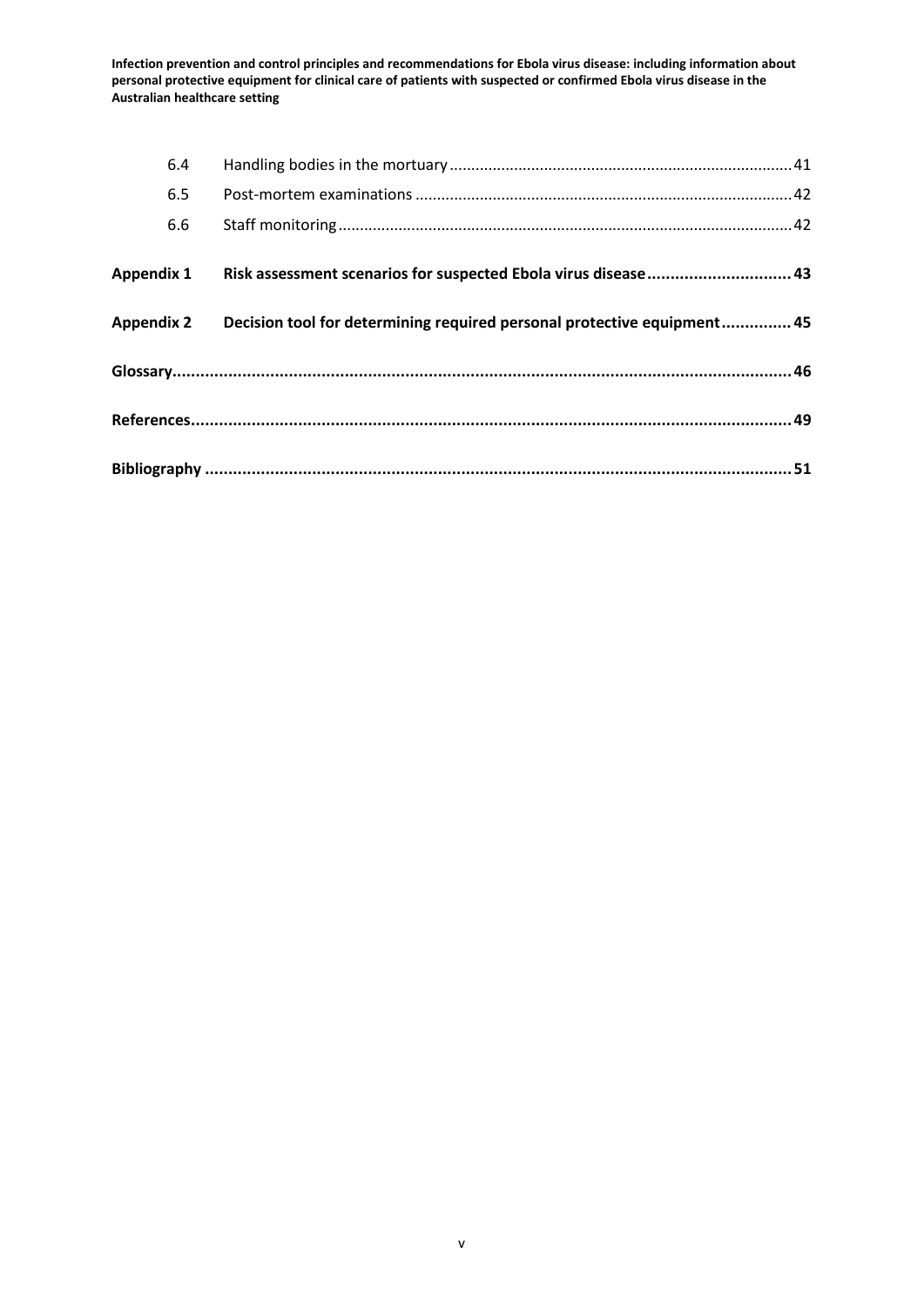# **Acronyms and abbreviations**

| ADG Code    | Australian Dangerous Goods Code                   |
|-------------|---------------------------------------------------|
| <b>CDC</b>  | <b>Centers for Disease Control and Prevention</b> |
| <b>FVD</b>  | Ebola virus disease                               |
| HAI         | healthcare-associated infection                   |
| <b>HCW</b>  | healthcare worker                                 |
| <b>IDHC</b> | infectious disease of high consequence            |
| <b>IPC</b>  | infection prevention and control                  |
| <b>PAPR</b> | powered air-purifying respirator                  |
| <b>PPE</b>  | personal protective equipment                     |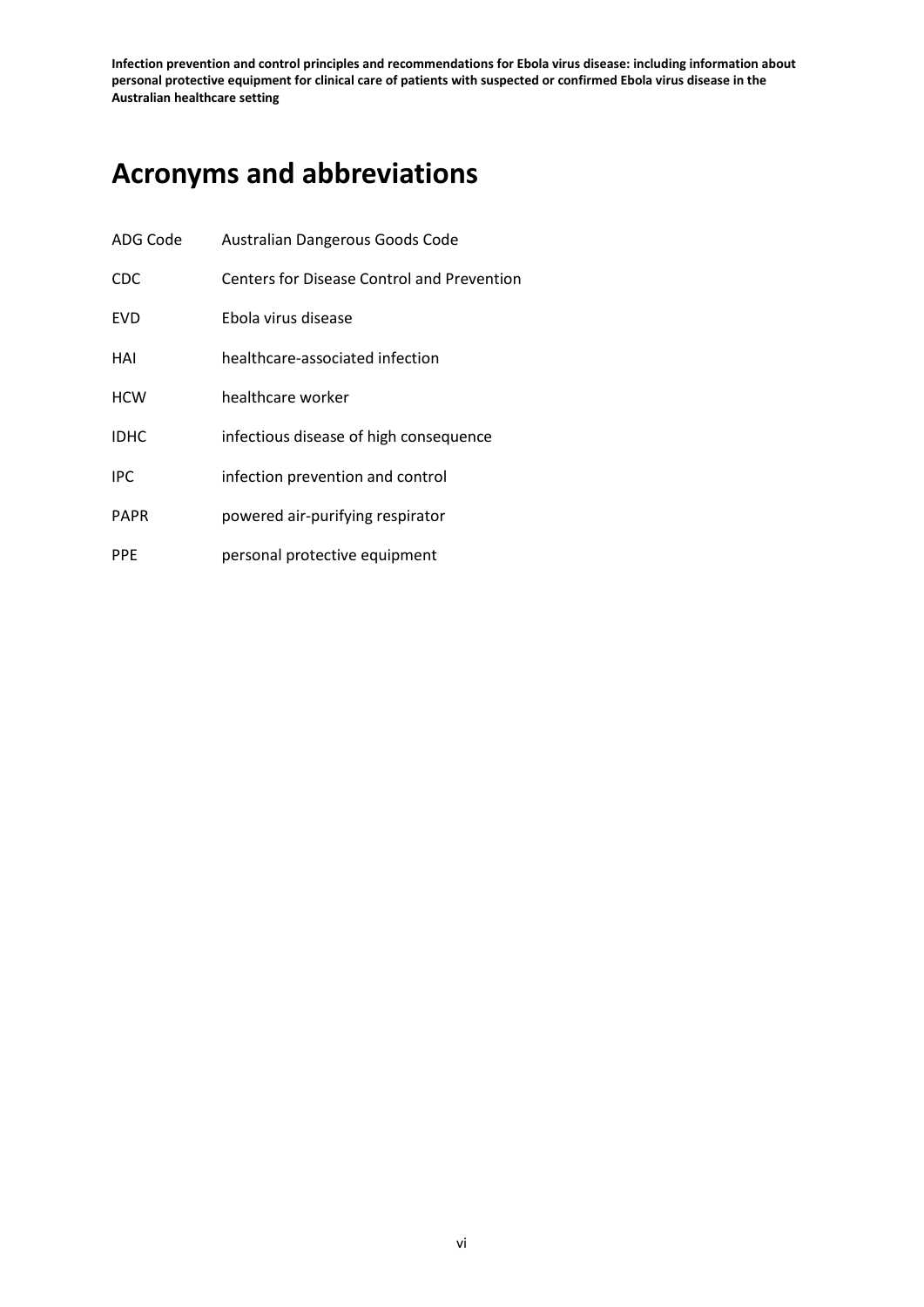## **Executive summary**

The main objective of this document is to describe actions and measures recommended to protect healthcare workers (HCWs) and others who may come in contact with Ebola virus, or patients with suspected or confirmed Ebola virus disease (EVD).

## **Principles of infection prevention and control**

- 1. Preventing transmission of infection in healthcare settings requires **concurrent application of three main types of control:**
- an administrative structure supporting a facility-wide infection prevention and control (IPC) program
- environmental and engineering infrastructure
- personal protective equipment (PPE).
- 2. HCWs must use **standard precautions** during all routine patient care, including before identifying any infectious disease, which may then require additional transmission-based precautions. Key components of standard precautions include:
- hand hygiene
- safe use and disposal of sharps
- point-of-care risk assessment, and appropriate selection and use of PPE, to prevent the HCW's skin or mucous membranes being exposed to patients' body fluids (including blood, vomit, faeces, sweat, saliva, urine, amniotic fluid, breastmilk and semen), or to patients' mucous membranes or non-intact skin.
- 3. **Safeguarding the health and wellbeing of HCWs and patients** in healthcare facilities, including providing training in hand hygiene, appropriate use of PPE, and safe use and disposal of sharps (including the use of safety-engineered invasive devices, where appropriate), is a priority for, and the responsibility of, policy makers, employers, managers and HCWs themselves.
- 4. **Implementation** of IPC measures, including correct use of PPE, requires training that is appropriate for different categories of HCWs (including supervisors) and for different levels of risk; it also requires adequate resources (human, material and financial) to support and maintain it.

## **Principles of Ebola virus disease infection prevention and control**

## **1. Ebola virus transmission**

Asymptomatic people do not transmit Ebola virus by routine clinical or household contact.

The predominant mode of Ebola virus transmission is by contact (direct, or indirect via contaminated fomites) with body fluids of a patient with EVD, usually in the later stage of infection or after death. Airborne transmission between people has not been demonstrated, but spread during events that generate aerosols has not been excluded.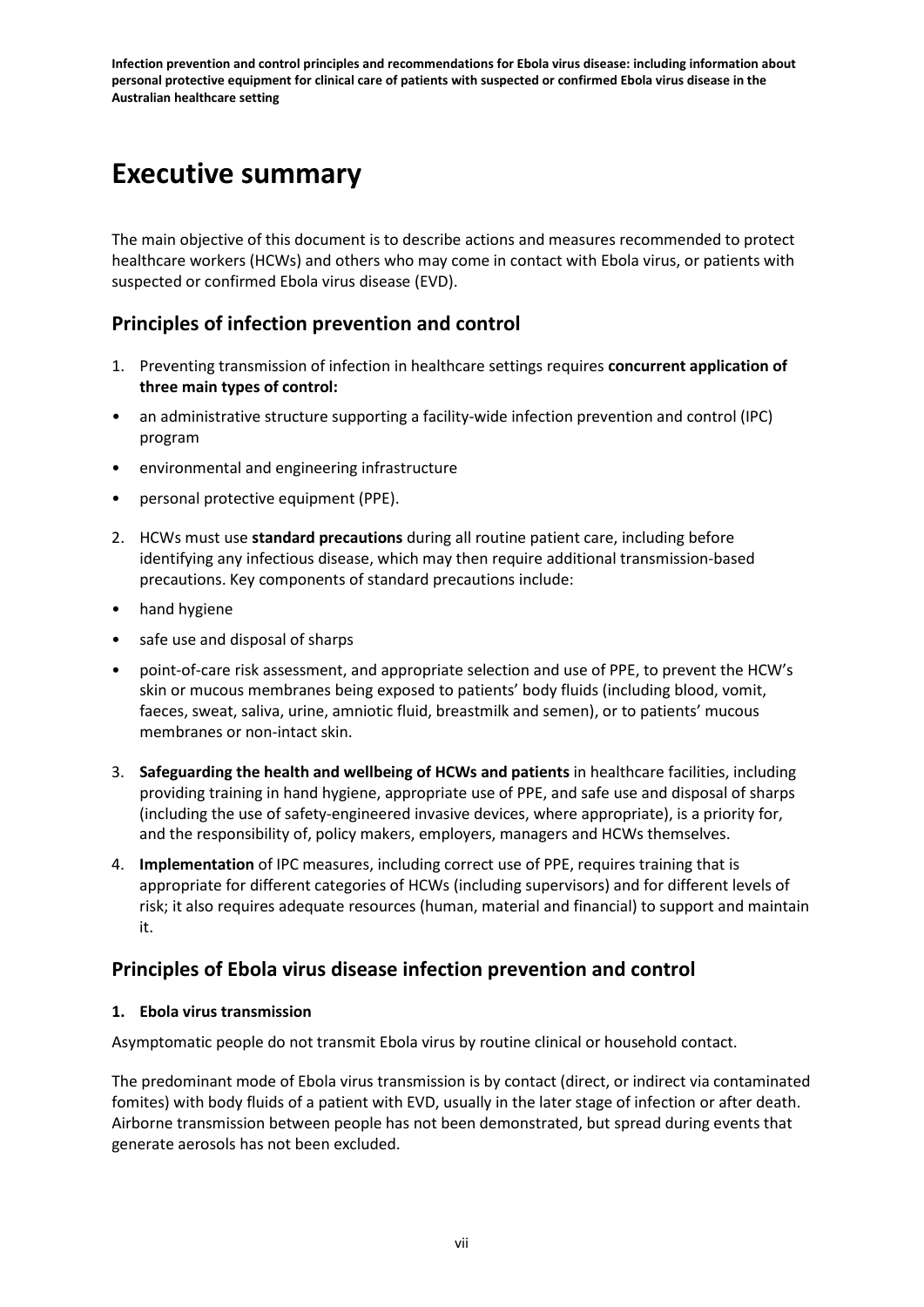### **2. Management of HCWs who have treated a patient in the Australian healthcare setting with suspected or confirmed EVD**

While they remain asymptomatic, HCWs who have been caring for patients with EVD:

- will not transmit Ebola virus by routine clinical or household contact
- can continue to work in the healthcare setting and do not require quarantine, if they have used adequate PPE with supervision. They should closely monitor their health, including twice-daily body temperature measurements, and immediately report any relevant symptoms to their designated supervisor.

## **3. EVD and PPE principles and recommendations**

The risk of transmission is managed by IPC measures, including patient isolation, environmental hygiene (cleaning and, when appropriate, disinfection) and use of adequate PPE, supported by training.

When providing clinical care for patients with confirmed EVD or treating symptomatic patients with suspected EVD where there is potential exposure to body fluids, the following is recommended:

- PPE should be chosen to ensure that the mucous membranes of the eyes, mouth and nose are protected.
- PPE should also cover all areas of the body to prevent exposure of skin, hair or clothing to a patient's body fluids and subsequent risk of self-contamination by the HCW. Ebola virus is not thought to penetrate intact skin, but contamination of skin or hair with body fluids of a patient with EVD can result in transfer via the HCW's hands to their mucous membranes or broken skin.
- Hands are known to transmit pathogens to other parts of the body or face, and to other individuals. Therefore, hand hygiene and double gloves are essential, both to protect the HCW and to prevent transmission to others.

## **Recommendation 1: Mucous membrane protection**

All HCWs should use:

• [a](#page-2-0) face shield or goggles, and a fluid-resistant P2 or N95 mask/respirator<sup>a</sup>

OR

• a powered air-purifying respirator (PAPR).

## **Recommendation 2: Whole body protection**

HCWs should wear surgical scrubs or work uniform, and protective body covering that they are most familiar with and trained to use. Surgical scrubs or work uniforms should not be taken home.

In most clinical settings, the preferred protective body covering will be a long-sleeved, fluid-resistant gown to the mid-calf, in combination with shoe/leg coverings and head cover (see recommendations 3 and 4).

Coveralls are used routinely in some healthcare settings (e.g. pre-hospital/ambulance). They provide equivalent protection, but pose a risk of heat stress and contamination during removal, especially if

<span id="page-7-0"></span>P2 or N95 respirators (which are very similar) are commonly referred to as 'masks'. The term 'P2 mask' is used throughout this document. P2 masks must comply with Australian/New Zealand standard AS/NZS 1716:2012 (Respiratory protective devices).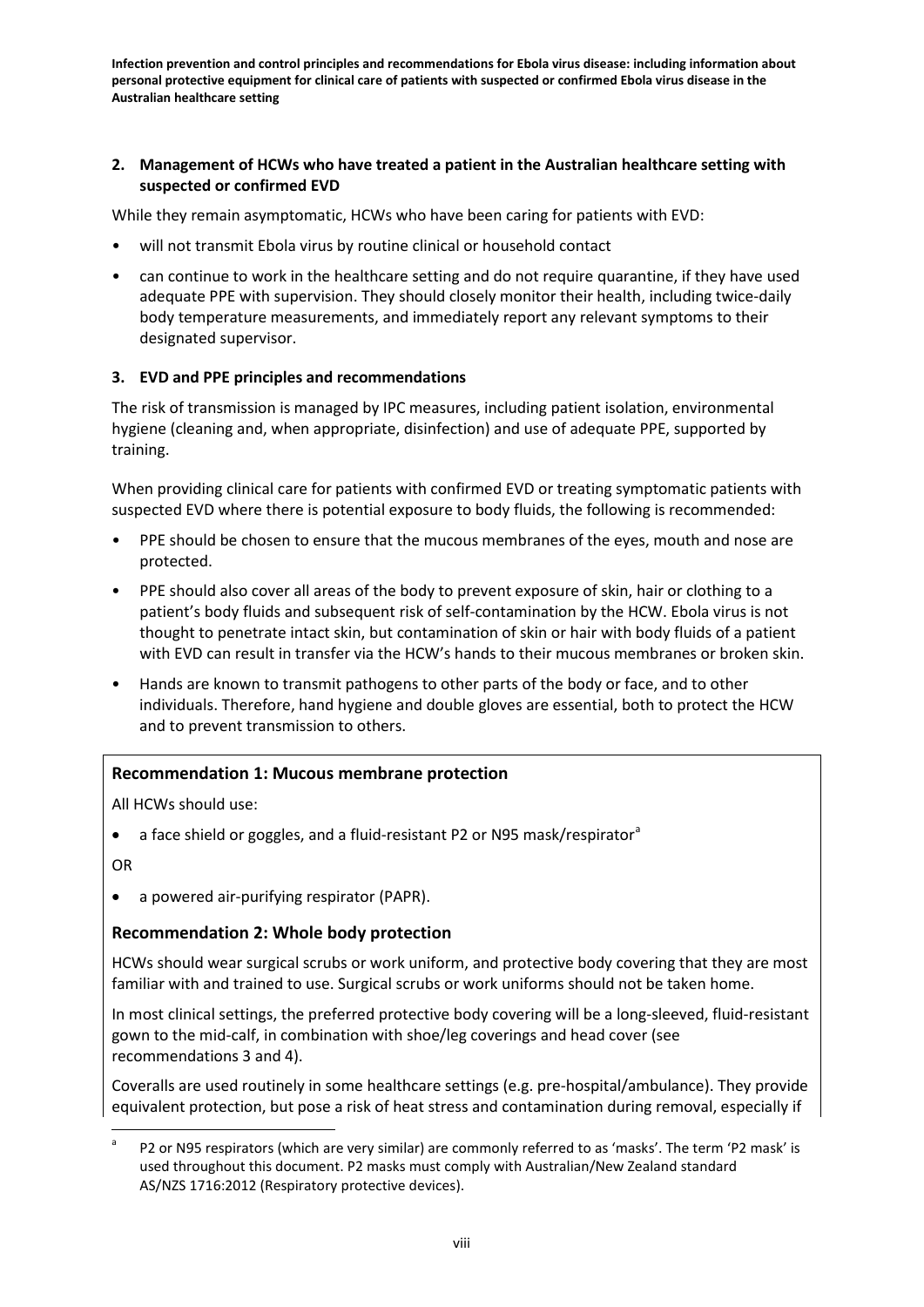hooded. Therefore, they are not recommended for routine use in Australian healthcare facilities, except by HCWs who are specifically trained and confident in their use and safe removal.

A plastic apron can be worn over the protective body covering if contact with fluids (e.g. vomit) is likely.

### **Recommendation 3: Foot covering**

All HCWs should wear enclosed, fluid- and sharps-resistant footwear, and single-use, fluid-repellent boot covers to mid-calf.

### **Recommendation 4: Head covering**

All HCWs should wear a head cover that covers the head and neck (unless this protection is provided by using a PAPR).

### **Recommendation 5: Hand hygiene and protection**

All HCWs should wear double gloves. The outer pair of gloves should be long enough to cover the cuff of the gown easily. Nitrile gloves are preferred.

PPE should be adequate, but not excessive. Wearing PPE in excess of that recommended, will potentially restrict movement and vision, increase the risk of heat stress, and make putting on and taking off PPE more complex. The risks (to the HCW and patient) of using items in addition to those recommended may outweigh any theoretical benefits.

HCWs should be supervised by a trained assistant ('buddy') while putting on and taking off PPE. This is to ensure that each item is put on and taken off in the correct order and with the correct technique to avoid contamination. The buddy should wear basic PPE (gown, gloves and a P2 mask) to protect their own mucous membranes and clothes.

#### **4. Application of PPE recommendations in different healthcare settings**

The PPE recommendations 1–5 principally apply to situations in which the possibility of a patient presenting with symptomatic EVD has been anticipated, all items of PPE are available and HCWs have been trained in their use. These situations will primarily be in designated EVD treatment hospitals and other major referral hospitals.

In the unlikely event that a symptomatic patient with suspected EVD (based on history at triage of recent travel to an EVD-affected country and compatible symptoms) presented to another healthcare setting (e.g. an emergency department of a smaller hospital), the following procedures are recommended:

- Place the patient in a single room and restrict access to the room.
- Perform a risk assessment to determine the risk of exposure to body fluids, while remaining at least 1 metre away from the patient.
- Contact the state communicable diseases control branch or local public health unit.
- **Perform hand hygiene before and after any contact with the patient or their immediate environment.**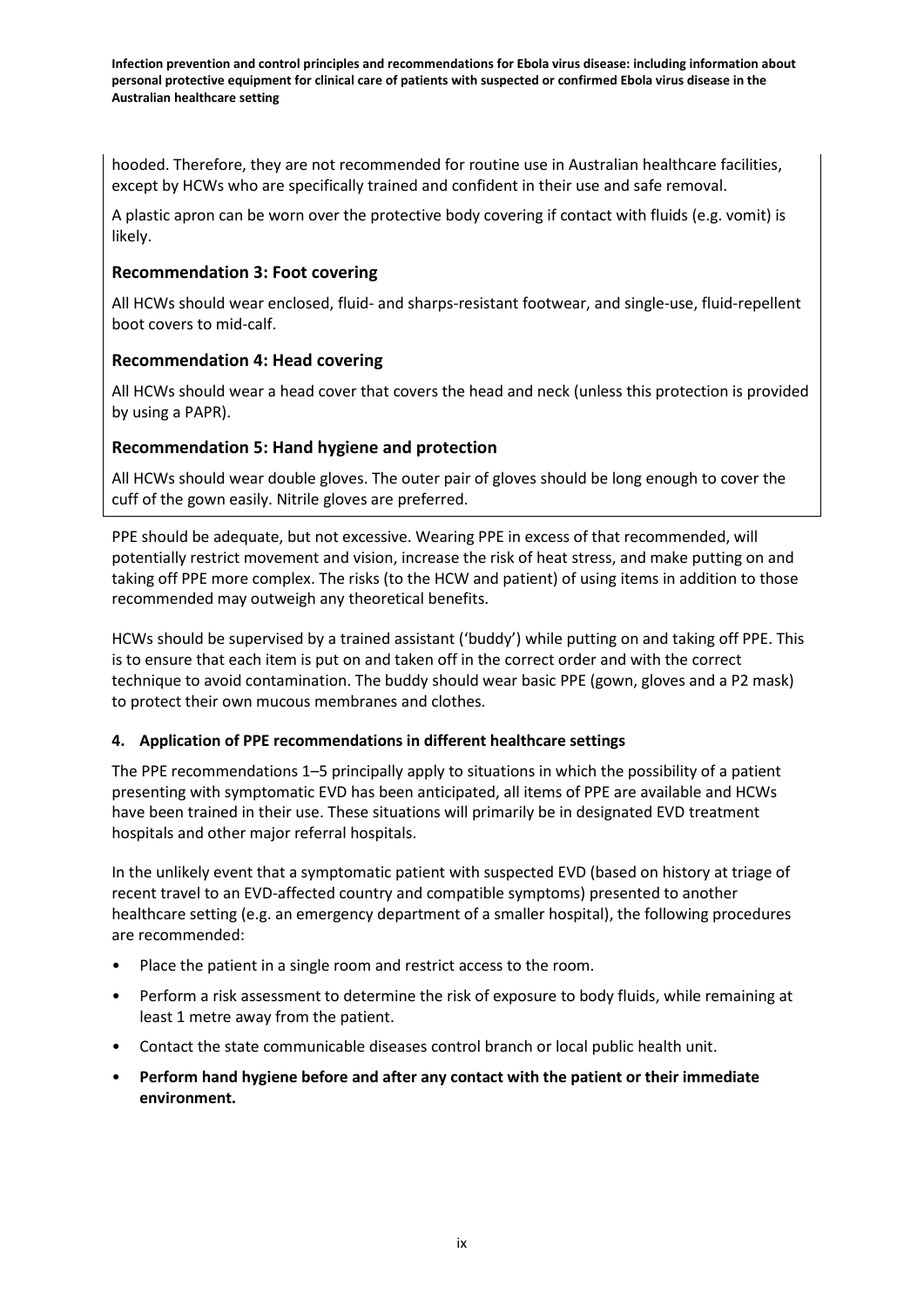If the patient needs immediate or supportive care, it is recommended that the HCW, before returning to the room, puts on the PPE appropriate to the risk assessment, such as:

- fluid-repellent P2 or surgical mask
- eye protection (face shield or goggles)
- disposable long-sleeved, fluid-resistant gown
- two pairs of disposable gloves.

#### **5. Avoid needlestick injuries**

The use of sharp objects should be avoided, if possible, without compromising clinical care. For example, while awaiting transfer of the patient to a referral hospital, or advice from the state communicable diseases control branch or public health unit, defer collecting blood or inserting an intravenous catheter in a clinically stable patient. Always provide oral fluids to the patient.

Retractable safety devices significantly reduce the risk of needlestick injury. If available, they should be used for essential invasive procedures by HCWs familiar with their use, unless technical issues make their use difficult (e.g. in small children). All HCWs being trained to care for patients with EVD should be trained in using retractable safety devices.

### **6. EVD testing and need for PPE**

Initial polymerase chain reaction (PCR) testing for EVD may be negative in the early stages of symptomatic infection, such as when fever is the only symptom (or when fever is due to another infection and EVD is still in the incubation period).

If the initial test for EVD is negative, the risk assessment should be repeated. Note the negative result, the likelihood of high-risk exposure and any change in clinical status. If this indicates that repeat testing is required, PPE recommendations for EVD apply until the result is available. If not, the patient can be managed according to clinical status.

#### **7. Patient care**

Patient care, including urgent investigations and management, should not be unduly delayed while awaiting risk assessment or patient transfer, provided the HCW is adequately protected).

The mortality from EVD when optimal supportive care is available is likely to be substantially lower than during outbreaks in resource-constrained settings.

#### **8. Environmental hygiene and waste management controls**

HCWs responsible for environmental hygiene and waste management should wear PPE appropriate to the clinical setting.

Clinical waste contaminated with body fluids from a patient with EVD (high-risk setting) should be double bagged, appropriately packaged, secured to prevent unauthorised access, and then transported in a locked, rigid, wheeled container to be sterilised in an autoclave or by incineration.

#### **9. Post-mortem care**

Only personnel trained in handling infected human remains and wearing appropriate PPE should touch or move the body of a person who has died from EVD.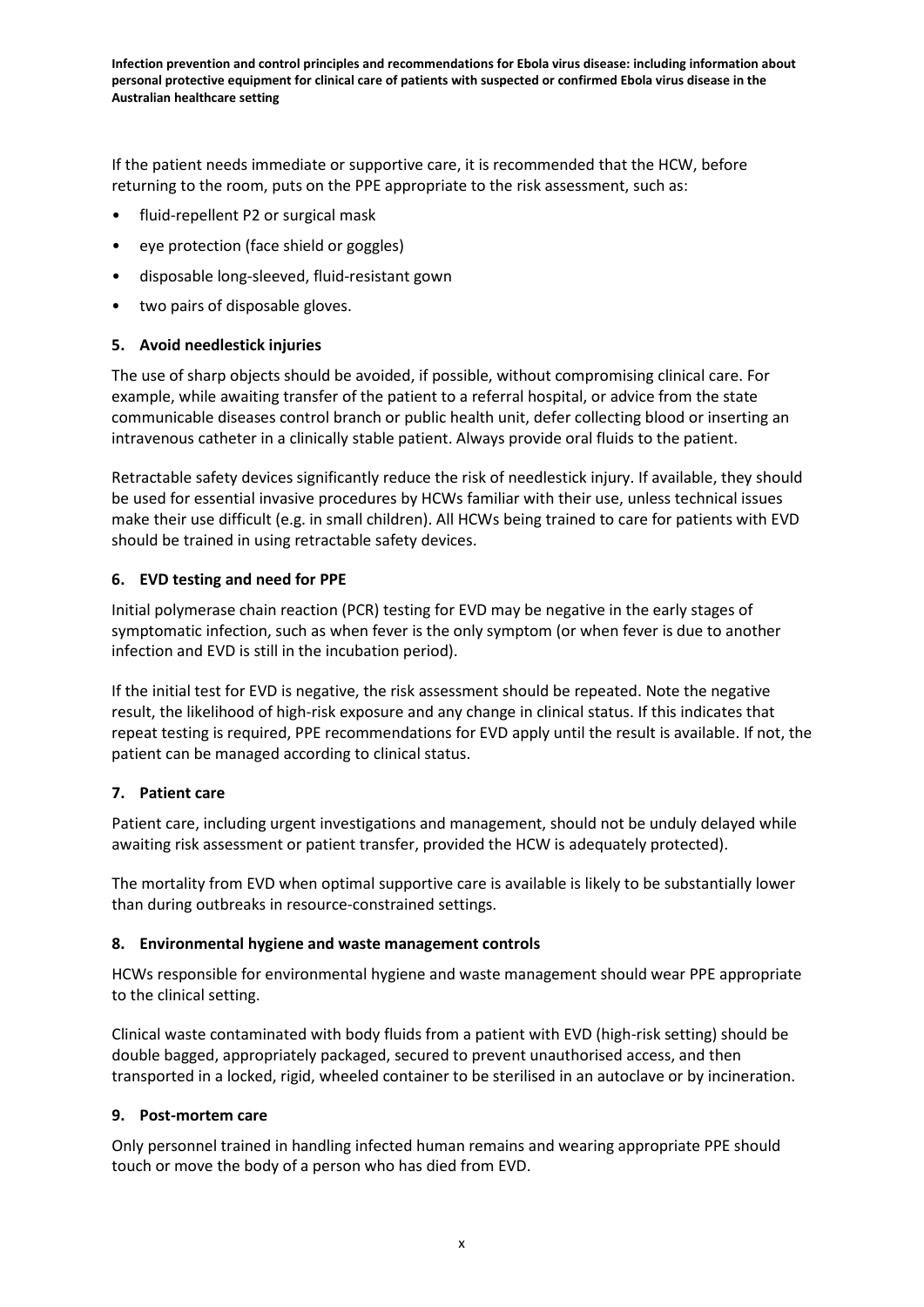The PPE requirements when handling a person who has died from EVD are the same as those required for contact with living (high-risk) patients. An apron should be worn over the PPE because of the increased likelihood of significant contamination with blood or other body fluids.

Autopsies on patients who die from EVD should be avoided.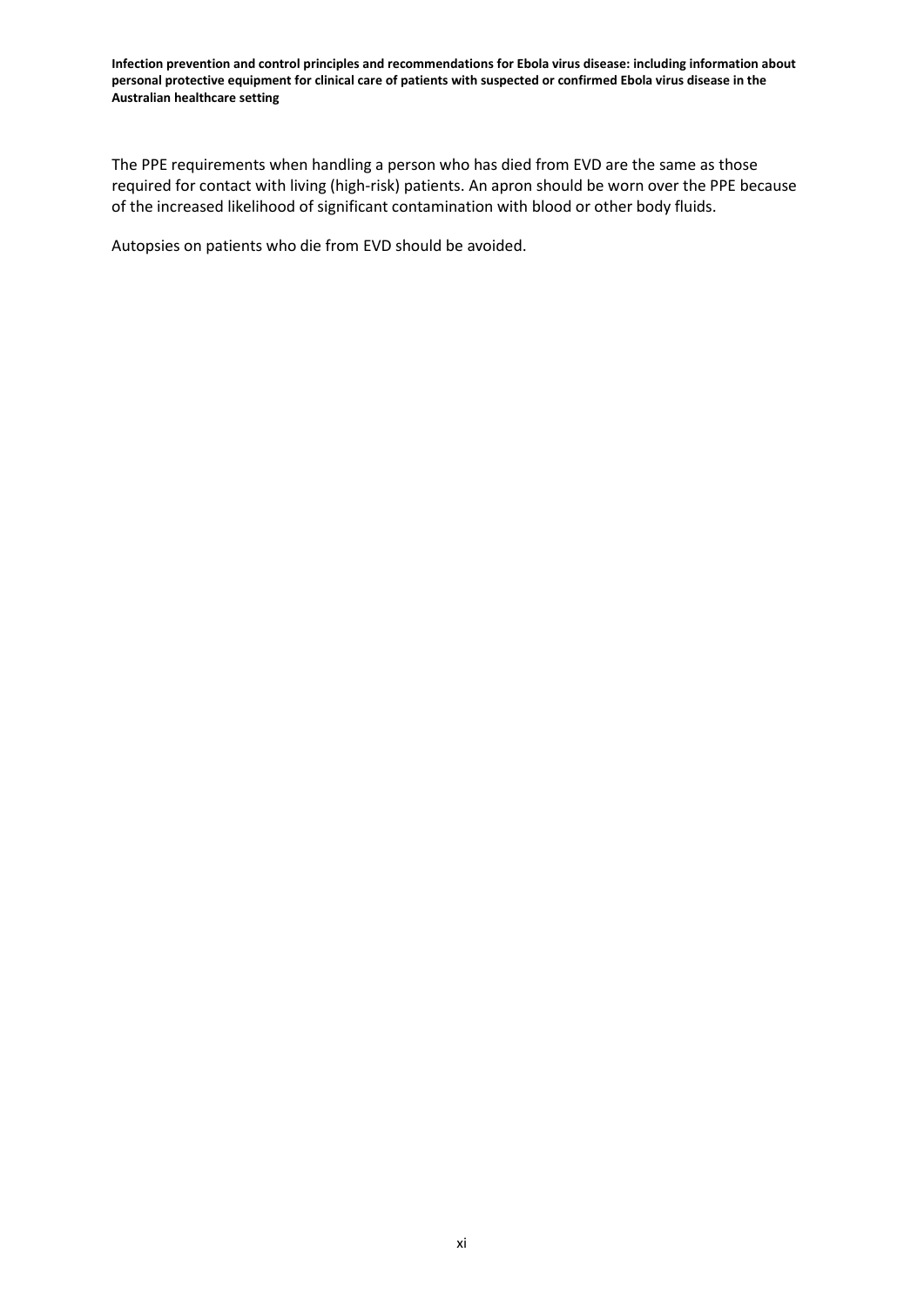# **Combined list of recommendations**

## **Recommendation 1: Mucous membrane protection**

All HCWs should use:

• a face shield or goggles, and a fluid-resistant P2/ or N95 mask/respirator $^b$  $^b$ 

OR

• a powered air-purifying respirator (PAPR).

## **Recommendation 2: Whole body protection**

HCWs should wear surgical scrubs or work uniform, and protective body covering that they are most familiar with and trained to use. Surgical scrubs or work uniforms should not be taken home.

In most clinical settings, the preferred protective body covering will be a long-sleeved, fluid-resistant gown to the mid-calf, in combination with shoe/leg coverings and head cover (see recommendations 3 and 4).

Coveralls are used routinely in some healthcare settings (e.g. pre-hospital/ambulance). They provide equivalent protection, but pose a risk of heat stress and contamination during removal, especially if hooded. Therefore they are not recommended for routine use in Australian healthcare facilities, except by HCWs who are specifically trained and confident in their use and safe removal.

A plastic apron can be worn over the protective body covering if contact with fluids (e.g. vomit) is likely.

## **Recommendation 3: Foot covering**

All HCWs should wear enclosed, fluid- and sharps-resistant footwear and single-use, fluid-repellent boot covers to mid-calf.

## **Recommendation 4: Head covering**

All HCWs should wear a head cover that covers the head and neck (unless this protection is provided by using a PAPR).

## **Recommendation 5: Hand hygiene and protection**

All HCWs should wear double gloves. The outer pair of gloves should be long enough to cover the cuff of the gown easily. Nitrile gloves are preferred.

<span id="page-11-0"></span> $b$  P2 or N95 respirators (which are very similar) are commonly referred to as 'masks'. The term 'P2 mask' is used throughout this document. P2 masks must comply with Australian/New Zealand standard AS/NZS 1716:2012 (Respiratory protective devices).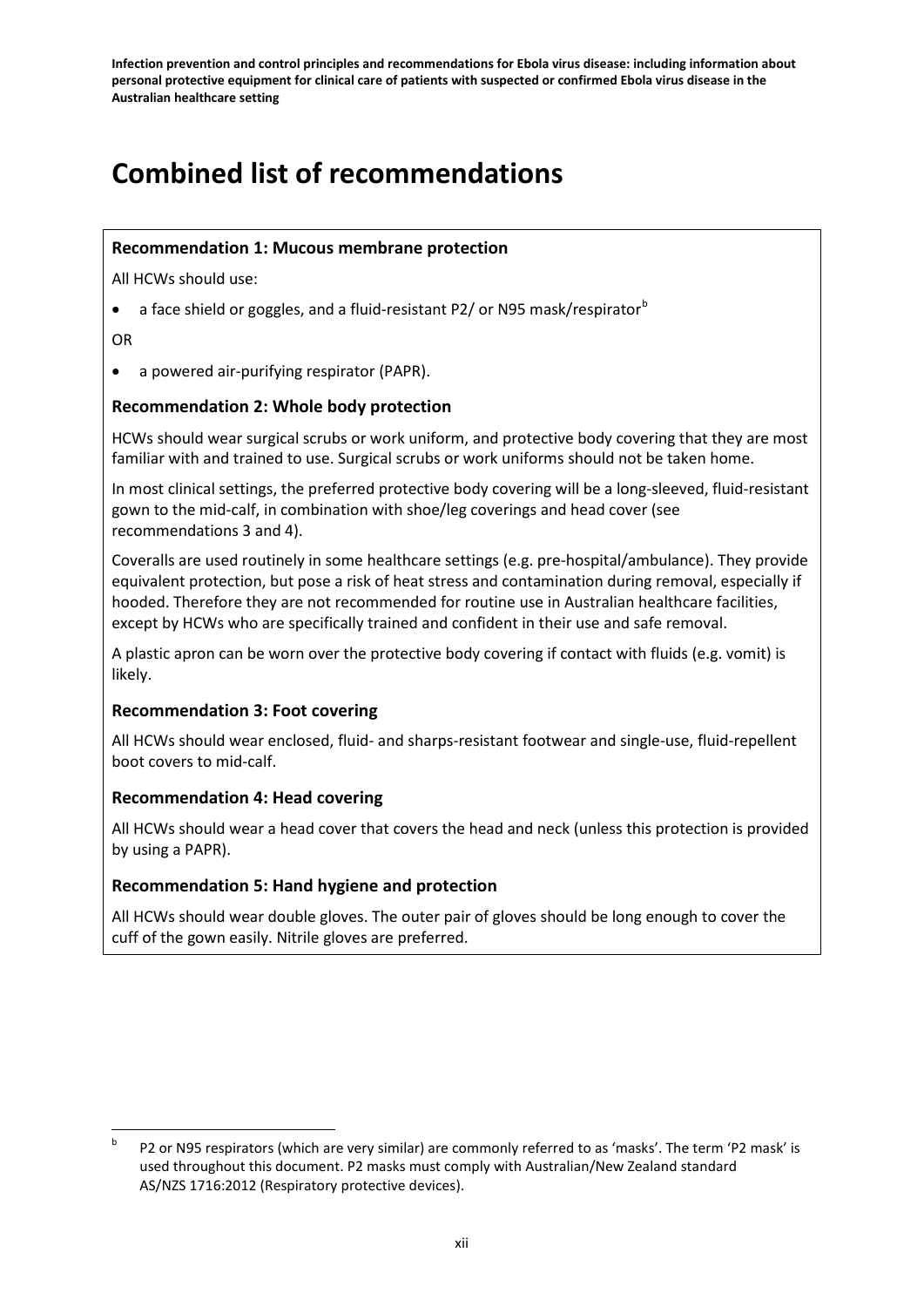# **1 General principles of infection prevention and control**

### **Key points**

- To prevent healthcare-associated infection (HAI), healthcare facilities need to have appropriate administrative structures, and environmental and engineering infrastructure. Facilities also need to implement and maintain standard and transmission-based infection prevention and control (IPC) precautions, which include:
- using hand hygiene
- − using appropriate personal protective equipment (PPE)
- handling and disposing of waste and sharps safely.
- All healthcare facilities should have an organisational IPC program, including:
- a governance structure
- − a program for surveillance of key IPC measures
- − transmission-prevention policies and implementation programs
- environmental cleaning, disinfection and sterilisation policies and procedures
- systems for communication with staff, patients and carers.
- Workplace health and safety programs should include measures to eliminate or mitigate risks of HAIs to staff. This can be done by implementation of policies, standard procedures and training, and surveillance of staff health.
- Infectious diseases of high consequence—such as Ebola virus disease and severe acute respiratory syndrome—are serious threats to healthcare workers who are caring for patients with these infections. These diseases often require enhanced PPE, depending on clinical circumstances.

Healthcare-associated infections (HAIs) can be prevented by concurrently applying three main types of controls:

- an administrative structure that supports an organisational infection prevention and control (IPC) program
- good environmental and engineering infrastructure
- standard and transmission-based IPC precautions, including appropriate use of personal protective equipment (PPE).

All hospitals should have an organisational IPC program consistent with the National Safety and Quality Health Service Standards. This should include:

- a governance structure
- a system for surveillance of key process and outcome indicators of IPC performance, and dissemination of results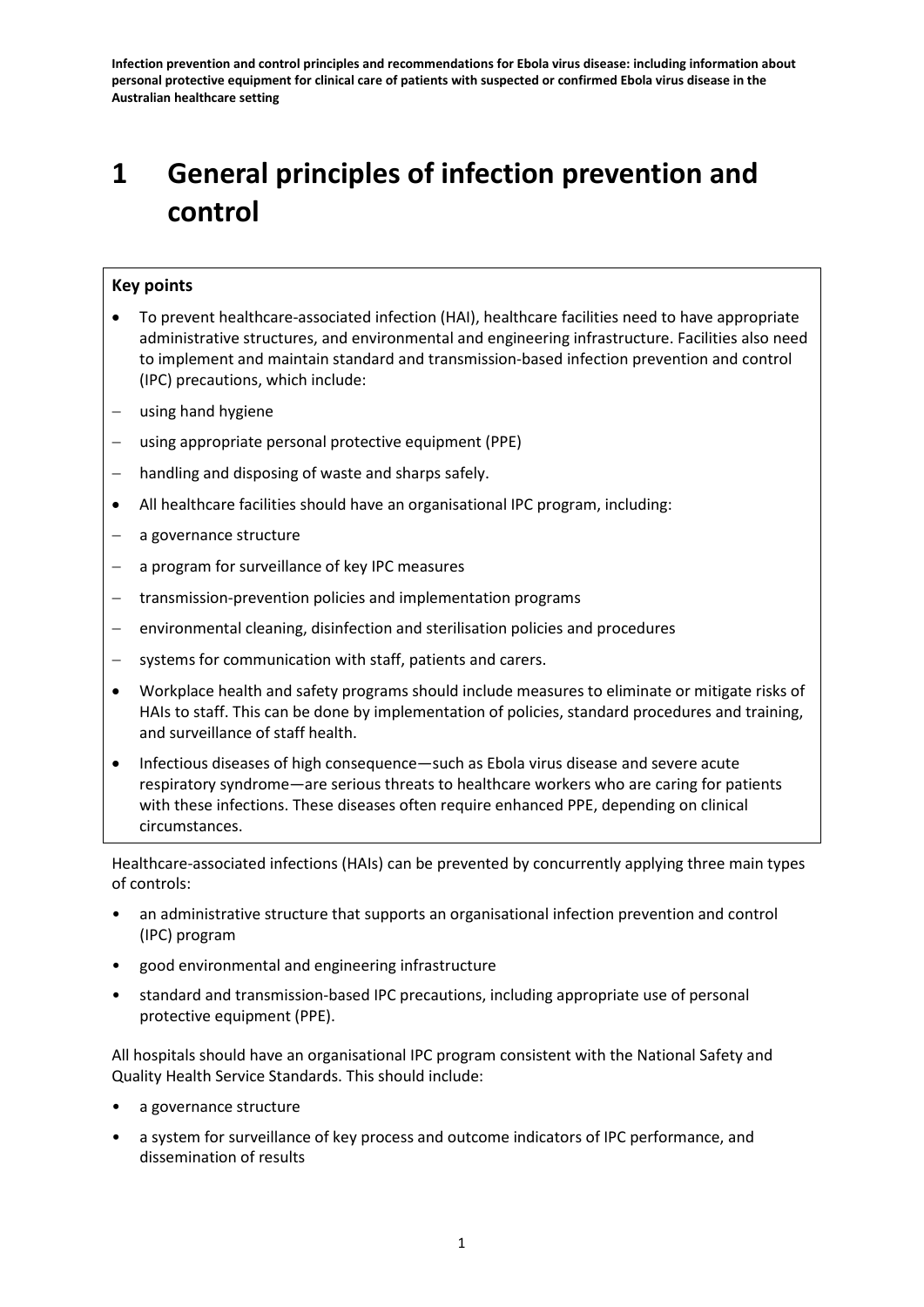- policies and implementation methods for specific strategies to prevent transmission
- environmental cleaning, disinfection and sterilisation policies and procedures
- systems to communicate with staff, patients and carers (e.g. to provide information about HAI and IPC policies), and surveys to assess the systems' efficacy.

Every hospital should reinforce standard and transmission-based precautions for all transmissible infectious diseases and key pathogens. To help do this, all healthcare workers (HCWs) should be provided with PPE and trained to use it properly.

Appropriate environmental and engineering infrastructure should be in place to enable measures to prevent transmission, including:

- adequate numbers (based on hospital size and type) of single rooms that have en suite toilet and bathroom facilities, and differential-pressure isolation rooms (e.g. negative-pressure rooms with anterooms) to isolate patients with infectious diseases, including airborne respiratory infections
- waste management systems appropriate for a wide range of infectious diseases.

All infrastructure should be adequately maintained and periodically tested. This is especially important for differential-pressure isolation rooms.

Safeguarding the health and wellbeing of HCWs and patients in healthcare facilities, including providing training in hand hygiene, appropriate use of PPE, and safe use and disposal of sharps (including the use of safety-engineered invasive devices, where appropriate), is a priority for, and the responsibility of, policy makers, employers, managers and HCWs themselves.

An IPC program should form part of a risk management system to identify, assess, mitigate and communicate potential communicable disease threats to patients and staff. Workplace health and safety programs should identify all threats to staff health—including infectious diseases—and take measures to eliminate or mitigate risk by implementing policies and standard procedures, training staff, and monitoring staff health.

## **1.1 Standard and transmission-based precautions**

Hospitals should implement several standard and transmission-based precautions. They include hand hygiene, according to the ['5 moments for hand hygiene'.](http://www.hha.org.au/home/5-moments-for-hand-hygiene.aspx)

PPE must also be used appropriately, based on the circumstances and the patient's clinical condition. Specific precautions include wearing:

- **gloves** when exposure to blood, other body fluids or contaminated items is anticipated, or there is a need to touch mucous membranes or non-intact skin
- **fluid-resistant gowns** when clothing or exposed skin is anticipated to come into contact with blood or other body fluids
- **mucous membrane protection** (such as a mask, goggles or face shield, appropriate to the risk) when splashing or spraying of blood or other body fluids is anticipated (e.g. during suctioning or endotracheal intubation), or airborne transmission is anticipated
- **respiratory tract protection** when airborne transmission is likely.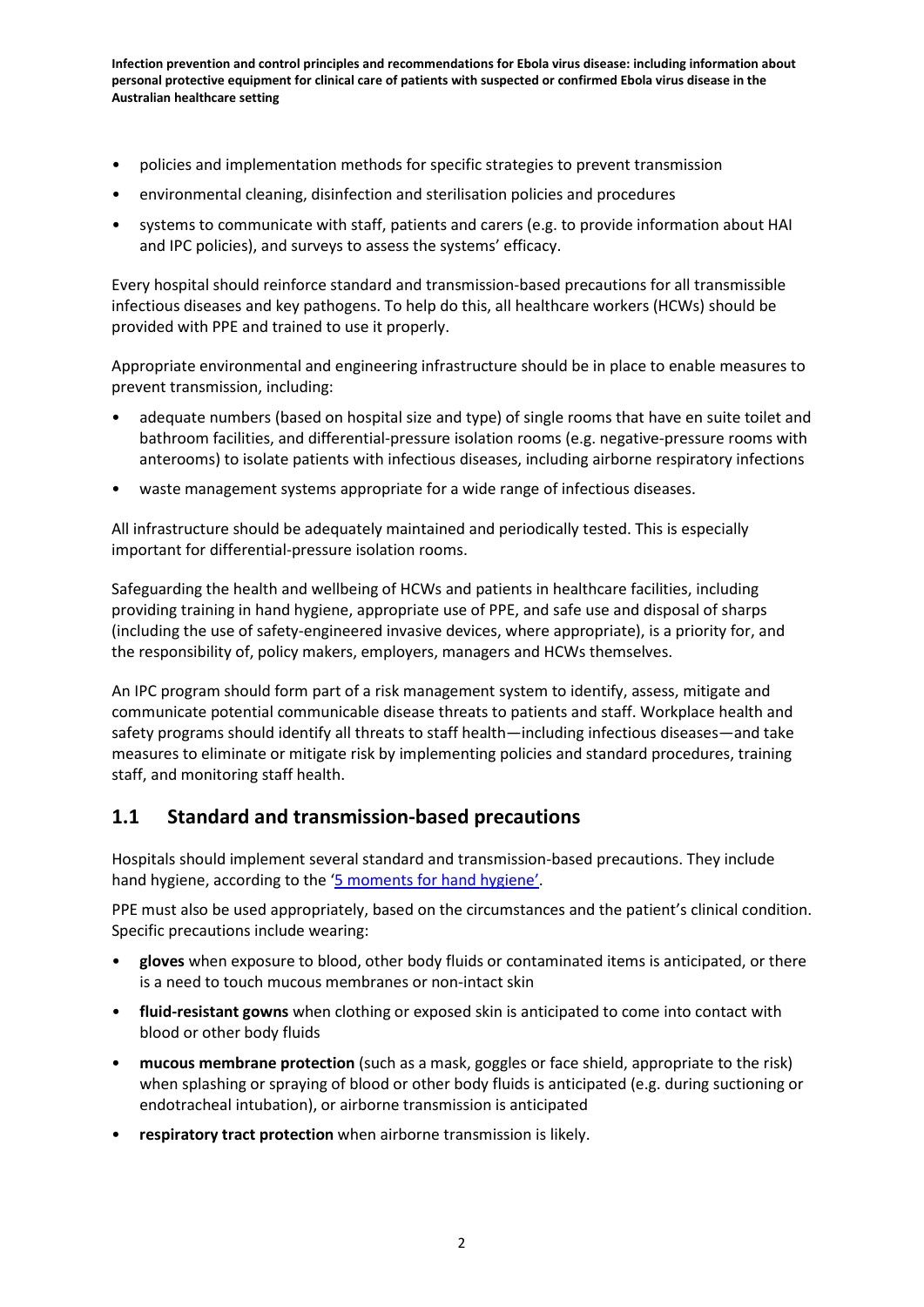In addition, equipment, wastes and sharps must be handled and disposed of safely. These include:

- soiled patient-care equipment (including reusable equipment to be disinfected or sterilised); note that gloves must be worn when handling potentially contaminated equipment
- needles and other sharps; engineered safety devices should be used when available and practicable.

Finally, environmental controls—such as routine care, cleaning, and disinfection of environmental surfaces, especially frequently touched surfaces in patient-care areas—must be used.

## **1.2 Infectious diseases of high consequence**

Patients with an infectious disease of high consequence (IDHC)—such as Ebola virus disease (EVD) and severe acute respiratory syndrome (SARS)—typically develop severe symptoms and require a high level of care.

Case fatalities for IDHCs are often high and, frequently, no specific vaccine, prophylaxis or treatment is available. Several IDHCs are transmissible from person to person and therefore require enhanced transmission precautions to protect HCWs and other patients (see Section 3.2.2).

**Enhanced PPE and additional precautions that are required for caring for patients with an IDHC will vary according to the disease, clinical circumstances and risk analysis.**

Depending on their airborne or droplet transmission route (e.g. pandemic influenza; SARS in 2003) or the high infectivity of body fluids (e.g. EVD in 2014), IDHCs can generate large-scale epidemics (e.g. SARS, EVD) or pandemics (e.g. Spanish influenza pandemic in 1918).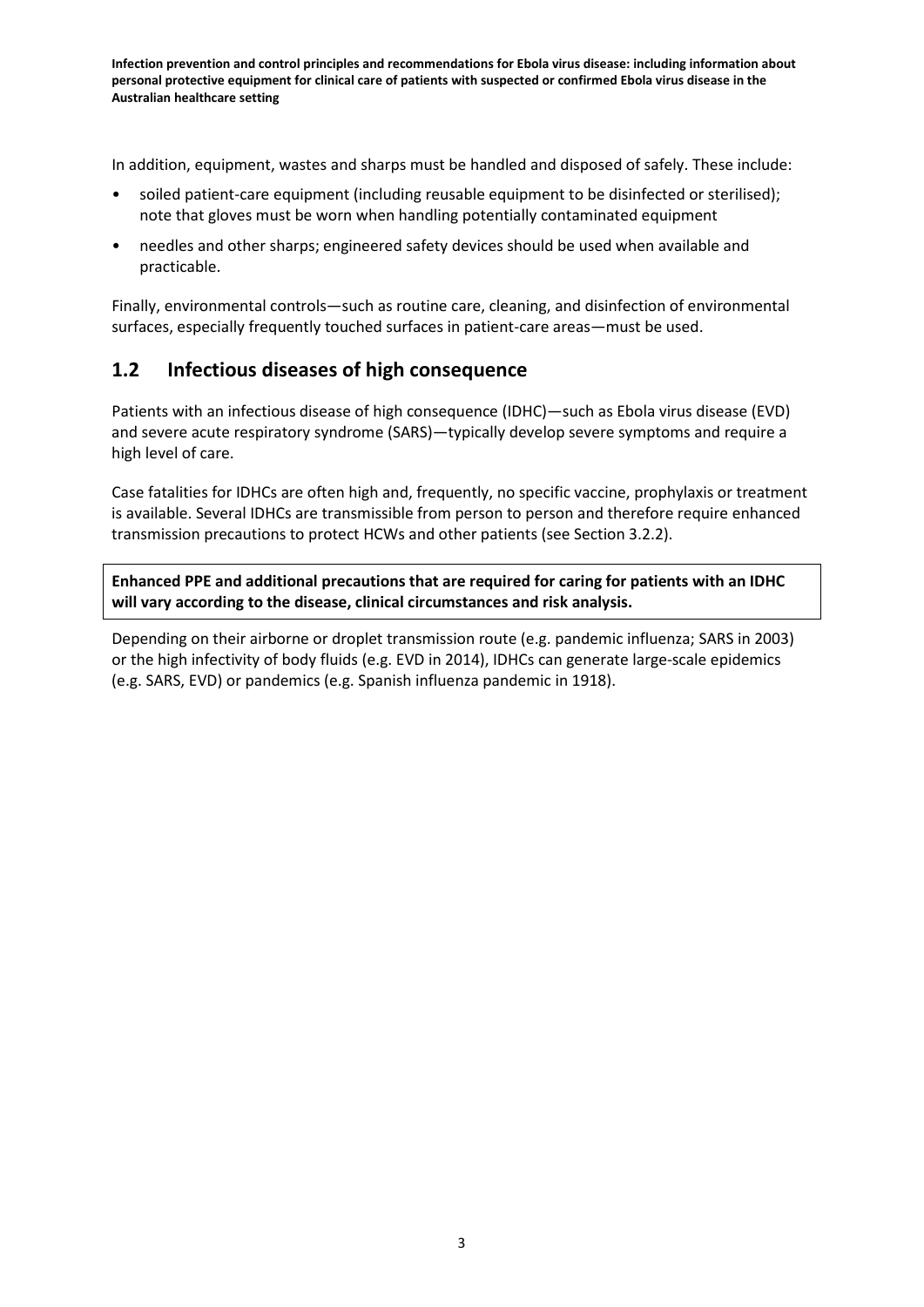# **2 Infection prevention and control of Ebola virus disease**

## **Key points**

- Asymptomatic people do not transmit Ebola virus by routine clinical or household contact.
- The predominant mode of Ebola virus transmission is by direct or indirect contact with body fluids of a patient with Ebola virus disease (EVD), especially in the later stage of illness and after death.
- It has not been demonstrated that airborne transmission of Ebola virus occurs between people, but virus spread during aerosol-generating events or procedures has not been excluded.
- Transmission risk is managed by infection prevention and control (IPC) measures, including patient isolation, environmental hygiene and use of personal protective equipment (PPE), as appropriate.
- A risk assessment approach should be used before every interaction with a symptomatic patient with suspected or confirmed EVD, to support the use of additional IPC measures (e.g. enhanced PPE) if indicated.
- PPE must be used by anyone caring for, or in contact with, patients with suspected or confirmed EVD, or their tissues or body fluids. It must include fluid-resistant protection of hands and clothing, and the mucous membranes of the eyes, mouth and nose.
- Where possible, all other equipment required for patient care should be dedicated for use with an individual patient, and be disposable.

The main objective of this document is to describe recommended actions and measures that will protect healthcare workers (HCWs) and others who may come in contact with Ebola virus. Protecting HCWs ensures that patients receive adequate and timely clinical care. Individual healthcare facilities may need to adapt these recommendations, depending on the specific clinical setting and facilities. There has been limited experience of treating patients with Ebola virus disease (EVD) outside Africa, and the advice in this document will require frequent review informed by scientific evidence and practitioner experience.

Generally, selecting the personal protective equipment (PPE) for any infectious disease follows a risk-based approach, and considers factors such as the type of planned interventions, the patient's degree of infectivity and the workplace environment (see Chapter 3). Workplace health and safety experts, and infection prevention and control (IPC) professionals with expertise in PPE should oversee the selection of the PPE and training in how to use it. Manufacturers' instructions on the use of PPE components must be read and followed carefully. These and other guidelines support, but never replace, practical training and regular refresher courses held by experienced PPE instructors.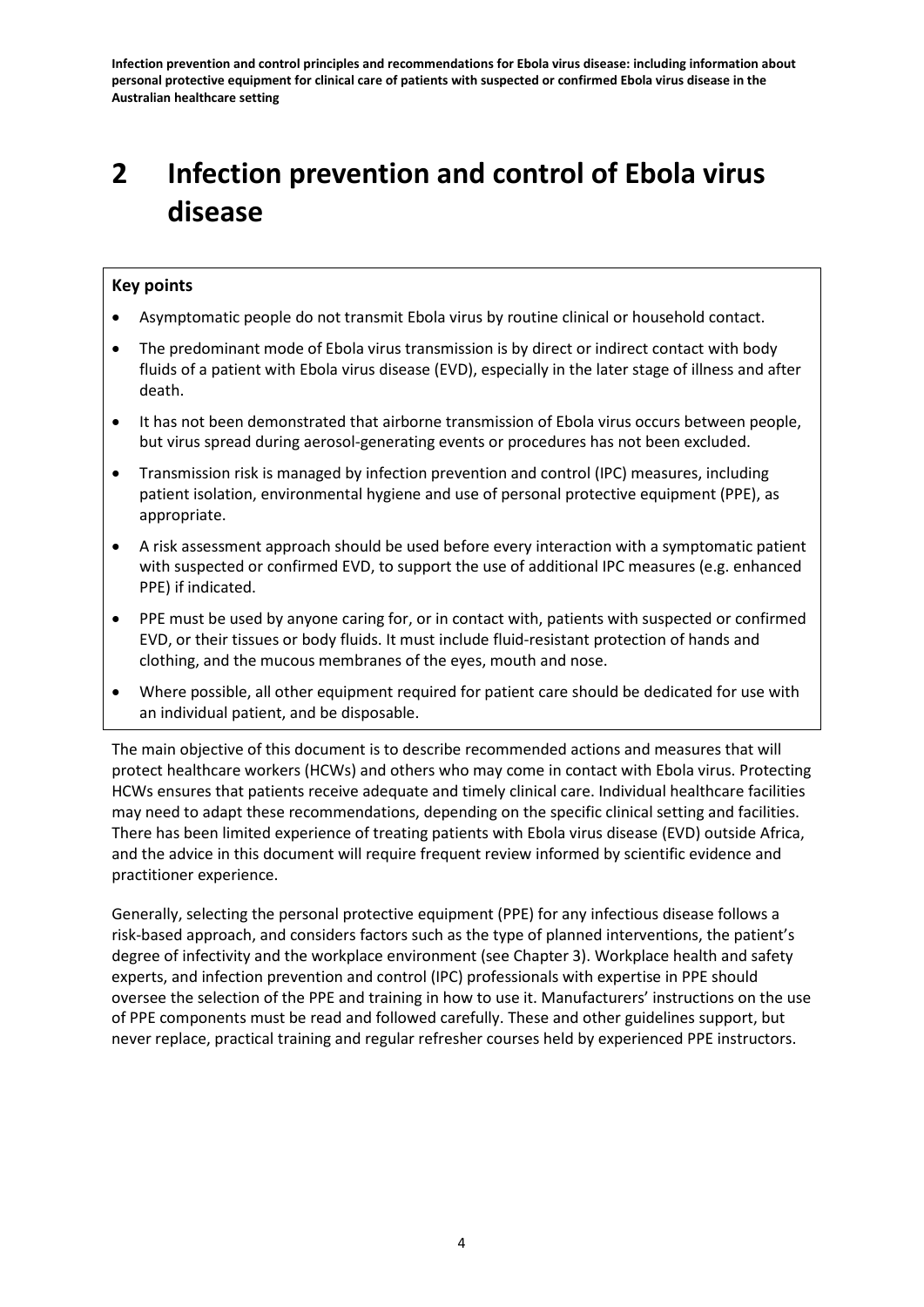## **2.1 Virology, pathogenesis, epidemiology and characteristics of Ebola virus disease**

## **2.1.1 Ebola virus and its reservoir**

Ebola virus is a member of the *Filoviridae* family, named for its filament-like stru[c](#page-11-0)ture.<sup>c</sup> There are five Ebola virus species; all are named after the places they were first recognised—Ebola (formerly Zaire), Sudan, Côte D'Ivoire (Tai Forest), Reston and Bundibugyo.<sup>1</sup>

Ebola virus is an RNA virus with a lipid envelope; it is inactivated by many chemical disinfectants, including sodium hypochlorite and alcohol. The infectious dose of Ebola virus may be quite low (but the only data available are based on aerosol transmission in animal experiments, not human infection).<sup>2</sup> Because of its (presumed) low infectious dose, high mortality and absence of specific therapy, Ebola virus is classified as a Category A infectious substance<sup>3</sup> (for transportation purposes).

Ebola virus can cause asymptomatic infection in several types of fruit bat, which are believed to be the main reservoir. Many types of wild animal can be infected, presumably by contact with bats. Initially, humans are infected by coming into contact with infected animals or 'bush meat' (e.g. by hunting and/or butchering infected animals).

## **2.1.2 Ebola virus disease**

EVD has an incubation period of 2–21 (usually 7–10) days. <sup>4</sup> Once symptoms develop, the illness progresses rapidly over a few days, from an initial non-secretory ('dry') phase, characterised by fever, malaise, myalgia, arthralgia and pharyngitis, to the secretory ('wet') phase, with abdominal pain, copious secretions (diarrhoea, vomiting, gastrointestinal haemorrhage) and, in a minority of cases, multisystem failure. Death results primarily from fluid and electrolyte loss, but early correction of this can improve the outcome.<sup>4,5</sup> The mortality from EVD in the current outbreak (Africa in 2014) is estimated to be 70%.<sup>5</sup> Late presentation, delayed diagnosis, lack of early rehydration and unavailability of high-level supportive care all contribute to high mortality.<sup>4,5</sup>

## **2.1.3 Ebola virus transmission**

Asymptomatic people in the EVD incubation period are not contagious. The patient is most infectious in the secretory phase. HCWs caring for EVD patients and others in close contact with patients (e.g. family and friends) are at the highest risk of becoming infected, because they are most likely to come into contact with infected blood or other body fluids. To avoid contamination, especially via the hands, HCWs should adhere strictly to IPC procedures, including scrupulous use of PPE.

There is no evidence that Ebola virus penetrates intact skin. Direct or indirect exposure of mucous membranes or non-intact skin to blood, other body fluids or contaminated fomites, including selfinoculation from contaminated hands, is the primary route of infection. Potential contamination is greatest when the patient is vomiting, has diarrhoea or is bleeding. Virus has been detected (mainly by reverse transcriptase PCR) in the blood, saliva, tears, sweat, urine, faeces, vaginal fluid and semen of infected individuals. Ebola virus can be spread through needlestick injuries and via contact with objects that have been contaminated with the virus. There are few studies on transmission risks associated with invasive or aerosol-generating procedures—such as ventilation or haemodialysis—

<span id="page-16-0"></span>The other member of this family is Marburg virus.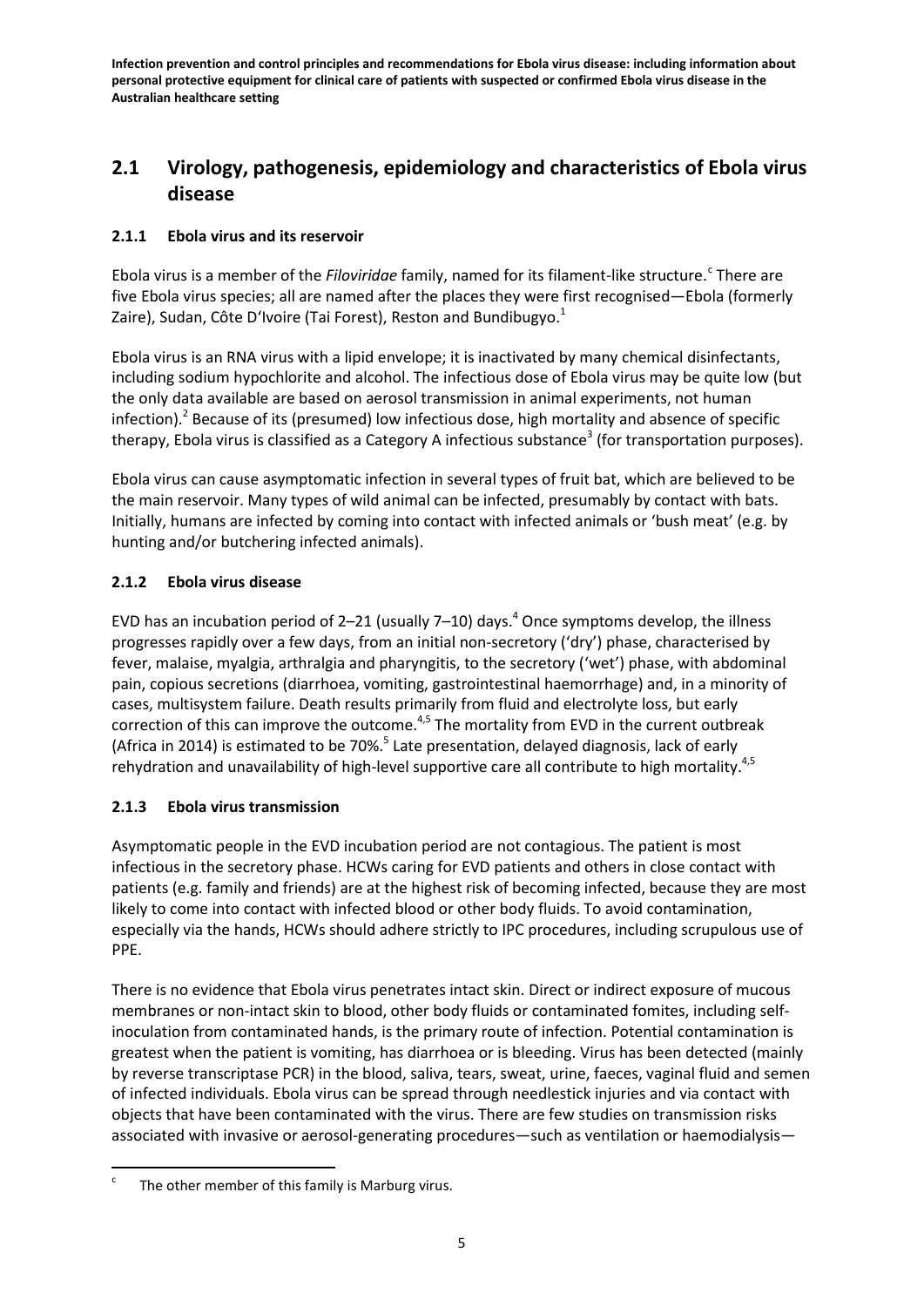but these procedures have been conducted safely in patients who are seriously ill with EVD.<sup>6-8</sup> The United States Centers for Disease Control and Prevention (CDC) has published guidelines for haemodialysis in EVD patients.<sup>9</sup>

The bodies of patients who have died from EVD are highly infectious. Traditional burial practices, which may involve touching, washing and kissing the body of the deceased, have been responsible for a significant proportion of EVD cases in Africa. Great care is required when handling the body after death from EVD in healthcare settings. An autopsy should only be performed in exceptional circumstance (e.g. if ordered by the coroner; see Chapter 6).

Ebola virus can thrive in the environment, but is known to be highly susceptible to ultraviolet light, drying and most disinfectants. It survives longer in dark and moist environments.

There is no evidence for airborne transmission of Ebola virus between humans.<sup>10</sup> Experience with comparable viruses suggests that any major change in the route of transmission, due to mutation, is unlikely.<sup>11</sup>

## **2.2 Principles of infection prevention and control for Ebola virus**

PPE is only one aspect of IPC (see Chapter 1). All HCWs must use standard precautions for every clinical contact. Transmission-based precautions need to be adopted according to risk assessment. There is no universally agreed combination of PPE for care of patients with EVD, but several international authorities have provided guidance, including the World Health Organization, the European Centre for Disease Prevention and Control, the CDC and the Public Health Authority of Canada.<sup>12–15</sup> The general principles outlined in this section, and the specific guidance provided in this document, are adapted for Australian healthcare settings from these sources, after extensive discussion within the Infection Prevention and Control Expert Advisory Group, and in consultation with colleagues from designated hospitals, and state and territory departments of health.

## **2.2.1 Selecting and using personal protective equipment**

When caring for patients with suspected or confirmed symptomatic EVD, PPE must be used, including fluid-resistant items that protect the hands and clothing, and the mucous membranes of the eyes, mouth and nose. Enhanced PPE (see Section 3.2.2) should be used when providing clinical care for patients with confirmed or suspected EVD who are clinically unstable and/or producing copious secretions. Chapter 4 details the individual items and procedures for putting on and taking off PPE; however, there are several general principles:

- PPE should protect the mucous membranes of the eyes, mouth and nose to prevent exposure to body fluids and potential self-contamination.
- While providing care to a patient with confirmed or suspected EVD who is clinically unstable or producing copious secretions, or if an aerosol-generating procedure is urgently required, protective covering should be worn for all mucous membranes, skin and hair, head and neck (face shield or goggles, hood that covers the neck and shoulders), hands (double gloves) and clothing (fluid-resistant gown, footwear covers).
- PPE should be adequate, but not excessive. Wearing PPE in excess of that recommended, will potentially restrict movement and vision, increase the risk of heat stress, and make putting on and taking off PPE more complex. The risks (to the HCW and patient) of using items in addition to those recommended may outweigh any theoretical benefits.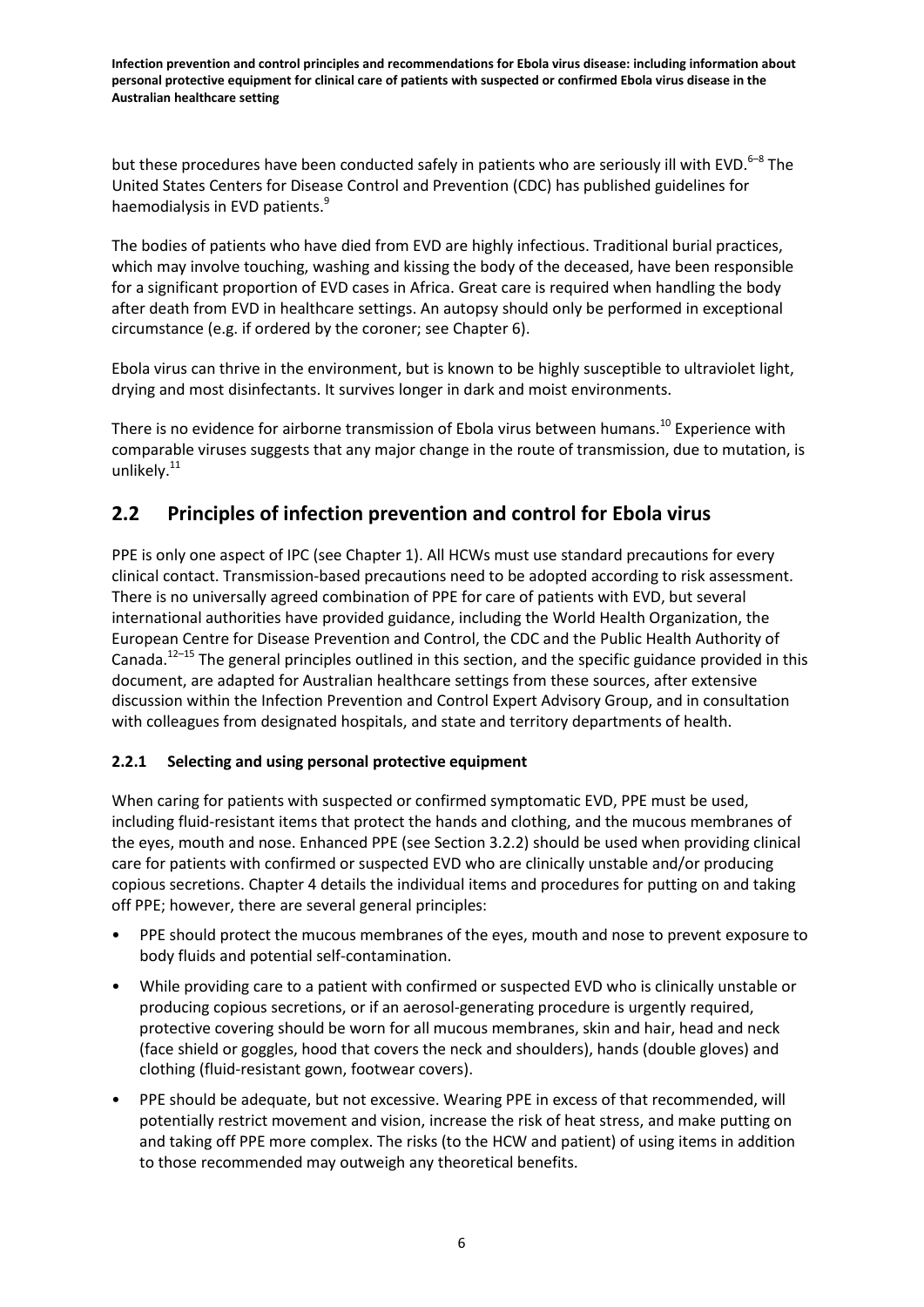- HCWs likely to be caring for patients with confirmed or suspected EVD must be adequately trained and confident in using the recommended PPE.
- Putting on and taking off PPE must be undertaken slowly and methodically according to an agreed sequence, and be supervised by a trained buddy or monitor.

### **2.2.2 Administrative requirements for personal protective and other equipment**

Implementing enhanced IPC measures while preparing to care for a patient with an infectious disease of high consequence, such as EVD, will require additional administrative arrangements:

- Ensure that adequate stocks of PPE appropriate to the hospital's function are available, and that sufficient stock is maintained and distributed to manage patients for an appropriate length of time.
- A core group of staff should be trained in the safe use of PPE. Training should be done by specialists in IPC and/or infectious diseases, and/or workplace health and safety staff. Limiting the number of staff trained allows resources to be concentrated. However, sufficient staff including emergency department and infectious diseases staff—should be trained to ensure their availability at any time and for an adequate duration. In designated hospitals, this will also include intensive care, laboratory and cleaning staff.
- Training should include procedures for safely putting on and taking off PPE, performing initial clinical care, collecting and transporting specimens, and placing intravenous lines.
- Technique assessment is required to establish competency, but formal certification is not recommended, as training must be repeated regularly (as determined by the healthcare facility) to maintain competency. Training records should be kept up to date.
- If PPE includes equipment that requires maintenance (e.g. charging batteries) or disinfection of reusable components, a schedule is required to ensure that this maintenance is performed regularly.
- Where possible, all other equipment required for patient care should be disposable and dedicated for use with an individual patient.
- Physical infrastructure must be checked regularly—for example, the air pressure and highefficiency particulate air (HEPA) filters in isolation room(s).
- Procedures for disposing of highly infectious liquid waste (in consultation with local water or sewage authorities) and solid clinical waste (in consultation with the appropriate environment protection or waste management authority) must be reviewed.
- Staff must be assessed for their fitness to care for patients with EVD. Staff who may be exempt include those who
	- have underlying conditions that affect immune competence
	- are pregnant
	- have non-intact skin (from dermatitis, abrasions, wounds, etc.)
	- suffer from claustrophobia or significant anxiety.
- Rosters should be appropriate to avoid staff fatigue. HCWs can tolerate enhanced PPE for only short periods, depending on ambient temperature and intensity of activity, before developing heat exhaustion and dehydration.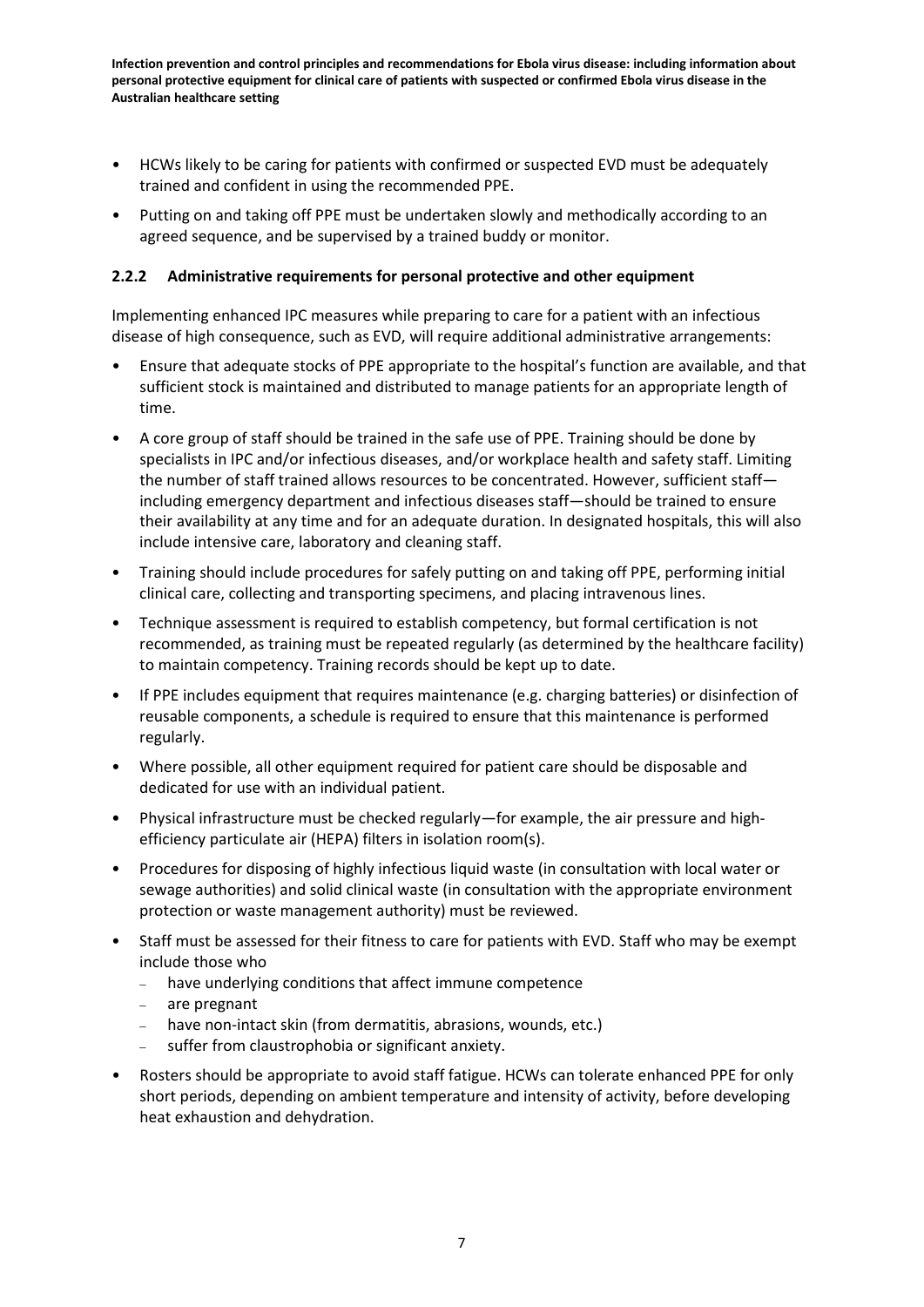- Different categories of HCWs (including supervisors) have different levels of risk. Therefore, training in use of PPE, environmental cleaning and use of disinfecting equipment must be appropriate for each category.
- Adequate resources (human, material and financial) must be provided to support and maintain appropriate IPC measures.

## **2.2.3 Airborne transmission**

Although airborne transmission of Ebola virus between humans has not been demonstrated, it is assumed that it could potentially occur during aerosol-generating procedures, such as intubation or suctioning, or by aerosolisation through other means. A P2 mask<sup>[d](#page-16-0)</sup> or powered air-purifying respirator should therefore be used while caring for a patient with confirmed or suspected EVD who is producing copious secretions or is clinically unstable (and, therefore, may urgently require an aerosol-generating procedure). All mucous membranes, skin and clothing should be covered in these circumstances. This includes the head and neck (face shield or goggles, hood that covers the neck and shoulders), hands (doubles gloves) and clothing (gown, footwear covers).

## **2.2.4 Patient rooms**

Patient rooms must be considered when dealing with a suspected or confirmed case of EVD. General requirements include the following:

- A single room is required with its own toilet and bathroom facilities. (If en suite facilities are not available in a suitable location, a commode can be used for short-term patient care.)
- A negative-pressure room is not required for the care of patients with suspected EVD. However, patients with confirmed EVD who may require aerosol-generating procedures should be managed in a negative-pressure room.

## **2.2.5 Patient-care zones**

The strict procedures required for putting on and taking off PPE (see Chapter 4) mean that patientcare location and environment need careful consideration. Using separate zones, based on the risk of environmental contamination, is useful to minimise risks to HCWs and others. Zones with colour codes are recommended (Table 1; also see Section 4.3.1).

The hospital needs two adjacent areas to the patient room (red zone): a 'clean' area (green zone) and a 'possibly contaminated' (orange zone) area. The clean area should be used for storing and putting on clean PPE. The possibly contaminated area (orange zone) should be of adequate size to safely remove PPE and dispose of clinical waste.

If there is an anteroom that is large enough to allow PPE to be safely removed, it can be used for this purpose. Alternatively, two adjoining rooms can be used, one for patient care and the other for taking off PPE. The latter should be immediately adjacent to the patient room, preferably with direct access, to reduce the risk of environmental contamination in general access areas.

<span id="page-19-0"></span><sup>&</sup>lt;sup>d</sup> P2 or N95 respirators (which are very similar) are commonly referred to as 'masks'. The term 'P2 mask' is used throughout this document. P2 masks must comply with Australian/New Zealand standard AS/NZS 1716:2012 (Respiratory protective devices).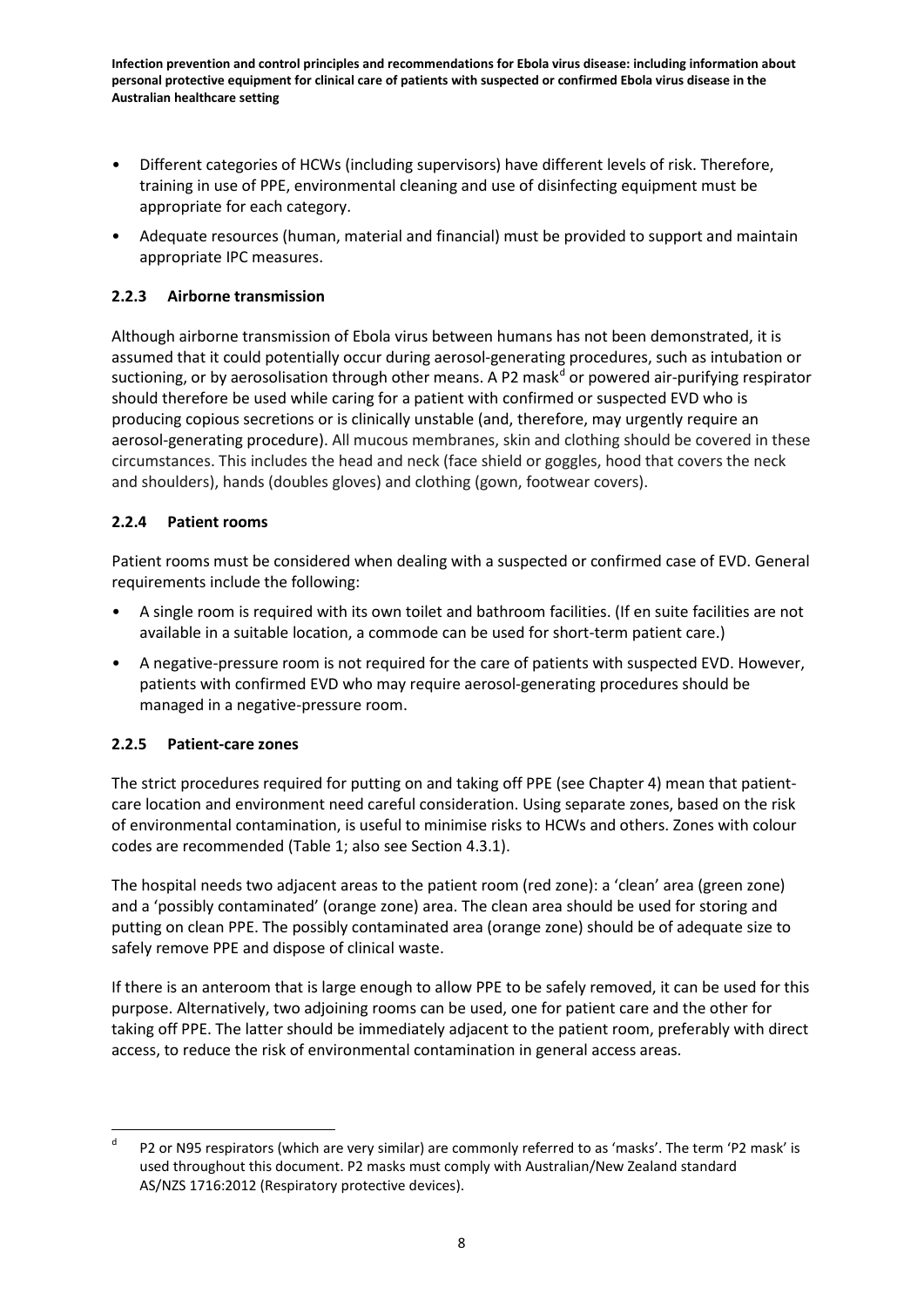Many facilities will have isolation rooms (with anterooms) engineered to allow negative-pressure airflow. Negative-pressure airflow is not required for EVD management, but such a room with its associated facilities will usually make care of the patient with EVD easier.

| Colour | <b>Designation</b>                  | <b>Description</b>                                                                                                                                                                      |
|--------|-------------------------------------|-----------------------------------------------------------------------------------------------------------------------------------------------------------------------------------------|
| Red    | High risk; heavy<br>contamination   | Immediate patient environment-that is, the patient room<br>and en suite-which requires full PPE at all times                                                                            |
| Orange | Low risk; possible<br>contamination | Designated area (to be marked with tape) immediately<br>adjacent to the patient room-for taking off PPE and holding<br>clinical waste until double bagged and surface<br>decontaminated |
| Green  | Outside; no contamination           | All other areas, including area to put on PPE and take off<br>scrubs, and for storing locked waste bins before removal                                                                  |

**Table 1 Colour-coded zones**

PPE = personal protective equipment

## **2.3 Operational planning and infection prevention and control**

An operations group should be established to supervise and oversee administrative tasks, as well as the management of patients with suspected or confirmed EVD. The group should also define roles for key HCWs, such as:

- patient care, such as triage, initial management and risk assessment, in association with a public health unit
- communication between
	- internal departments (hospital executive, IPC, infectious diseases, microbiology and pathology, intensive care unit, imaging/radiology)
	- external agencies, including the reference laboratory, the designated hospital and the public health unit
	- other HCWs, patients and their relatives, and the media
- management and follow-up, if required (e.g. counselling, risk assessment,, contact identification), of all HCWs involved in patient care, and especially of any HCWs who are potentially exposed to EVD
	- before the diagnosis is considered (e.g. in the emergency department)
	- when a breach of PPE has occurred while caring for a patient with confirmed EVD
- general oversight to ensure continuity of other hospital services.

Sufficient financial resources, appropriate to the level of risk, are required to procure PPE, and provide resources for training and preparedness planning.

Table 2 provides an overview of issues that hospitals need to consider if they are caring for patients with suspected or confirmed EVD.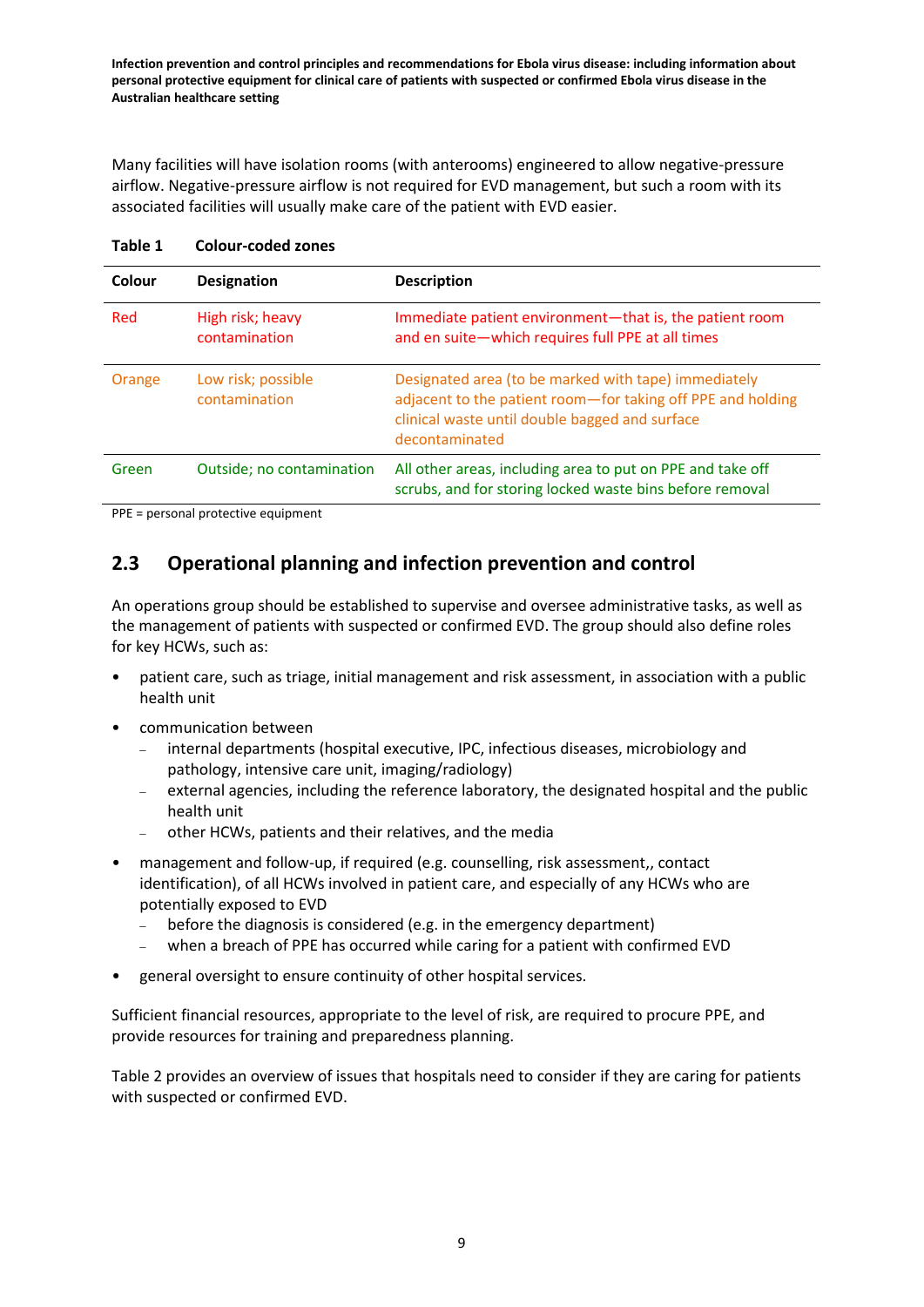| Consideration        | All hospitals                                                                                                                                                                                                                  | Non-designated assessment<br>hospitals                                                                                                                                                                                                                                                                     | <b>Designated hospitals</b>                                                                                                                                                                                                                                                     |
|----------------------|--------------------------------------------------------------------------------------------------------------------------------------------------------------------------------------------------------------------------------|------------------------------------------------------------------------------------------------------------------------------------------------------------------------------------------------------------------------------------------------------------------------------------------------------------|---------------------------------------------------------------------------------------------------------------------------------------------------------------------------------------------------------------------------------------------------------------------------------|
| Care capacity        | Initial care (including<br>awaiting transfer)                                                                                                                                                                                  | Care of patients with<br>suspected EVD until<br>diagnosis is established                                                                                                                                                                                                                                   | Care of patient with<br>suspected or confirmed EVD                                                                                                                                                                                                                              |
| Issues to<br>address | Triage protocols<br>Initial placement and<br>safe assessment<br>Contact assessment<br>Disinfection and<br>cleaning<br>Disposal of wastes,<br>including sharps<br>Communication with<br>public health units and<br>laboratories | As for all hospitals, plus:<br>• diagnostic tests (for EVD<br>and alternative diagnoses)<br>patient transport<br>$\bullet$<br>management of visitors<br>(including parents of<br>paediatric patients)<br>communication with staff,<br>$\bullet$<br>media and the public<br>• waste and linen<br>management | As for non-designated<br>hospitals, plus:<br>• clinical care, including<br>intensive care support<br>• duration of EVD<br>precautions<br>maintenance of routine<br>hospital services<br>communication with other<br>patients<br>• care of the body after<br>death (if required) |

#### **Table 2 Considerations for hospitals caring for patients with suspected or confirmed Ebola virus disease**

EVD = Ebola virus disease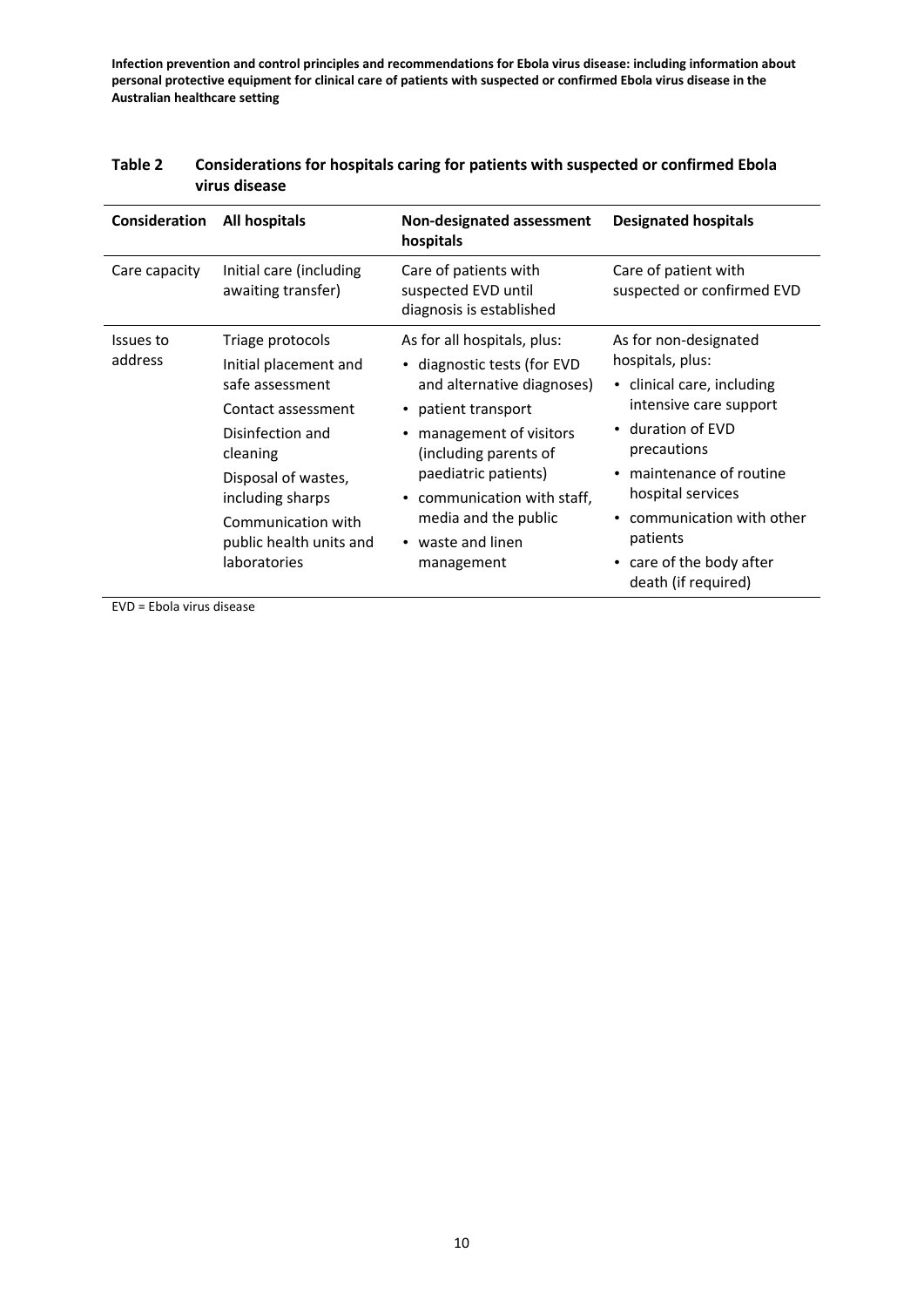# **3 Risk assessment approach to infection prevention and control**

## **Key points**

- A risk assessment approach should be used to assess the correct level of personal protective equipment (PPE) for providing care to every suspected and confirmed Ebola virus disease (EVD) patient.
- A risk assessment should take into account the patient's history of exposure to EVD, their symptoms, the risk of transmission, the type of healthcare activity that is to be undertaken, and the healthcare setting in which the activity will take place.
- Suspected EVD patients without secretory symptoms pose a lower transmission risk than suspected EVD patients with secretory symptoms.
- Confirmed EVD patients should be treated in designated EVD treatment hospitals that have plans and appropriate PPE to provide care to EVD patients for the duration of their illness.

A risk assessment approach aims to ensure staff safety while allowing delivery of appropriate care. This approach considers a patient's likelihood of being infected with Ebola virus and clinical condition, as well as the comfort of healthcare workers (HCWs) using personal protective equipment (PPE). It also recognises that there is a lack of evidence to support the idea that additional PPE is needed in all cases.

During triage, a history is taken from the patient to ascertain their known or possible exposure history to Ebola virus disease (EVD), and current symptoms. The patient history should include an assessment of the patient's previous exposure to EVD, and whether it was a high- or low-risk [e](#page-19-0)xposure.<sup>e</sup>

The HCW should record the history while maintaining a distance of at least 1 metre from the patient, to reduce the chance of inadvertent direct contact. This is important even with patients who do not have any symptoms such as vomiting, diarrhoea or haemorrhage.

If triage identifies the patient as a person under investigation for EVD, appropriate PPE should be used according to a risk assessment that takes into consideration:

- the hazard posed by the characteristics and symptoms of the patient with potential EVD
- the type of healthcare activities to be undertaken
- any specific vulnerabilities in exposed HCWs
- the healthcare setting.

## **3.1 Risk of transmission during patient clinical presentation**

People in the EVD incubation period are asymptomatic and not contagious. The patient is most infectious in the secretory phase.

<span id="page-22-0"></span>e Appendix 2 of the Communicable Diseases Network Australia's *National guidelines for public health units—Ebola virus disease* contains a description of the different levels of exposure.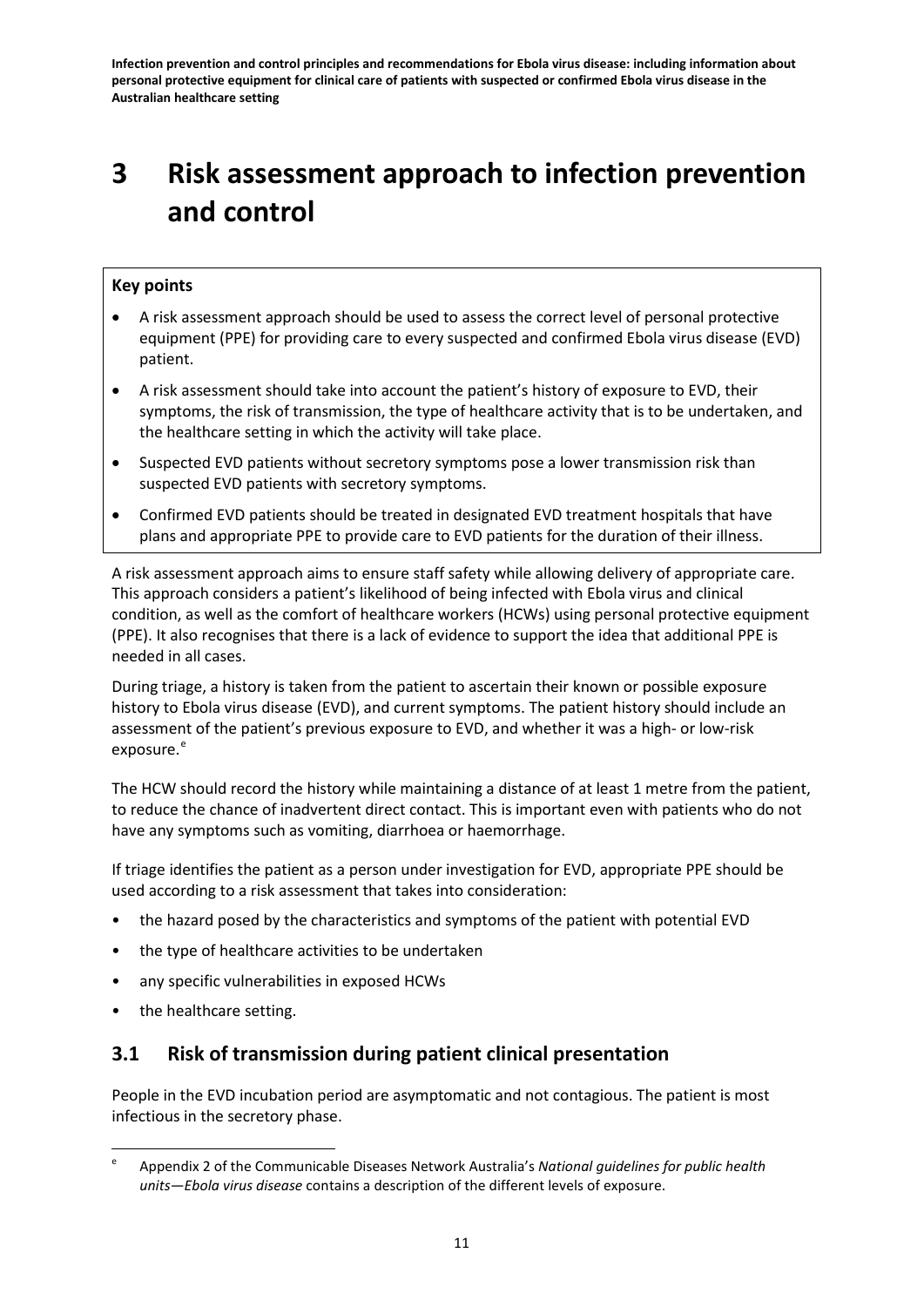Symptoms and transmission risk can be broadly grouped as follows:

- Fever, headache and malaise are symptoms with lower transmission risk.
- Vomiting, diarrhoea and haemorrhaging are symptoms with higher transmission risk.

Depending on the healthcare activities that are required to treat the patient, there will be different potential exposure risks:

- low risk—triaging, taking medical history, and providing food and drink
- intermediate risk—clinically examining a patient with early symptoms (non-secretory)
- higher risk—inserting a peripheral intravenous line, taking blood for diagnostic testing, clinically examining a patient with secretory symptoms and cleaning a soiled environment
- high risk—invasive monitoring and treatment (e.g. mechanical ventilation, dialysis and other organ support; circulatory support; central line insertion), and performing aerosol-generating procedures.

In Australia, people under investigation for possible infection with Ebola virus are likely to present for evaluation with mild (non-secretory) symptoms. Initial isolation and evaluation of these minimally symptomatic patients can be performed using a level of PPE that recognises the risks in that setting (see Chapter 4 for specific PPE details). The risk will change as the disease progresses, and the risk assessment should be reviewed frequently to ensure that the PPE matches the patient's current and anticipated clinical status.

Note that initial polymerase chain reaction (PCR) testing for EVD may be negative in the early stages of symptomatic infection, such as when fever is the only symptom (or when fever is due to another infection and EVD is still in the incubation period).

If the initial test for EVD is negative, the risk assessment should be repeated. Note the negative result, the likelihood of high-risk exposure and any change in clinical status. If this indicates that repeat testing is required, PPE recommendations for EVD apply until the result is available. If not, the patient can be managed according to clinical status.

## **3.2 Recommended levels of personal protective equipment**

The Infection Prevention and Control Expert Advisory Group recommends two levels (1 and 2) of PPE for HCW protection (also see Section 4.4).

## **3.2.1 Level 1 personal protective equipment**

The first level of PPE is used during the initial assessment of suspected EVD patients (including triage and assessment of a person under investigation), where the patient has low-risk symptoms (fever, headache, malaise).

PPE should include measures to protect hands (double gloves), clothing (fluid-resistant gown), and mucous membranes of the eyes, mouth and nose (P2 or surgical mask; face shield or goggles).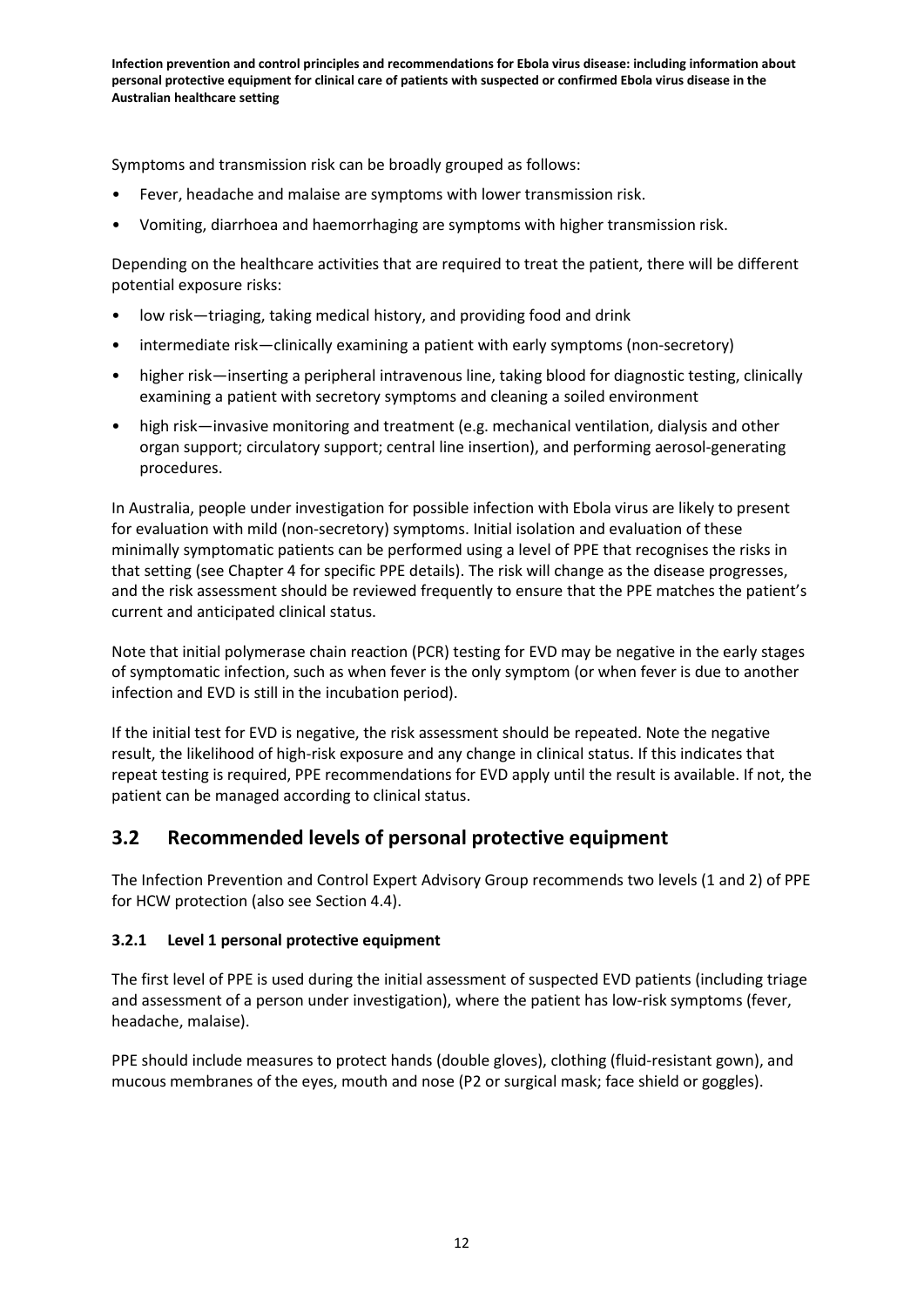## **3.2.2 Level 2 personal protective equipment**

The second level of PPE (enhanced PPE) is for nursing, clinical care and treatment of patients with confirmed EVD, and for patients with suspected EVD who have high-risk (secretory) symptoms (vomiting, diarrhoea, haemorrhage).

PPE should include measures to protect hands (double gloves), clothing (fluid-resistant gown), and the mucous membranes of the eyes, mouth and nose (P2 mask, and face shield or goggles; or powered air-puri[f](#page-22-0)ying respirator [PAPR]<sup>f</sup>). It should also provide full protection of all clothing (lower leg and footwear coverings), skin and hair (hood or PAPR).

Appendix 1 provides a number of risk assessment examples for a range of scenarios.

## **3.3 Healthcare worker vulnerabilities**

HCWs who have medical or physical conditions that will interfere with safe use of the PPE described in these guidelines should not be involved in the direct care of patients with EVD. HCWs must be assessed for their fitness to care for patients with EVD and should be encouraged to communicate concerns about any negative effects of use of PPE on underlying health conditions (or those of their family members or household contacts).<sup>8</sup> This needs to be done throu[g](#page-24-0)h the usual reporting mechanism within their organisation (e.g. supervisor, manager, workplace health and safety officer).

Some conditions may preclude HCWs from providing direct care for patients with EVD, including:

- underlying medical conditions that could affect the HCW's ability to exit the room quickly and safely
- underlying medical conditions that could require another HCW to enter the room to provide urgent medical assistance to the HCW (e.g. seizure disorder, hypoglycaemia)
- non-intact skin—for example, from dermatitis, abrasions or wounds
- inability to safely put on, use or remove recommended PPE, including achieving a good fit with a P2 mask (e.g. claustrophobia, significant anxiety, body morphology or mobility issues)
- problems with immune competence
- pregnancy (reported maternal mortality from EVD is more than 95%, and fetal mortality is 100%).

## **3.4 Healthcare settings, and infection prevention and control procedures**

Different levels of assessment, treatment and care may be required, depending on the healthcare setting, including:

- hospital settings, including designated and non-designated hospitals
- ambulatory and primary care settings (including allied healthcare professionals in community settings)
- emergency medical service providers and retrieval services.

A powered air-purifying respirator replaces a P2 mask, face shield/goggles and hood.<br>Asymptomatic healthcare workers do not pose a risk to family or household contacts.

<span id="page-24-1"></span><span id="page-24-0"></span>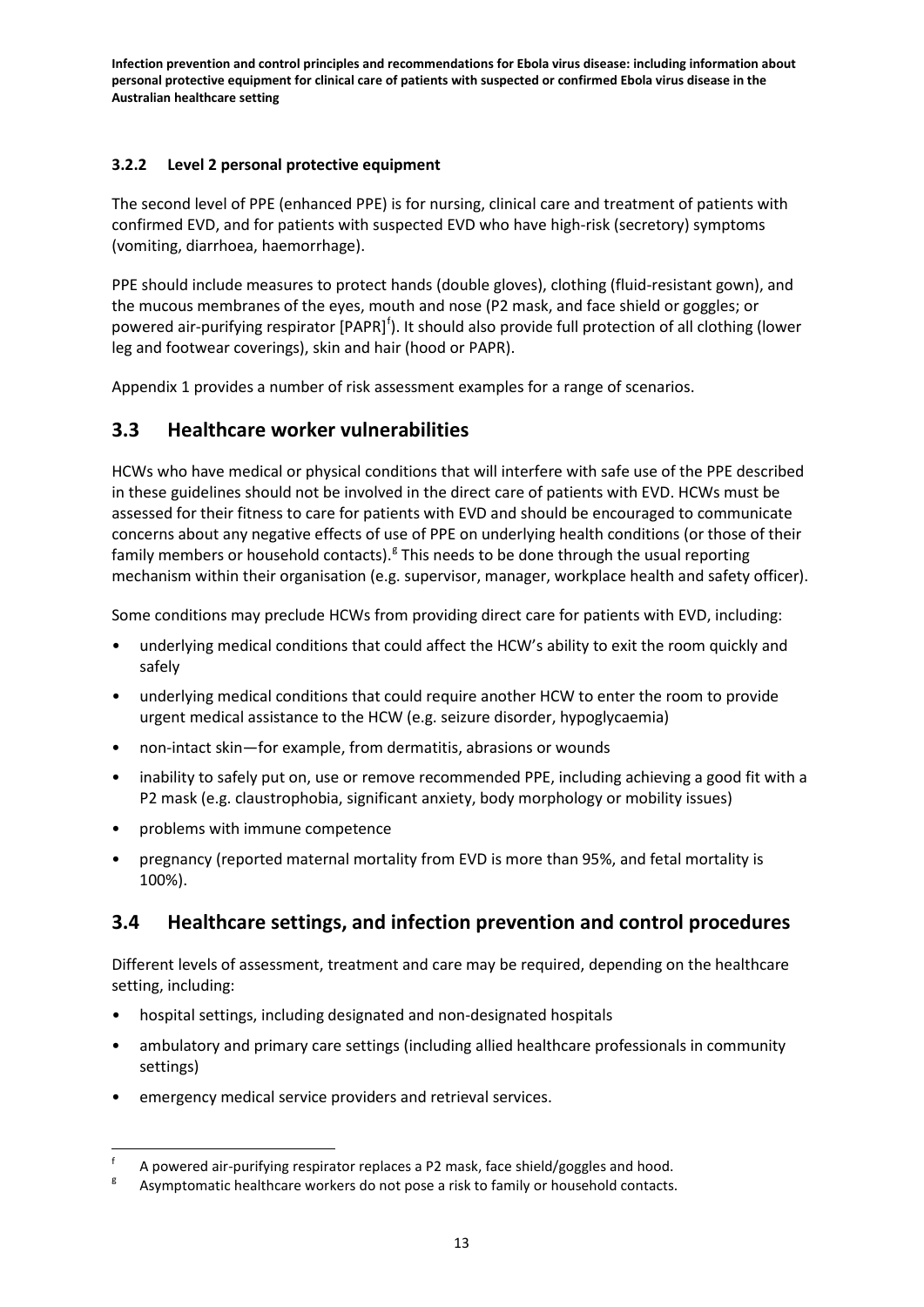The PPE that is required will need to match these settings and the accompanying roles of HCWs (see Table 3). Also refer to the decision tool in Appendix 2.

| <b>Healthcare setting</b>                                                         | <b>EVD care level</b>                                                                                                                                                                                                                                       | <b>PPE</b>                                                                                                                                                                                                                          |
|-----------------------------------------------------------------------------------|-------------------------------------------------------------------------------------------------------------------------------------------------------------------------------------------------------------------------------------------------------------|-------------------------------------------------------------------------------------------------------------------------------------------------------------------------------------------------------------------------------------|
| <b>EVD treatment</b><br>(designated)<br>hospitals                                 | Identify suspected EVD patient,<br>isolate, inform PHU, provide<br>laboratory confirmation, treat for<br>duration of illness, and manage all<br>cleaning and waste disposal                                                                                 | Maintain sufficient PPE reserves, and<br>appropriate training and preparation<br>of adequate staff numbers to<br>provide care for duration of patient's<br>illness                                                                  |
| <b>EVD assessment and</b><br>interim-care (larger<br>non-designated)<br>hospitals | Identify suspected EVD patient,<br>isolate, inform PHU and provide short-<br>term care until diagnosis of EVD is<br>laboratory confirmed<br>Arrange patient transfer to a<br>designated EVD treatment hospital<br>Manage all cleaning and waste<br>disposal | Maintain sufficient PPE reserves, and<br>appropriate training and preparation<br>of adequate staff numbers to<br>provide care for patient with<br>suspected EVD while awaiting<br>laboratory confirmation                           |
| <b>Other healthcare</b><br>facilities (smaller<br>hospitals)                      | Identify suspected EVD patient,<br>isolate, inform PHU<br>Arrange laboratory testing through<br>PHU, if indicated<br>Manage cleaning and waste disposal,<br>as directed by PHU                                                                              | Apply PPE appropriate for the clinical<br>status of the patient with suspected<br>EVD<br>Maintain appropriate PPE reserves,<br>and adequate trained and prepared<br>staff to provide care for patient until<br>transfer is arranged |
| <b>Primary and</b><br>ambulatory care                                             | Identify suspected EVD patient,<br>isolate, inform PHU (PHU will arrange<br>immediate transfer, if required)<br>Manage cleaning and waste disposal,<br>as directed by PHU                                                                                   | Avoid unnecessary contact; PPE is<br>required if it is essential to contact<br>the patient directly                                                                                                                                 |
| <b>Medical emergency</b><br>services                                              | Identify and transfer suspected EVD<br>patient to EVD treatment hospital, in<br>consultation with PHU<br>Manage cleaning and waste disposal                                                                                                                 | Use PPE recommended for patients<br>with suspected EVD in less controlled<br>emergency management settings                                                                                                                          |

**Table 3 Summary of healthcare settings and associated level of Ebola virus disease care**

EVD = Ebola virus disease; PHU = public health unit; PPE = personal protective equipment

As at February 2015, all travellers to Australia who have come from Ebola-affected countries in West Africa are identified at the border, and are provided with advice and regular follow-up by jurisdictional public health authorities. If these travellers develop a temperature or become unwell, they are advised to contact the appropriate public health authority, who will then arrange their transfer to a designated hospital. Designated Ebola treatment hospitals have appropriate preparedness plans, training and equipment to identify and isolate patients with EVD, and provide treatment for the duration of the patient's illness.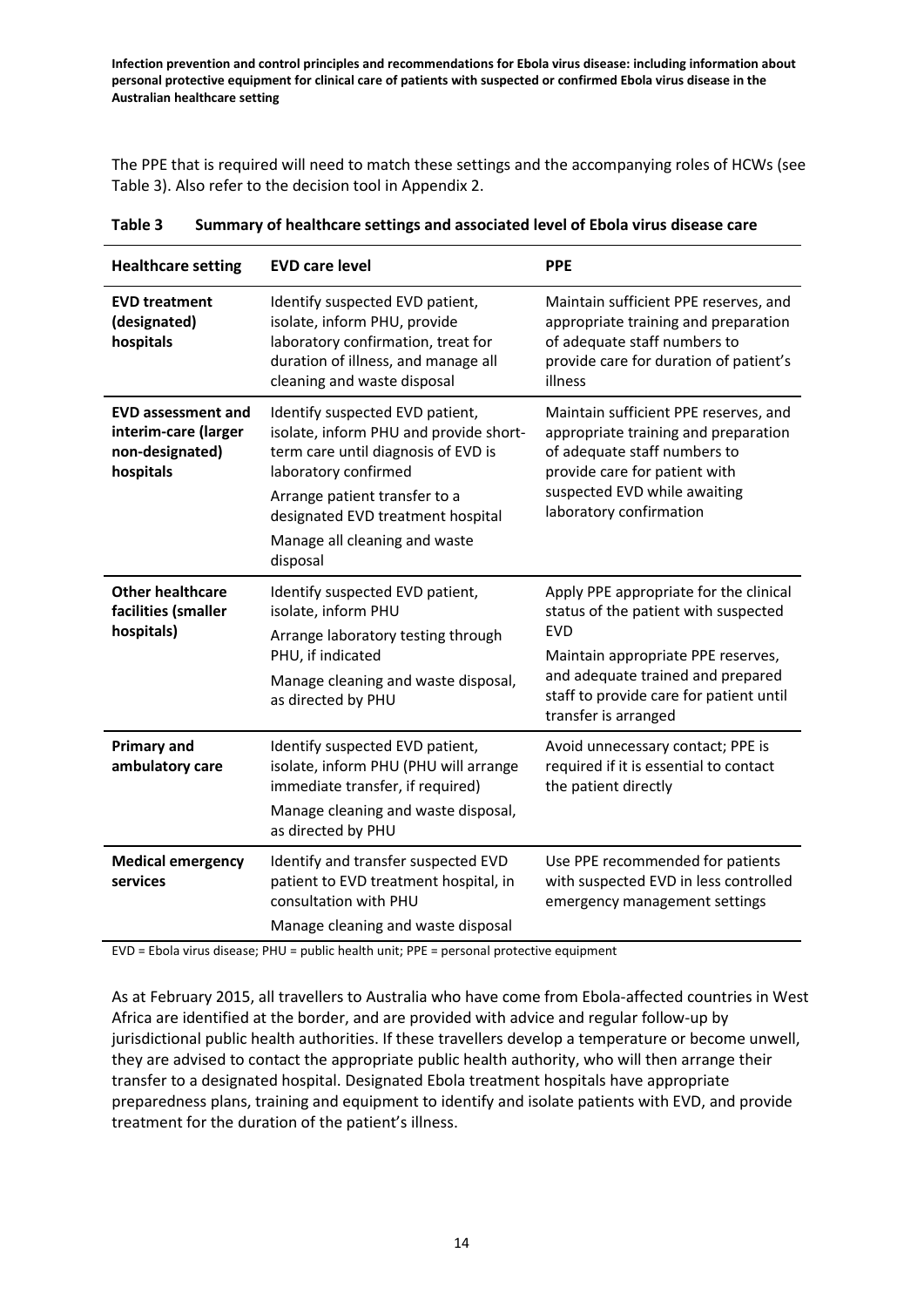Therefore, the likelihood that an EVD patient will present at a healthcare facility other than a designated hospital is low, but not impossible. Preparedness in other settings will address the provision of shorter-term care in a safe manner, with appropriate use of resources and training.

For non-designated hospitals and other healthcare settings, an initial decision is required about whether patients with suspected EVD will be transferred, as soon as possible, to a designated hospital (e.g. transfers from primary care settings and smaller emergency departments), or assessed and isolated until a diagnosis is established (e.g. appropriate for larger emergency departments and hospitals). Even when early transfer is planned, arrangements for appropriate patient care while awaiting transfer will be needed.

The majority of febrile patients in ambulatory settings do not have EVD. The risk posed by a patient with EVD who has early, non-secretory symptoms is lower than that from a patient hospitalised with severe disease. Nevertheless, because early EVD symptoms are similar to those seen with other febrile illnesses, triage and evaluation processes should consider and systematically assess patients for the possibility of EVD.

All acute healthcare facilities have an important role in preparing for identifying, isolating and evaluating patients with possible EVD, and promptly informing public health authorities. However, the roles and preparations required for readiness to perform these tasks will differ, depending on the healthcare setting.

### **3.4.1 General patient management**

All HCWs in different healthcare settings should follow these general patient management principles:

- Standard precautions must be used in all cases, including use of appropriate PPE to protect against contact with blood and other body fluids when attending a patient who is bleeding (e.g. as a result of trauma), or has vomiting or diarrhoea from any cause.
- Ambulance officers must not have direct contact with a patient who could have EVD without wearing appropriate PPE.
- Use caution when approaching a patient with suspected EVD. On rare occasions, EVD can cause delirium and erratic behaviour (e.g. flailing or staggering), which can place ambulance officers at an increased risk of exposure.
- Keep the patient separated from other people as much as possible.
- Limit the number of providers who provide care for a patient with suspected EVD.
- Limit the use of needles and other sharps as much as possible. Any needles and sharps should be handled with extreme care and disposed of in puncture-proof, sealed containers designated for the care of this patient.
- Retractable safety devices significantly reduce the risk of needlestick injury. If available, they should be used for essential invasive procedures by HCWs familiar with their use, unless technical issues make their use difficult (e.g. in small children). All HCWs being trained to care for patients with EVD should be trained in using retractable safety devices.
- If the patient is vomiting, give them a large biohazard or emesis bag.
- If the patient has profuse diarrhoea, consider wrapping them in an impermeable sheet to reduce contamination of other surfaces.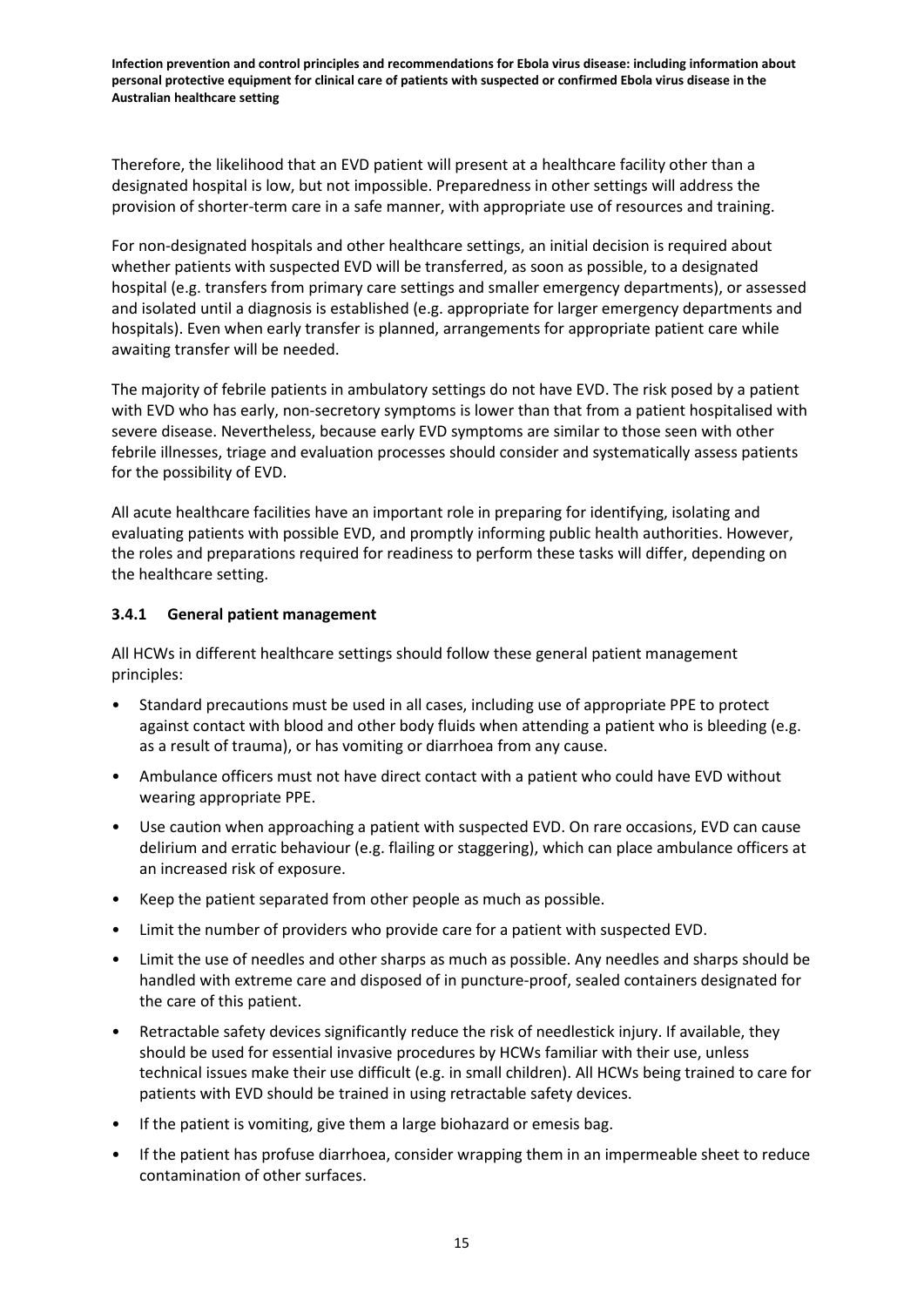### **3.4.2 Hospitals**

In Australia, hospitals have appropriate infection prevention and control (IPC) preparedness according to their roles, as follows:

- **EVD treatment (designated) hospitals**. These hospitals assess and manage the care of a patient with confirmed EVD for the duration of a patient's illness. Each state and territory jurisdiction has at least one designated EVD treatment hospital.
- **EVD assessment and interim-care (larger non-designated) hospitals**. EVD assessment hospitals are usually larger non-designated tertiary hospitals. They are prepared to receive and isolate a patient with possible EVD, and care for the patient until a diagnosis of EVD can be confirmed or ruled out, and until discharge or transfer is completed.
- **Other healthcare facilities (smaller hospitals)**. Smaller hospitals are very unlikely to receive an EVD patient. However, they should be prepared to identify and isolate a suspected EVD patient and inform the public health unit. The public health unit will arrange laboratory testing and transport, if indicated, and provide advice on any further action required, including cleaning and waste disposal.

This approach—based on the likelihood of exposure of HCWs to a patient with EVD and the type of healthcare setting—will allow adequate reserves of PPE and levels of training to be provided by the facilities that are most likely to care for patients with EVD (i.e. designated hospitals). These facilities will require large stocks of PPE to care for a patient with EVD for the duration of their illness.

**Effective IPC during the care of a patient with suspected or confirmed EVD involves a number of important steps, starting with triage and isolation. The relevant public health or communicable disease authorities must also be informed, so that they can assist with coordination of further assessment and care, and ensure that a risk assessment is performed to identify the appropriate PPE. These steps are described in Table 4 and Appendix 2.**

| <b>Step</b>   | <b>Action</b>                                                                                                                                                                                                                                                    |
|---------------|------------------------------------------------------------------------------------------------------------------------------------------------------------------------------------------------------------------------------------------------------------------|
| Identify      | All HCWs should be aware of the symptoms and signs of EVD, and take a patient<br>medical history, including travel and possible exposure to EVD in the past 21 days.                                                                                             |
| Isolate       | If a positive travel and exposure history is reported, the patient should be isolated<br>in a single room. Only essential HCWs, whose movements are logged, should enter<br>the room. Direct patient contact should be avoided.                                  |
| Inform        | Irrespective of the size or role of the hospital, the local PHU and infection control<br>team (and infectious diseases physician, if available) should be informed<br>immediately. The PHU will assist with risk assessment and coordination of further<br>care. |
| Determine PPE | A risk assessment to determine the appropriate PPE should be done. The<br>assessment should consider the patient's exposure risk and clinical status<br>(i.e. whether secreting body fluids), and the type of patient care and medical<br>intervention required. |

#### **Table 4 Infection prevention and control steps**

EBV = Ebola virus disease; HCW = healthcare worker; PHU = public health unit; PPE = personal protective equipment Note: Also see Appendix 2.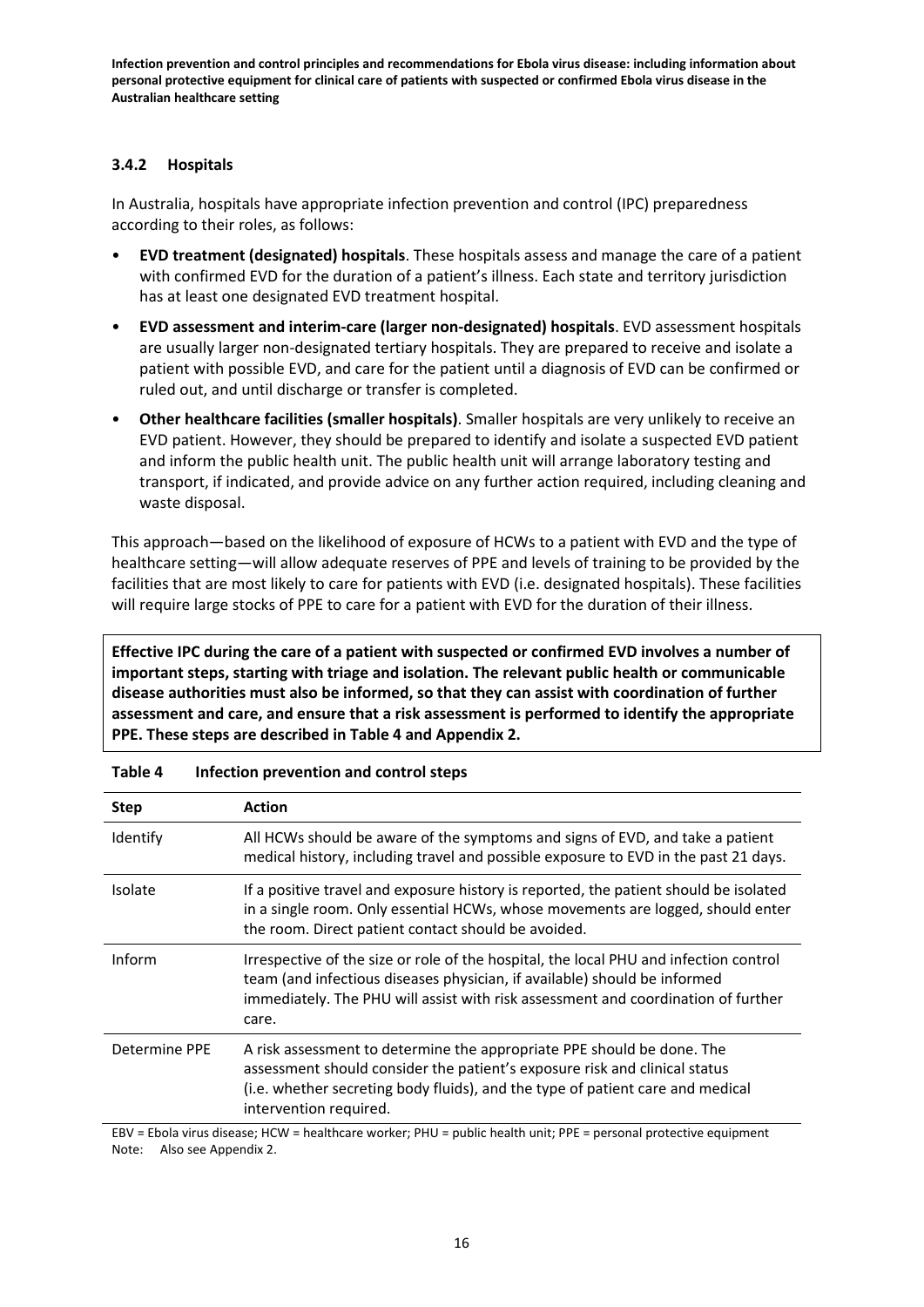### **3.4.3 Ambulatory and primary care settings**

Ambulatory and primary care settings include offices and surgeries of general practitioners, nurse practitioners, dentists and allied health professionals, and pathology collection centres in community settings.

As discussed above, the possibility of a patient with EVD presenting to any of these settings, for any reason, is very unlikely. Public health authorities recommend that people who are under surveillance because of possible contact or with suspected EVD do not present to primary care settings for EVDrelated symptoms. If necessary, the public health unit will organise transport to, and assessment and care in, an appropriate EVD designated or assessment hospital.

Although these steps reduce the risk of a patient with potential EVD presenting to an ambulatory or primary care setting, there is a small possibility that it could happen, either by phone or in person. All primary healthcare providers should have a current triage plan that covers the roles of all members of the practice.

Detailed information for general practice is available from th[e Australian Government Department](http://health.gov.au/internet/main/publishing.nsf/Content/ohp-ebola-gps.htm)  [of Health website.](http://health.gov.au/internet/main/publishing.nsf/Content/ohp-ebola-gps.htm)

Two scenarios of a patient with EVD presenting to primary care—one with and one without advance notice—are described in Box 1. Note that the same steps as for IPC for EVD—identify, isolate, inform, determine PPE—apply in the primary care setting.

## **Box 1 Proposed management for the primary care setting**

## **Scenario 1—Advance notice of a patient attending a primary healthcare setting**

- 1. The patient phones ahead to make an appointment. They report symptoms of Ebola virus disease (EVD), and a history of travel to an affected country and/or relevant exposure.
- 2. Advise the patient not to attend the primary care facility, but instead await further advice from the public health unit. If practicable and the problem is urgent, the patient may be asked to contact the designated EVD treatment hospital.
- 3. Contact the relevant public health unit, which will assist in assessment and management of the patient and, if necessary, coordinate transfer to the designated EVD hospital via ambulance.
- 4. If it is an emergency, contact the ambulance service on 000 and advise the operator of the patient's potential risk factors to ensure that ambulance personnel arrive wearing the correct personal protective equipment (PPE).
- 5. If, following discussion with the public health unit and infectious diseases physicians, it is decided that the patient does not require further assessment or testing for EVD, manage the patient as per usual practice.

## **Scenario 2—Patient presenting in person to a primary healthcare setting**

- 1. **Identify**. The patient reports a history of travel to an affected country and possible contact with a patient with EVD.
- 2. **Isolate**.
- Escort the patient to a single room and close the door, to avoid unnecessary direct contact.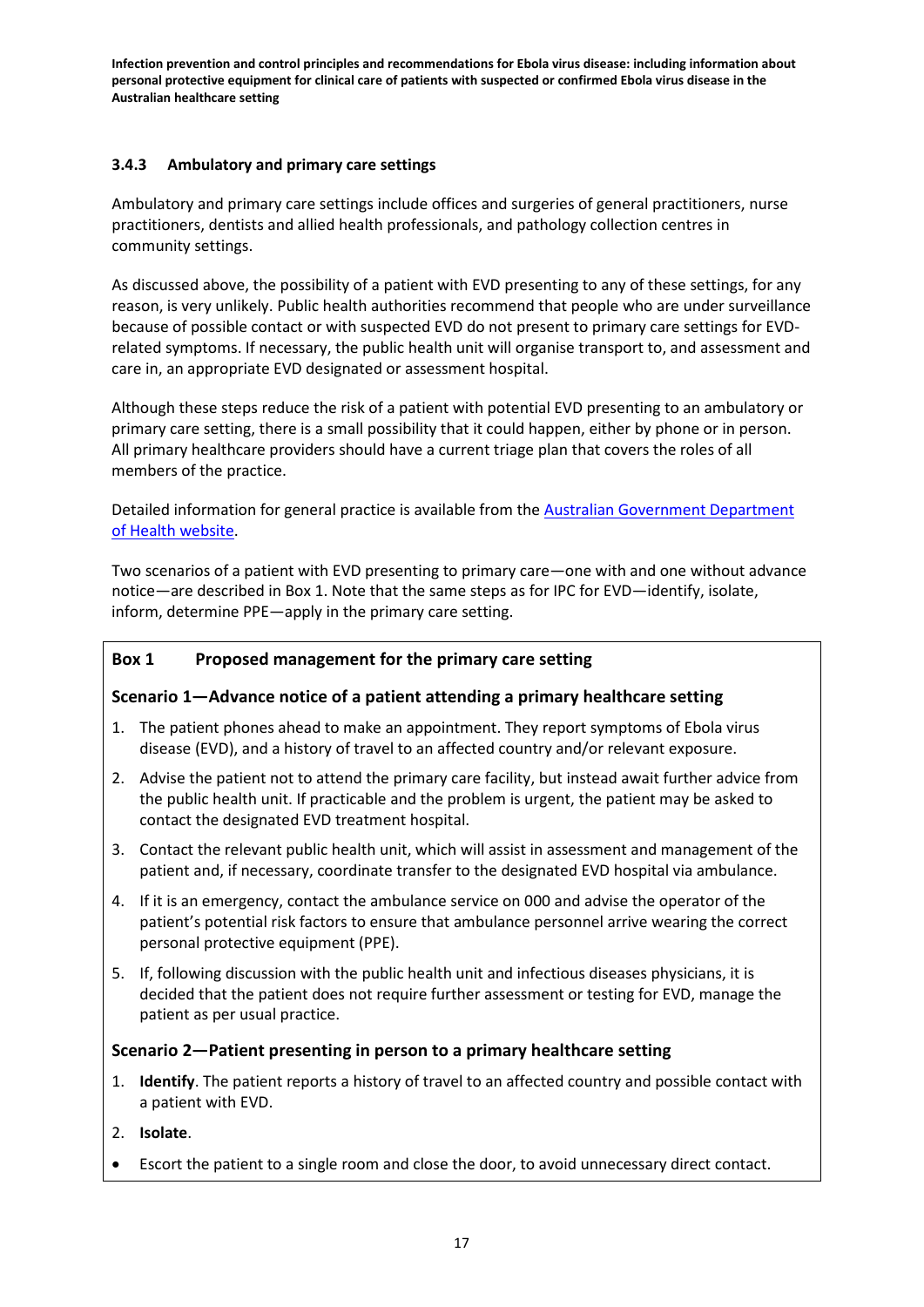- Do not perform any procedures unless urgently required for patient care or stabilisation.
- Where practicable, remove unnecessary equipment from the room to reduce cleaning requirements.
- 3. **Inform.** Contact the local public health unit to assist in risk assessment and coordinate transfer to the designated EVD treatment hospital via ambulance.
- 4. **Determine PPE**. If direct contact is unavoidable, assign a single healthcare worker (HCW) to put on PPE.
- Perform hygiene with soap and water, or alcohol-based hand rub, and put on PPE.
- Standard precautions apply to all HCWs.
- All items should be single use:
	- gloves: disposable (not vinyl)
	- long-sleeved gown: fluid resistant, single use
	- surgical or P2 mask (see Chapter 4): fluid repellent
	- eye protection: goggles or full face shield.

See Chapter 4 for specific instructions for putting on and taking off PPE.

## **3.4.4 Emergency first responders**

The information in this section may be used to prepare and train emergency first responders. Individual providers can use this information to stay safe while responding to patients who are suspected to have EVD.

Emergency first responders include:

- paramedics and ambulance officers
- medical first responders, such as law enforcement, and fire and retrieval service officers.

Box 2 outlines the key points for emergency first responders.

## **Box 2 Key points for emergency first responders**

- Although inpatient hospital settings generally present a higher risk of Ebola virus transmission to healthcare workers (HCWs), transport by ambulance services presents unique challenges because of the uncontrolled nature of the work, the potential need for resuscitation procedures, the enclosed space during transport, the close proximity of the paramedic to the patient and varying levels of patient acuity.
- It is important for paramedics and ambulance officers to have a screening protocol that includes specific questions that can be asked of callers about whether the patient has been in a country or area with widespread Ebola virus transmission in the past 21 days, and if they have signs and symptoms of Ebola virus disease (EVD). These symptoms include fever, headache, muscle pain, weakness, fatigue, diarrhoea, vomiting, abdominal pain and unexplained haemorrhage.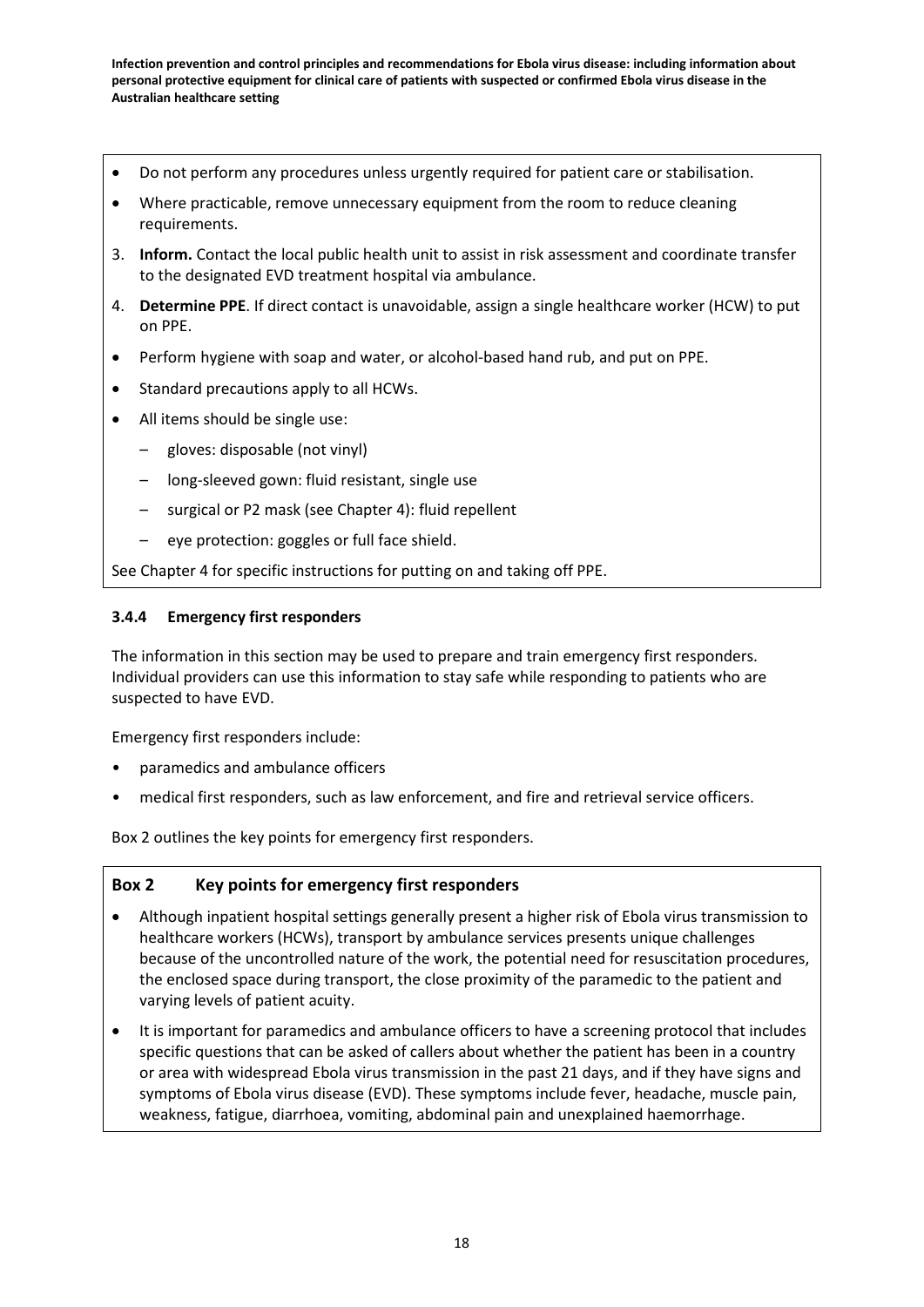- Managers of medical first responders should collaborate with local public health authorities to develop coordinated plans for responding to a person with possible EVD in a given jurisdiction, including the possibility of designating specific teams for this response.
- All ambulance personnel should be trained in EVD response protocols. Those who may respond to a person with possible EVD should also be trained in the use of appropriate PPE that is consistent with their response role.
- Local protocols should be developed for cleaning and disinfecting the ambulance and equipment, and waste disposal, consistent with this guidance (see Chapter 5).

Pre-hospital resuscitation procedures—such as endotracheal intubation, open suctioning of airways and cardiopulmonary resuscitation—frequently result in production of a large amount of body fluids, such as saliva and vomit. Performing these procedures in a less controlled environment (e.g. a moving vehicle) increases the risk of exposure of emergency management service providers to infectious pathogens. If these procedures are required, they should be performed under safer circumstances (e.g. a stationary vehicle, hospital destination), and the [recommended PPE should be](http://www.cdc.gov/vhf/ebola/hcp/procedures-for-ppe.html)  [worn during aerosol-generating procedures.](http://www.cdc.gov/vhf/ebola/hcp/procedures-for-ppe.html)

Two scenarios of a patient with EVD presenting to ambulance—one with and one without advance notice—are described in Box 3. Note that the same steps as for IPC for EVD—identify, isolate, inform, determine PPE—apply in the ambulance setting.

## **Box 3 Proposed management for ambulance settings**

## **Scenario 1—Advance notice of a patient requiring ambulance attendance**

- 1. The person taking the call should ask the caller whether the patient has returned from an Ebolaaffected country or has had contact with an individual with Ebola virus disease (EVD) within the past 21 days, and has signs or symptoms of EVD.
- 2. If the person who takes the call receives information that alerts them to a person with possible EVD, they should ensure that any first responders are aware of this possibility before they arrive on scene.
- 3. When advised by call centre staff that a patient with suspected EVD is to be transferred to a designated hospital, put on the recommended personal protective equipment (PPE) before attending the patient. Notify the public health unit.
- 4. Transport the patient—note additional points for patient management in scenario 2.

## **Scenario 2—No advance notice of a patient with possible EVD before arrival of the ambulance**

- 1. During patient assessment and management, conduct a risk assessment that includes consideration of EVD exposure history, patient symptoms and anticipated healthcare activities. If EVD is a possibility, notify the public health unit at once.
- 2. To minimise potential exposure, only one ambulance officer should approach the patient. They should perform the initial screening from at least 1 metre away from the patient.
- 3. Ensure that no one has direct contact with a patient who may have EVD without wearing appropriate PPE (described in step 4).
- 4. Put on appropriate PPE: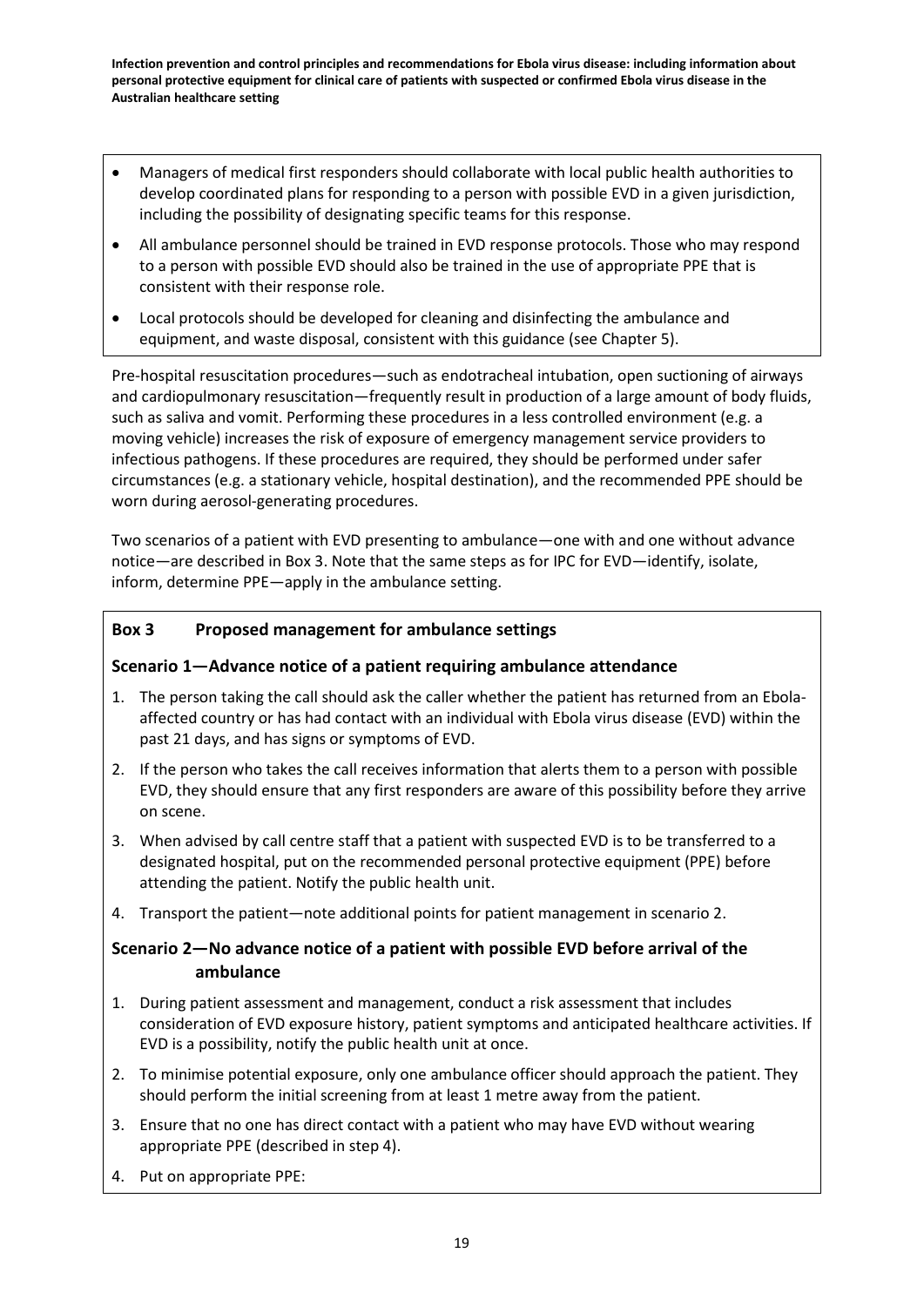- double gloves: disposable (not vinyl)
- long-sleeved, fluid-resistant, single-use gown (head cover required); using gowns requires specific training for safe removal
- P2 mask: fluid repellent
- eye protection: goggles or full face shield
- lower leg and footwear covering
- full head covering for skin and hair.
- 5. Notify the receiving hospital (designated EVD hospital) of a suspected EVD patient, in advance, to ensure that the proper infection prevention and control precautions are in place before the ambulance arrives.

## **3.5 Laboratories**

Refer to the [Australian Government Department of Health](http://health.gov.au/internet/main/publishing.nsf/Content/cda-pubs-other-vhf.htm) website for guidelines on specific [procedures and precautions](http://health.gov.au/internet/main/publishing.nsf/Content/cda-pubs-other-vhf.htm) for collection, transport and processing of samples collected from patients with suspected EVD, and associated IPC measures (including PPE) for laboratory staff.

These guidelines, prepared by the Public Health Laboratory Network, allow the necessary on-site testing for other possible causes of the illness, and other testing required for the immediate and ongoing management of the patient.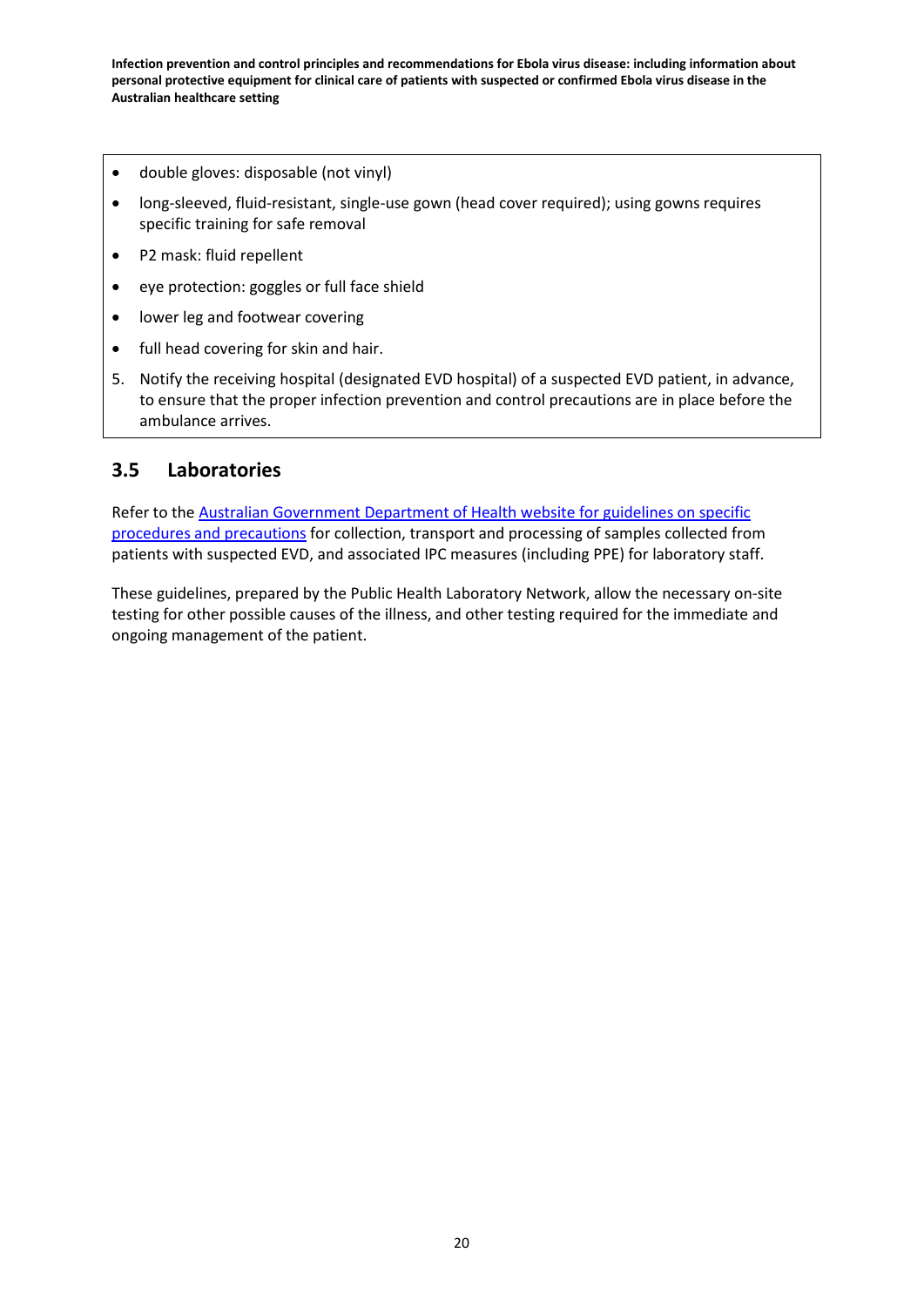# **4 Personal protective equipment and other risk reduction measures**

## **Key points**

- A risk assessment approach should be used before every interaction with a symptomatic patient who is suspected or confirmed to have Ebola virus disease (EVD), to determine the need for additional infection prevention and control measures, such as enhanced personal protective equipment (PPE) (see Chapter 3).
- PPE must be used by healthcare workers (HCWs) caring for any patients with confirmed or suspected EVD. At a minimum, PPE should include a fluid-resistant gown, protection of the hands, and protection of the mucous membranes of the eyes, mouth and nose.
- If caring for a patient with confirmed EVD, or with suspected EVD who is clinically unstable or producing copious secretions, the HCW should have all mucous membranes, skin and clothing covered, in case an aerosol-generating procedure is urgently required.
- PPE should be adequate, but not excessive. Wearing PPE in excess of that recommended, will potentially restrict movement and vision, increase the risk of heat stress, and make putting on and taking off PPE more complex. The risks (to the HCW and patient) of using items in addition to those recommended may outweigh any theoretical benefits.
- HCWs caring for patients with confirmed or suspected EVD must be adequately trained and confident in the use of recommended PPE.
- Putting on and taking off PPE must be done slowly and methodically, according to an agreed sequence, and supervised by a trained buddy.

Asymptomatic people do not transmit Ebola virus by routine clinical or household contact. A patient infected with Ebola virus is most infectious during the secretory symptomatic phase. Strict adherence to infection prevention and control (IPC) practices, including hand hygiene and using personal protective equipment (PPE), is the key to minimising the risk of transmission (see Chapter 2).

## **4.1 General principles**

Transmission-based precautions must be implemented for patients with suspected or confirmed Ebola virus disease (EVD). Patients who require hospitalisation must be isolated, and healthcare workers (HCWs) must use standard, contact and droplet precautions. When an aerosol-generating procedure is required, strategies to reduce aerosol generation must be implemented. Airborne transmission of Ebola virus between people has not been demonstrated, but spread during events that generate aerosols has not been excluded.

Routine practices include HCWs using PPE and other measures to protect both themselves and the patient from exposure to microorganisms (e.g. through splashes or sprays of blood or other body fluids, or secretions or excretions from the respiratory tract or other places). Assessing the risk of exposure to blood or other body fluids will determine the need for enhanced PPE (e.g. double gloving, head and neck coverings, foot and leg coverings). Exposure to blood and other body fluids will increase the HCW's risk of exposure to Ebola virus.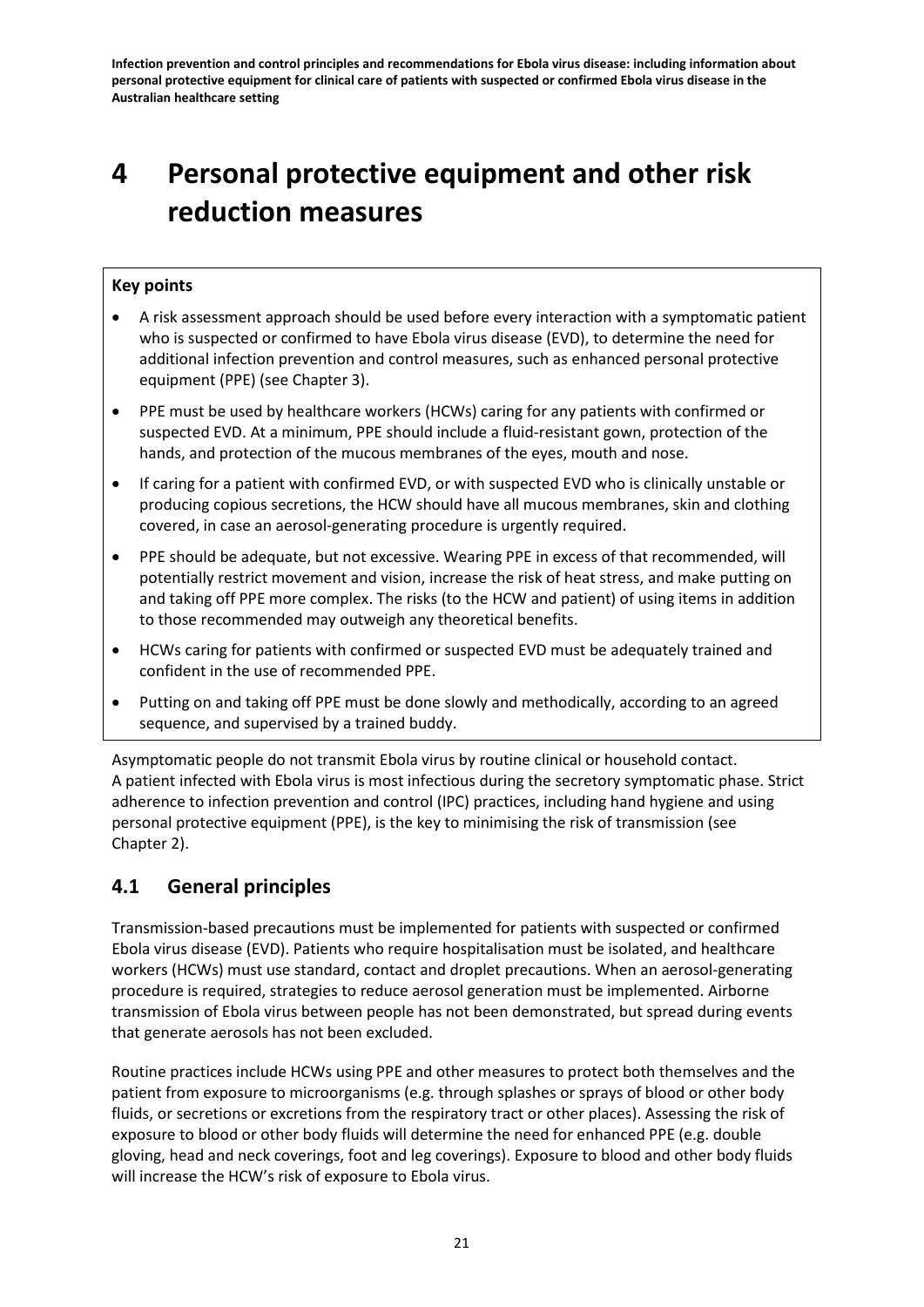Healthcare facilities must have systems in place to minimise the risk of disease transmission. Healthcare delivery should be undertaken in a safe and cost-effective manner; therefore, a tiered risk management approach should be implemented when selecting PPE, based on the clinical condition of the patient.

Correct use of PPE, in conjunction with physical isolation of the patient, is the key measure to reduce the risk of transmission of Ebola virus. Basic advice for using PPE includes the following:

- Hands are known to transmit pathogens to other parts of the body or face, and to other individuals. Therefore, hand hygiene and double gloves are essential, to protect the HCW and to prevent transmission to others.
- PPE should protect the mucous membranes of the eyes, mouth and nose to prevent exposure to splashes of body fluids and potential self-contamination.
- In the care of a patient with confirmed EVD, or with suspected EVD who is clinically unstable or producing copious secretions, the HCW should wear PPE that covers all mucous membranes, skin and clothing. This includes the head and neck (face shield or goggles, hood that covers the neck and shoulders), hands (double gloves) and clothing (gown, footwear covers), in case an aerosol-generating procedure is urgently required.
- PPE should be adequate, but not excessive. Wearing PPE in excess of that recommended, will potentially restrict movement and vision, increase the risk of heat stress, and make putting on and taking off PPE more complex. The risks (to the HCW and patient) of using items in addition to those recommended may outweigh any theoretical benefits.
- HCWs who are most likely to work with patients with suspected or confirmed EVD must undergo rigorous training, and be practised and competent in the use of PPE, including putting it on and taking it off in a systematic manner.
- Putting on and taking off PPE must be undertaken slowly and methodically, according to an agreed sequence (see Section 4.3), and supervised by a trained buddy or monitor (see Section 4.5). This is to ensure that each item is put on and taken off in the correct order and with the correct technique, to avoid contamination. The buddy should wear basic PPE relevant to the task they are doing (i.e. gown, gloves and face shield) to protect mucous membranes and clothes, as outlined in Section 4.5.
- The number of HCWs and visitors having contact with the suspected or confirmed case should be minimised.

## **4.2 Personal protective equipment items**

## **4.2.1 Masks**

Airborne spread of Ebola virus has not been demonstrated. However, a P2 mask is recommended in the care of symptomatic patients with suspected or confirmed EVD because of the mask's fluidresistant rigid structure and the possibility that an aerosol-generating procedure may be required.

A fluid-resistant surgical mask can be used safely for short-term care of a patient with suspected EVD who is clinically stable (i.e. no secretory symptoms).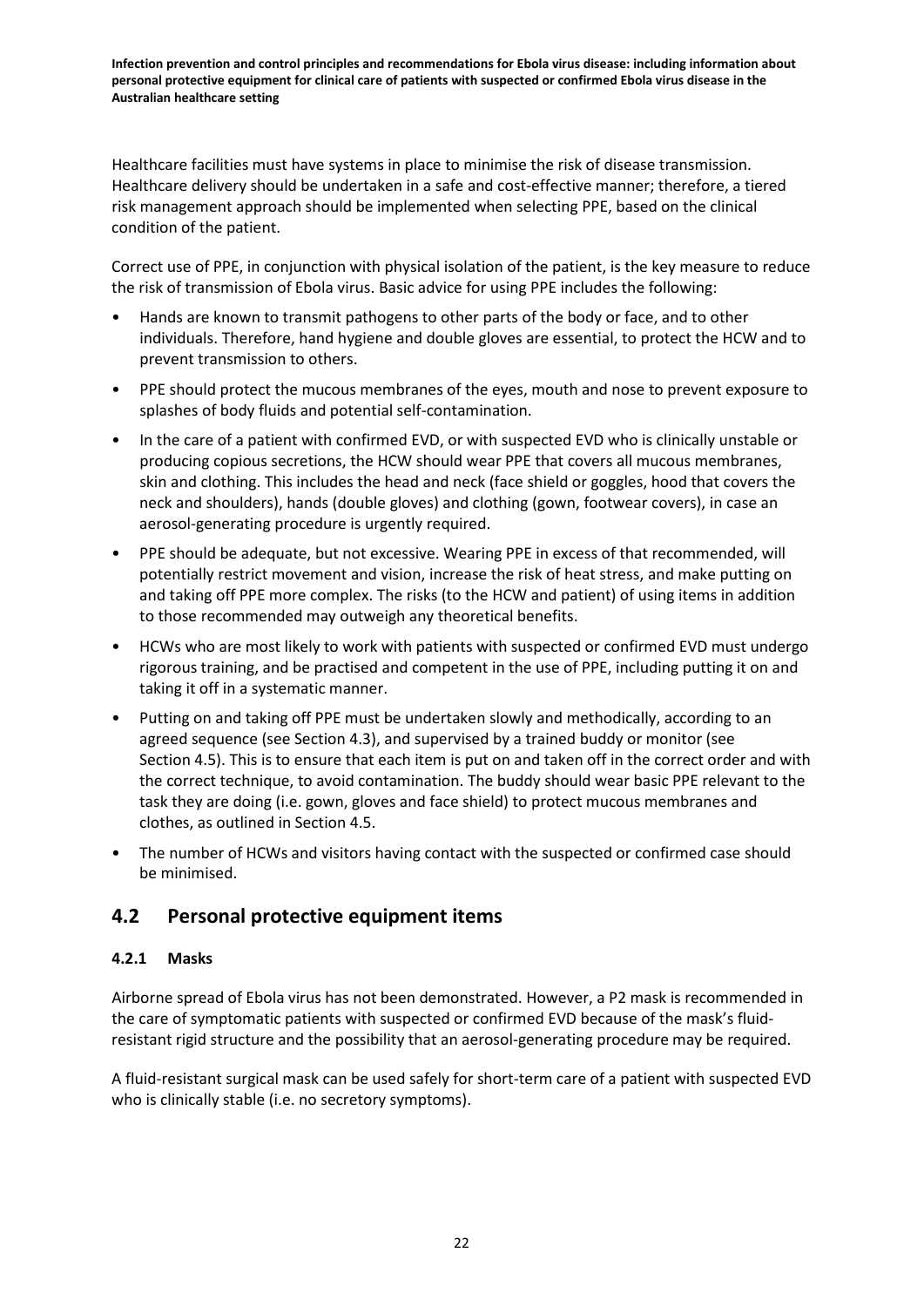## **4.2.2 Face shield or goggles**

Either a face shield or goggles will effectively protect the conjunctivae. Goggles can be relatively hot and subject to fogging, especially in hot, humid conditions. Goggles do not offer the same level of protection as a face shield; the latter provides extra skin coverage and reduces the risk of the HCW touching their face.

## **4.2.3 Head cover**

Various types of head cover are available, including a balaclava-type cover, or a surgical hood with flange to cover the neck and upper chest. Depending on the design, the head cover may be worn outside or beneath the gown. Head covers with a full flange that covers the shoulders should be worn outside the gown. A powered air-purifying respirator (PAPR) is also suitable; see Section 4.2.4.

## **4.2.4 Powered air-purifying respirator**

PAPRs are relatively expensive and in limited supply. Some components (waist strap and power pack) have reusable components that must be decontaminated after each use. However, they replace a P2 mask, goggles or face shield, and a head cover, and are more comfortable for prolonged use because they supply fresh, cool air to the face.

## **4.2.5 Body covering**

In most Australian healthcare settings, a fluid-resistant gown will be the preferred body covering. The criteria for choice of gown are that it be sufficiently fluid resistant to prevent clothes becoming wet if splas[h](#page-24-1)ed,<sup>h</sup> be large enough to allow free movement, cover the wrists, reach to mid-calf and overlap at the back so that no underlying clothing is exposed.

In some settings (e.g. pre-hospital/ambulance), coveralls are used routinely and preferred. They provide equivalent protection but are more difficult to remove, especially if hooded, and are more likely to cause heat stress. They are not recommended for routine use, unless HCWs have been specifically trained, and are confident in their use and safe removal. This document refers to the use of gowns rather than coveralls.

## **4.2.6 Gloves**

Two pairs of gloves must be worn. The inner glove is worn inside and the outer glove outside the gown's wristband; the outer glove must be long enough to cover the wristband and remain in place without a gap and without the need for taping. Gloves must be the correct size for the user. Nitrile gloves are preferred to latex gloves, as they are more resistant to the effects of alcohol and less likely to cause an allergic reaction. Sterile gloves are not required, except during invasive procedures, but are preferred by some because they provide a better fit. Taping gloves is discouraged because, during removal, the glove may be torn and hands could become contaminated.

<span id="page-34-0"></span>**<sup>h</sup>** Note that gowns have different levels of fluid resistance. The level should be checked before use to ensure that it is adequate to prevent the underlying clothes or skin from getting wet.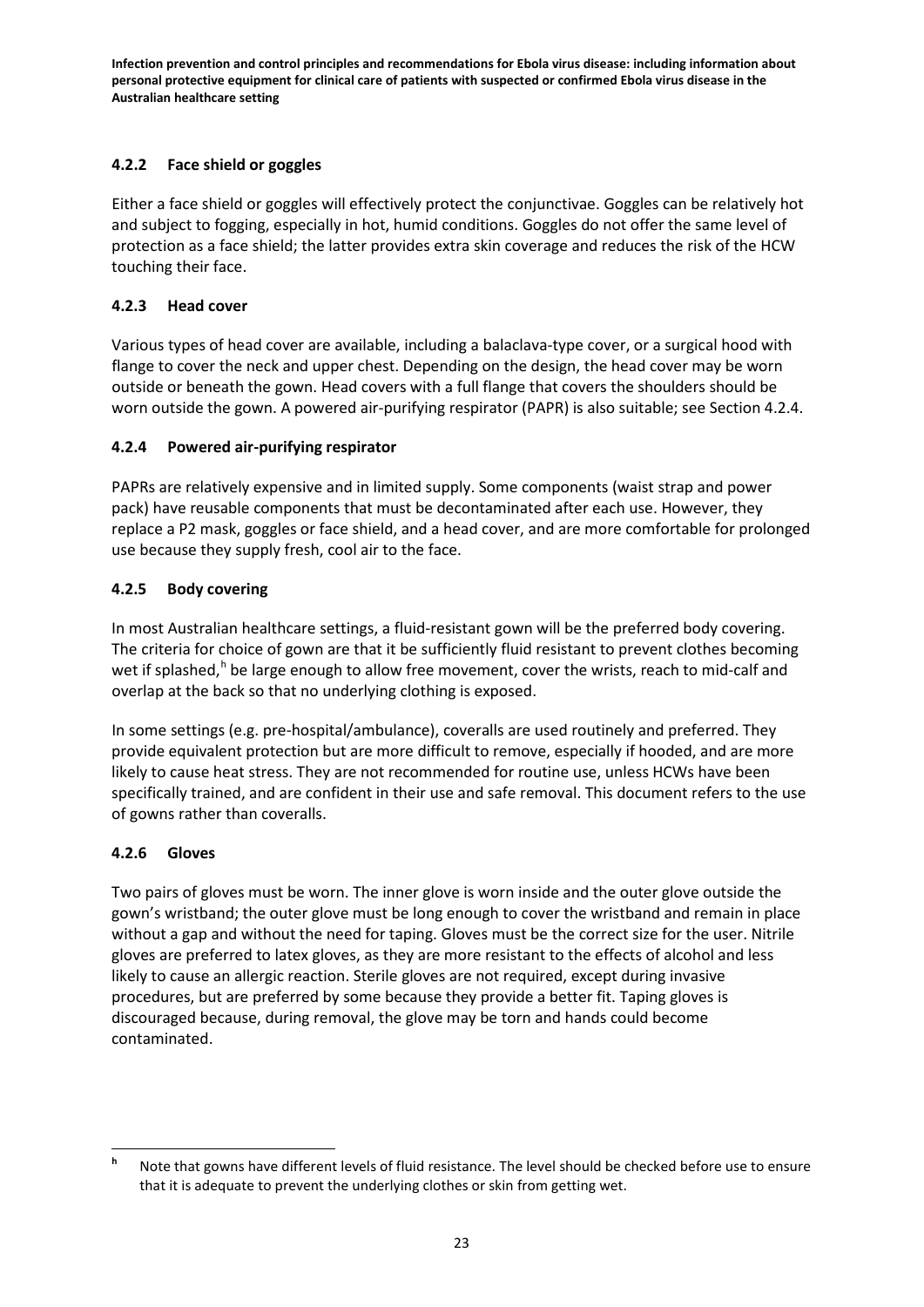## **4.2.7 Shoes/boots and shoe covering**

Footwear should be enclosed, and resistant to fluids and sharps. Some facilities provide clogs or rubber boots for staff who remain in the isolation zone. However, personal footwear can be adequately protected with fluid-resistant, disposable boot covers that reach to at least mid-calf and are overlapped by the gown. In the unlikely event that shoes become contaminated (e.g. by fluid leaking into the boot cover, or the boot cover splitting), they must be discarded as contaminated waste.

## **4.3 Putting on and taking off personal protective equipment**

Before applying PPE, staff must remove all jewellery (including watches, rings, necklaces and earrings) and leave it outside the patient room. In addition, wallets, mobile phones, ID tags and other personal items must not be taken into the room. Hair should be tied back out of the face and eyes, and fully covered. This includes fringes (wearing a surgical cap may help) and beards. Those with beards may need to shave if a P2 mask cannot be properly fitted, or wear a PAPR.

Each healthcare facility should determine an appropriate sequence for putting on and taking off PPE, and train staff accordingly (see Box 4). Taking off used PPE is a high-risk process that requires a structured and systematic procedure; therefore, facilities must ensure that a step-by-step process for taking off PPE is developed and documented. The general principle is that the outermost items (which are most likely to be contaminated because they may have been in contact with the patient or their fluids) are removed first and in such a way as to avoid contact between these items and unprotected skin. The mask should be removed second last (the inner gloves are last) because of possible contamination during PPE removal.

A trained buddy and a designated area for removal is required to ensure protection (see Section 4.5). PPE must be removed slowly and deliberately in the correct sequence, to reduce the possibility of self-contamination or other exposure to Ebola virus. Specific examples are provided in Section 4.4.

## **Box 4 Principles when putting on and taking off personal protective equipment**

Within these principles, there can be more than one 'correct' way to put on or take off personal protective equipment (PPE). Each hospital is to establish its own protocol in accordance with these principles.

## **Putting on**

- Ensure that the PPE selected is an appropriate size and is fitted correctly.
- Visually check each item of PPE to ensure that it is not damaged or torn.
- Put on PPE carefully and in the recommended sequence to ensure protection of mucous membranes and all exposed skin.
- Put on PPE in a designated area (green zone—see Section 4.3.1).
- While wearing PPE, do not touch face protection (face shield, goggles or mask) while in the patient room.

## **Taking off**

Move away from the patient room (red zone-see Section 4.3.1).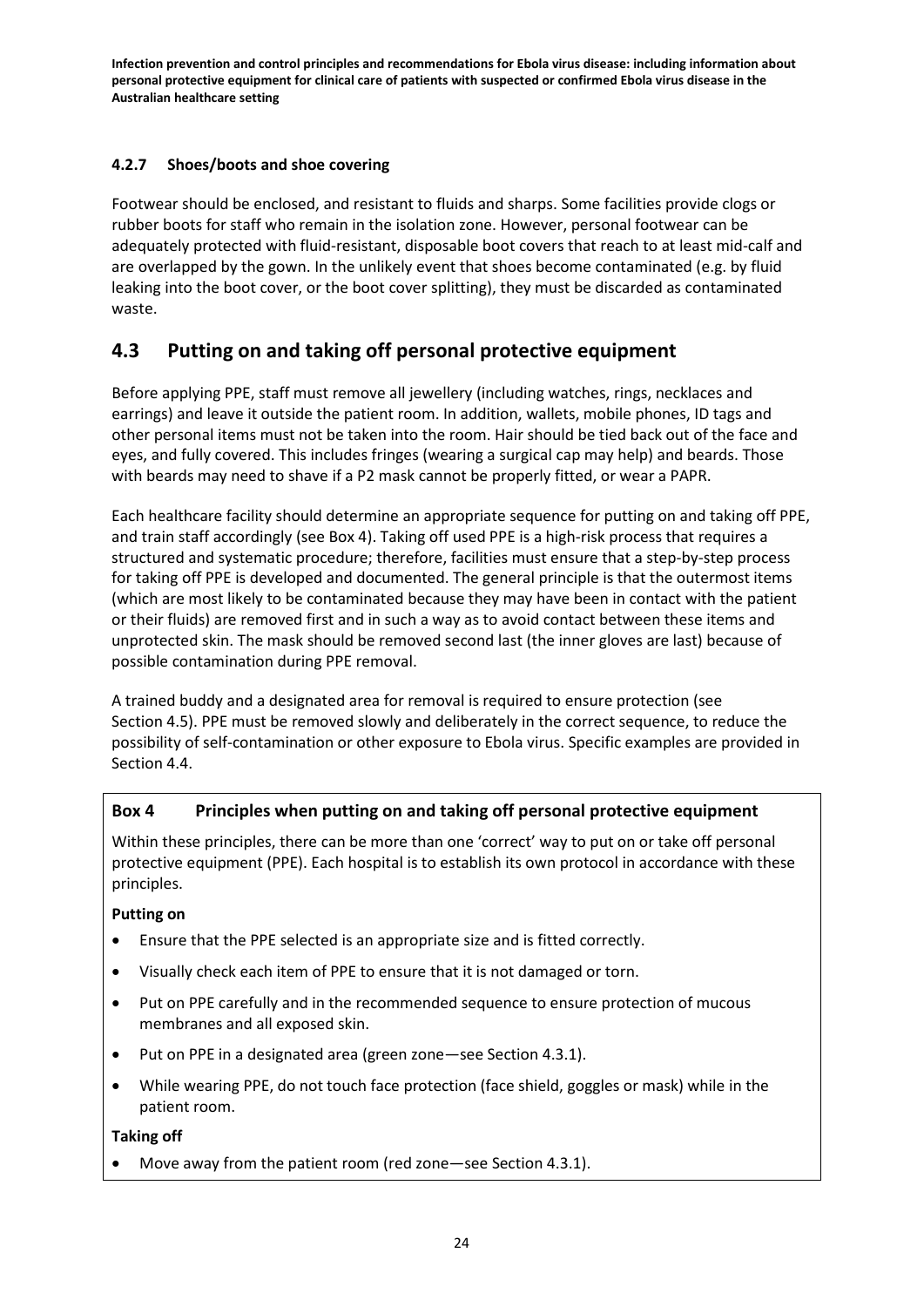- Visually check each PPE item to ensure that it is not contaminated, damaged or torn.
- Wipe away any visible contamination using a hospital-grade disinfectant wipe.
- Follow a consistent sequence for removal.
- Remove PPE in a designated area (orange zone—see Section 4.3.1).
- Remove PPE slowly and carefully to minimise the risk of contamination of scrubs and skin.
- Avoid contact with potentially contaminated outer surfaces of the PPE.
- Frequently use an alcohol-based hand rub to prevent contamination of gloved (or bare) hands by contaminated garments and, potentially, of mucous membranes by contaminated hands.
- Use hand hygiene (on clean gloves) before taking any PPE off your face.
- Do not touch used PPE or contaminated surfaces in the area where PPE is taken off with bare hands or skin.
- In the unlikely event that footwear or personal clothing (e.g. underwear, socks) becomes contaminated by a patient's blood or other body fluids, safely remove these items and discard them with the used PPE.

#### **4.3.1 Zones**

Zones should be observed when putting on and taking off PPE (see Table 5). The clinical area may be designated with three separate zones, as detailed in Section 2.2.5. These zones are designed to reduce the risk of contamination while putting on and taking off PPE, to safely remove waste from the patient room, and to minimise the risk of contamination of supplies and other people in the immediate area.

| Colour | <b>Designation</b>                  | <b>Description</b>                                                                                                                                                                      |
|--------|-------------------------------------|-----------------------------------------------------------------------------------------------------------------------------------------------------------------------------------------|
| Red    | High risk; heavy<br>contamination   | Immediate patient environment-that is, the patient room<br>and en suite-which requires full PPE at all times                                                                            |
| Orange | Low risk; possible<br>contamination | Designated area (to be marked with tape) immediately<br>adjacent to the patient room-for taking off PPE and holding<br>clinical waste until double bagged and surface<br>decontaminated |
| Green  | Outside; no contamination           | All other areas, including area to put on PPE and take off<br>scrubs, and for storing locked waste bins before removal                                                                  |

#### **Table 5 Colour-coded zones**

## **4.4 Levels of personal protective equipment**

When selecting appropriate and practical PPE to control the risk of infection, consider the tasks to be undertaken, the environment in which the PPE is being used and the person using the PPE. When selecting PPE to protect HCWs, the potential exposure routes to be considered are:

• direct contact (through broken skin or mucous membranes) with blood or other body fluids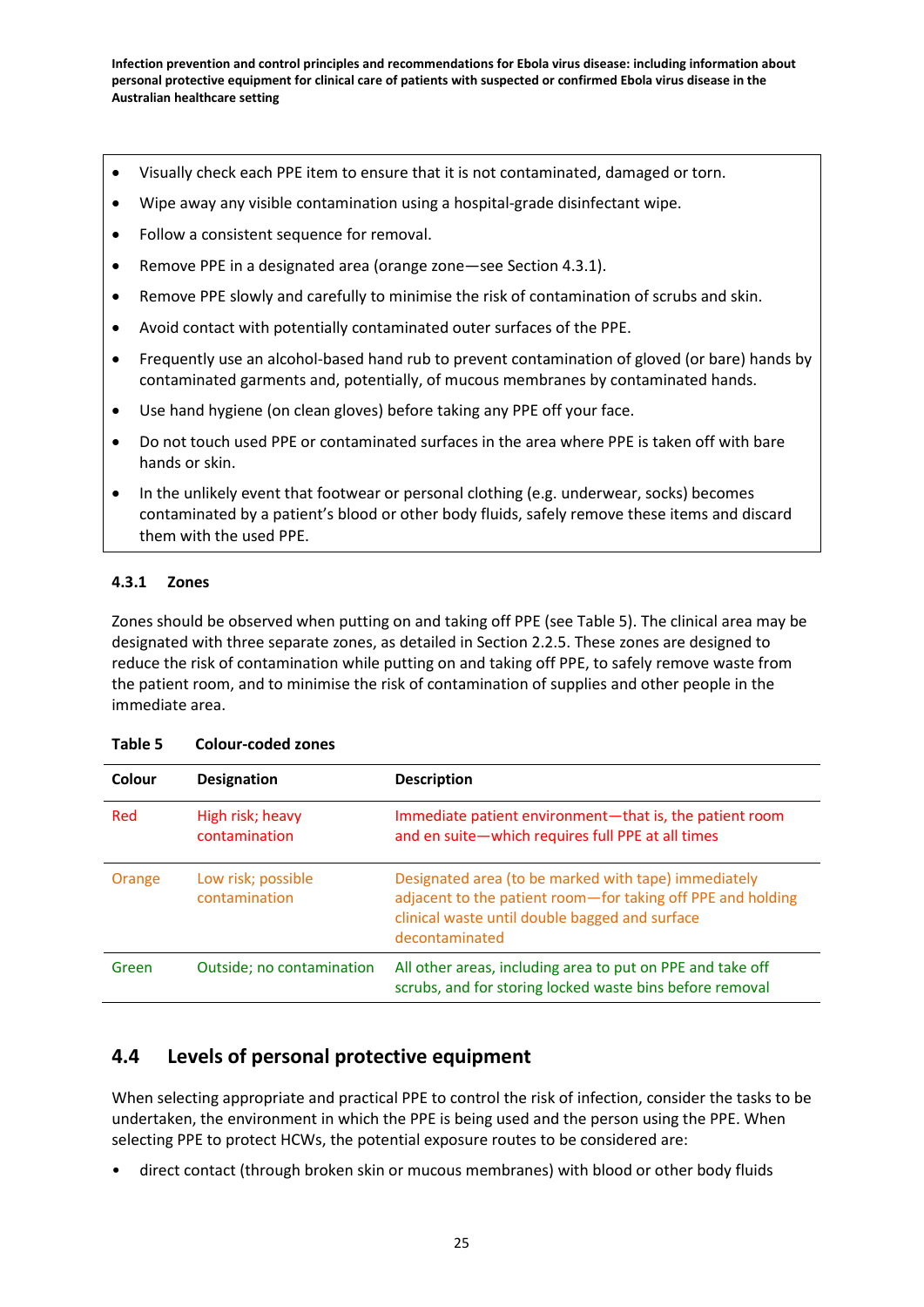• indirect contact with environments that are contaminated with splashes or droplets of blood or other body fluids.

The Infection Prevention and Control Expert Advisory Group recommends two levels of PPE:

- **Level 1**. The first level of PPE is for initial assessment of patients with suspected EVD (including triage and assessment of a person under investigation), where the patient has low-risk symptoms (fever, headache, malaise). The PPE should include measures to protect hands (double gloves), clothing (fluid-resistant gown), and mucous membranes of the eyes, mouth and nose (P2 or surgical mask; face shield or goggles).
- **Level 2.** The second level of PPE (enhanced PPE) is for nursing, clinical care and treatment of patients with confirmed EVD, and for patients with suspected EVD who have high-risk symptoms (vomiting, diarrhoea, haemorrhage). The PPE should include measures to protect hands (double gloves), clothing (fluid-resistant gown), and the mucous membranes of the eyes, mouth and nose (P2 mask, and face shield or goggles; or PAPR). It should also provide full protection of all clothing (lower leg and footwear coverings), skin and hair (hood or PAPR).

PPE must be chosen to give maximum protection while ensuring minimum discomfort to the wearer. Uncomfortable or inappropriate equipment is unlikely to be worn or removed properly. The PPE selected should be of suitable quality to provide the required level of protection in the particular working conditions.

Box 5 provides a step-by-step checklist of actions to take during a level 1 PPE situation.

## **Box 5 Level 1 personal protective equipment checklist for low risk of exposure to blood and other body fluids**

Recommended personal protective equipment (PPE) for contact and droplet precautions includes:

- fluid-resistant P2 (if available) or surgical mask
- face shield or goggles
- two pairs of gloves
- long-sleeved, fluid-resistant gown.

Note:

- Putting on and taking off PPE must be supervised by a trained buddy (see Section 4.5).
- Head and neck coverings, and foot and leg coverings are not required.
- A high risk of exposure requires enhanced precautions (see Box 6).

#### **Putting on PPE in clean (green) zone**

Perform hand hygiene before and after any contact with the patient or their surroundings according to the ['5 moments for](http://www.hha.org.au/home/5-moments-for-hand-hygiene.aspx) hand hygiene'.

Remove all personal items.

Visually inspect PPE to check integrity of all items.

Pull hair back from face and neck, and secure.

Perform hand hygiene.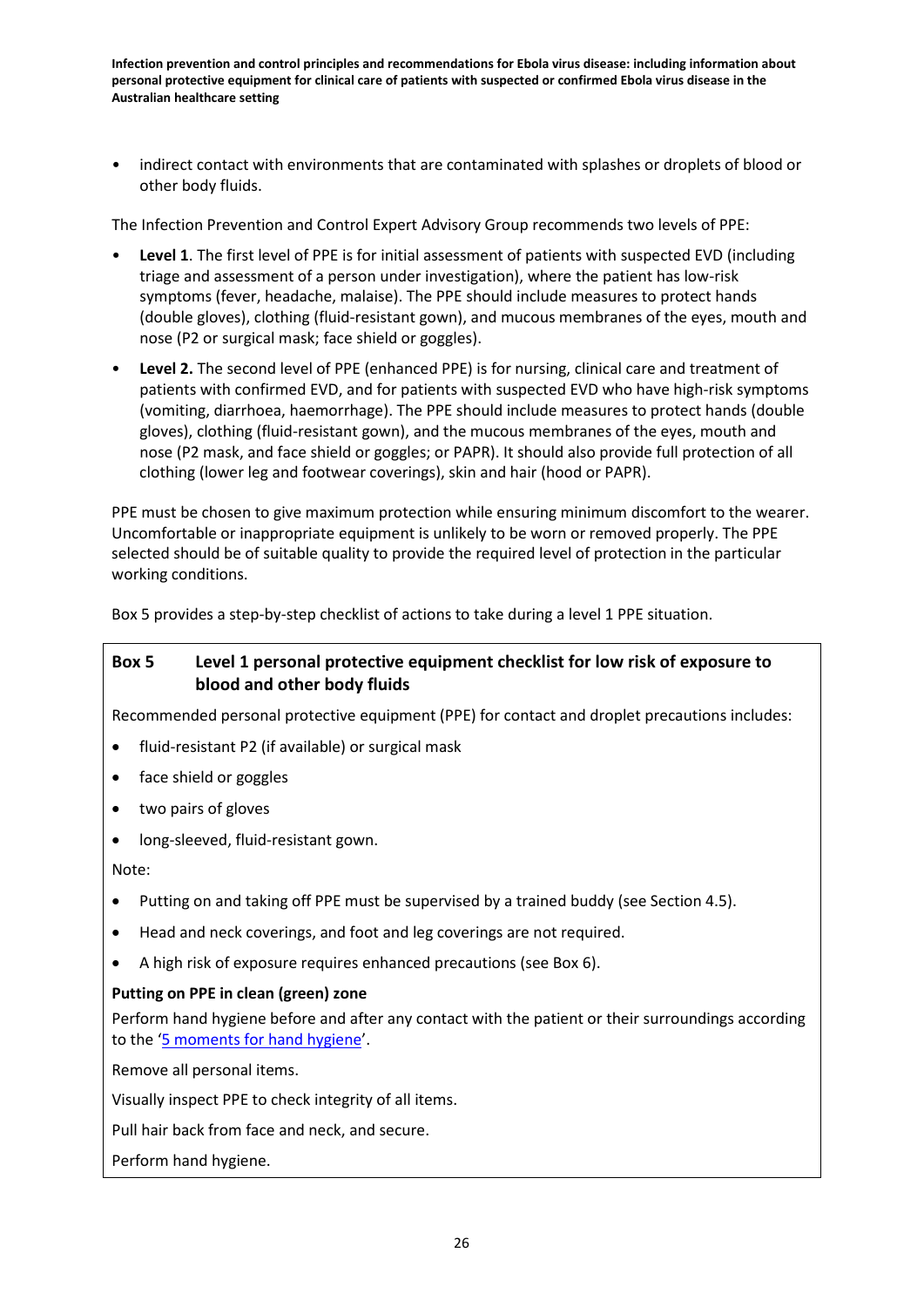Put on first pair of (non-sterile) gloves.

Put on long-sleeved gown; secure at neck and waist.

Put on mask (follow manufacturer's directions and perform fit-check for each application):

- Ensure headbands are positioned so that one strap is at the back of the neck and the other is on the crown of the head.
- Mould nosepiece across the bridge of the nose by firmly pressing down to ensure there is no air leakage.
- Reposition headbands, if required, to secure facial seal around the edges of the mask.

Put on disposable full-face shield.

Put on second pair of (non-sterile) gloves; ensure that gloves extend over cuffs of gown.

Visually inspect PPE to check integrity of all items.

Enter patient room.

**Taking off PPE in patient care (red) (where there is a low risk of exposure to blood and other body fluids) or possibly contaminated (orange) zone**

Visually inspect PPE to check integrity of all items.

Remove outer gloves; peel glove from cuff down over fingers so that glove is inside out, and discard glove into clinical waste bag.

Remove long-sleeved gown.

Perform hand hygiene (alcohol-based hand rub [ABHR] applied to gloves).

Remove face shield.

Perform hand hygiene (ABHR applied to gloves).

Remove mask.

Perform hand hygiene (ABHR applied to gloves).

Remove inner gloves; peel glove from cuff down over fingers so that glove is inside out, and discard glove into clinical waste bag.

Perform hand hygiene.

#### **If prescription glasses are worn**

Put on new pair of gloves.

Remove and clean glasses with hospital-grade disinfectant wipe and allow to dry.

Remove gloves and perform hand hygiene.

Box 6 provides a step-by-step checklist of actions to take during a level 2 PPE situation.

## **Box 6 Level 2 personal protective equipment checklist for high risk of exposure to blood and other body fluids**

Recommended personal protective equipment (PPE) for enhanced contact and droplet precautions includes:

• P2 mask, face shield or goggles, and head cover OR a powered air-purifying respirator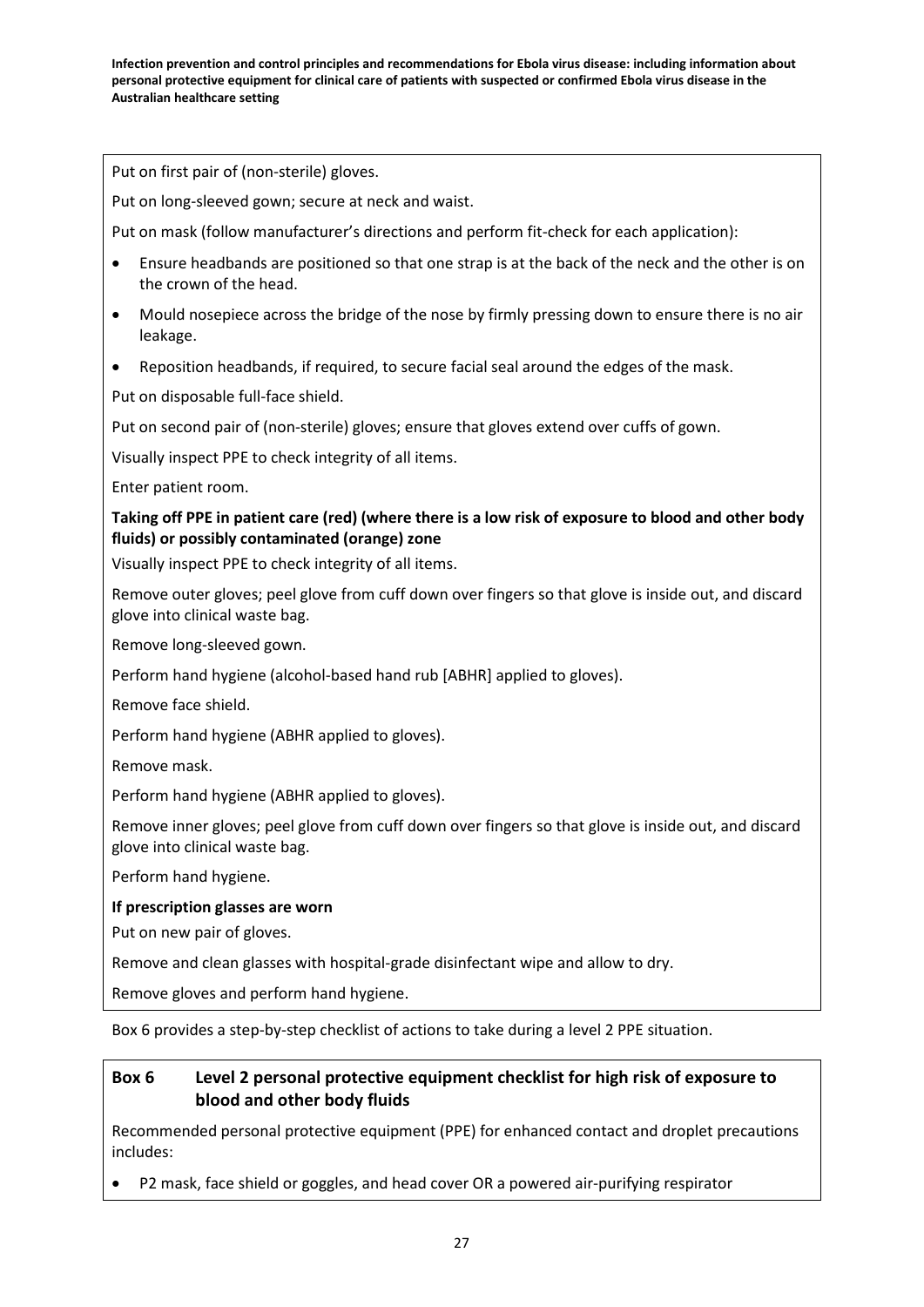- two pairs of gloves
- surgical scrubs (or equivalent), and long-sleeved, fluid-resistant gown to mid-calf or coverall
- enclosed, fluid- and sharps-resistant footwear plus fluid-resistant boot covers to mid-calf
- plastic apron if fluid contamination is anticipated.

Note:

- The mask must not be removed at any time in the presence of the patient with EVD.
- Putting on and taking off PPE must be supervised by a trained buddy (see Section 4.5).
- All exposed skin must be covered.

#### **Putting on PPE in clean (green) zone**

Perform hand hygiene before and after any contact with the patient or their surroundings according to the ['5 moments for hand hygiene'](http://www.hha.org.au/home/5-moments-for-hand-hygiene.aspx).

Remove all personal items.

Change into scrubs (surgical attire)

Visually inspect PPE to check integrity of all items.

Pull hair back from face and neck, and secure.

Perform hand hygiene.

Put on boot covers.

Put on first pair of (non-sterile) gloves.

Put on long-sleeved gown; secure at neck and waist.

Put on mask (follow manufacturer's directions and perform fit-check for each application):

- Ensure headbands are positioned so that one strap is at the back of the neck and the other is on the crown of the head.
- Mould nosepiece across the bridge of the nose by firmly pressing down to ensure there is no air leakage.
- Reposition headbands, if required, to secure facial seal around the edges of the mask.

Put on head cover that covers all hair, ears and neck, and ensure that it extends to the shoulders.

Put on plastic apron (if required).

Put on full disposable face shield.

Put on second pair of (non-sterile gloves); ensure gloves extend over cuffs of gown.

Visually inspect PPE to check integrity of all items.

Enter patient room.

#### **Taking off PPE in possibly contaminated (orange) zone**

Before leaving patient care (red) zone, visually inspect PPE to check integrity of all items. Wipe away any visible contamination using a hospital-grade disinfectant wipe.

Move to designated PPE removal (orange) zone.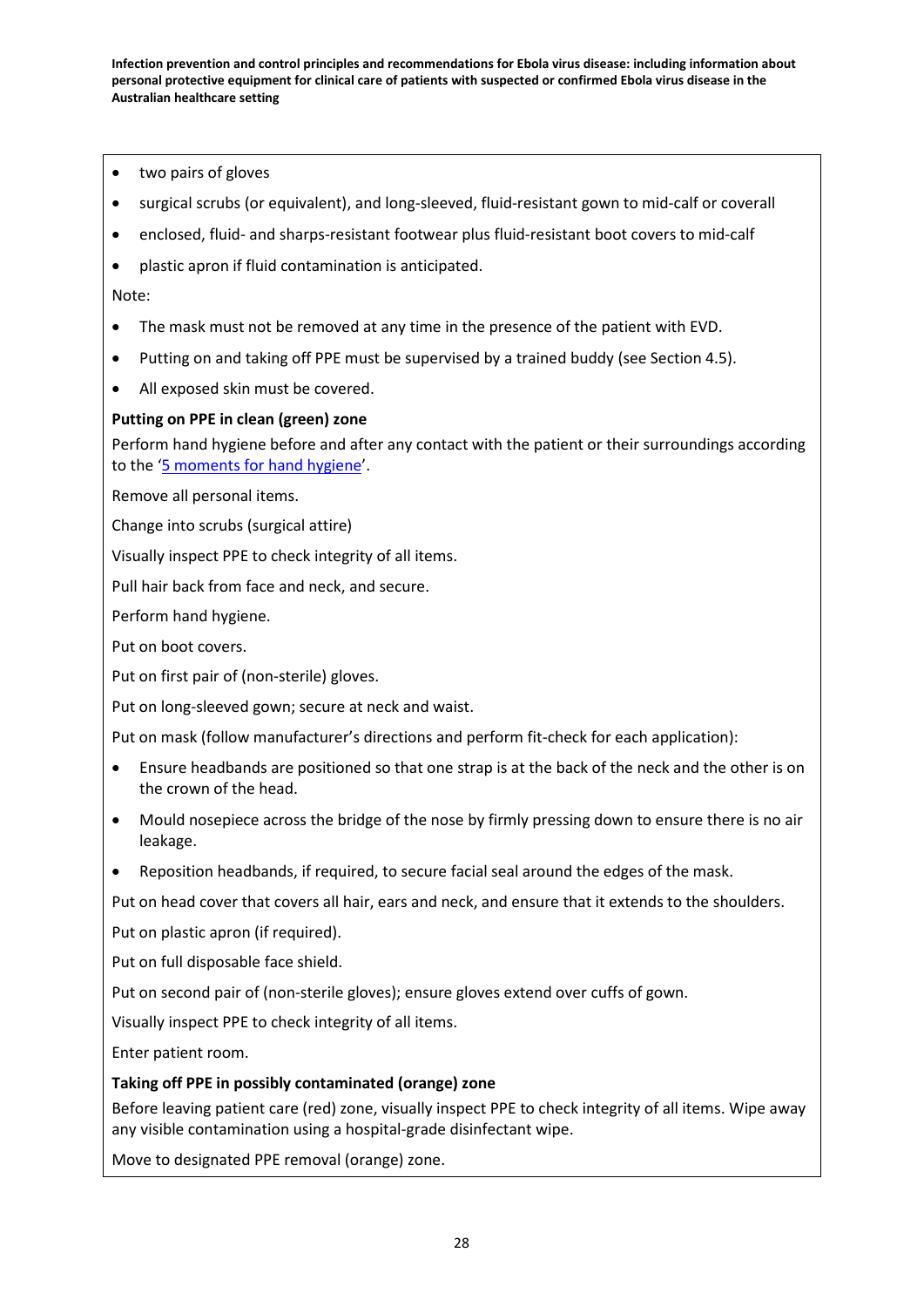Remove outer gloves; peel glove from cuff down over fingers so that glove is inside out, and discard glove into clinical waste bag.

Remove apron (if used).

Perform hand hygiene (alcohol-based hand rub [ABHR] applied to gloves).

Remove face shield.

Perform hand hygiene (ABHR applied to gloves).

Remove boot covers.

Perform hand hygiene (ABHR applied to gloves).

Remove head covering (if it is the type with a flange worn outside the gown).

Perform hand hygiene (ABHR applied to gloves).

Remove long-sleeved gown.

Perform hand hygiene (ABHR applied to gloves).

Remove mask.

Perform hand hygiene (ABHR applied to gloves).

Remove inner gloves; peel glove from cuff down over fingers so that glove is inside out, and discard glove into clinical waste bag.

Perform hand hygiene.

Visually inspect scrubs:

- If contaminated, remove and discard as per Chapter 5.
- If not contaminated, discard them as non-infectious used linen after taking them off in an uncontaminated ('green') zone.

#### **If prescription glasses are worn**

Put on new pair of gloves.

Remove and clean glasses with hospital-grade disinfectant wipe and allow to dry.

Remove gloves and perform hand hygiene.

## **4.5 Trained buddies**

The 'buddy' is a trained, experienced HCW who observes, guides and documents activities of HCWs caring for patients with EVD. This includes alerting the HCW to any potential breaches of IPC, while supervising putting on and taking off PPE.

The level of PPE required by the buddy will depend on whether they are physically assisting with the removal of the PPE or only observing. In general, this will include at least a face shield, gown and gloves. If the buddy is required to assist in the patient room in the case of an emergency, they must put on appropriate PPE.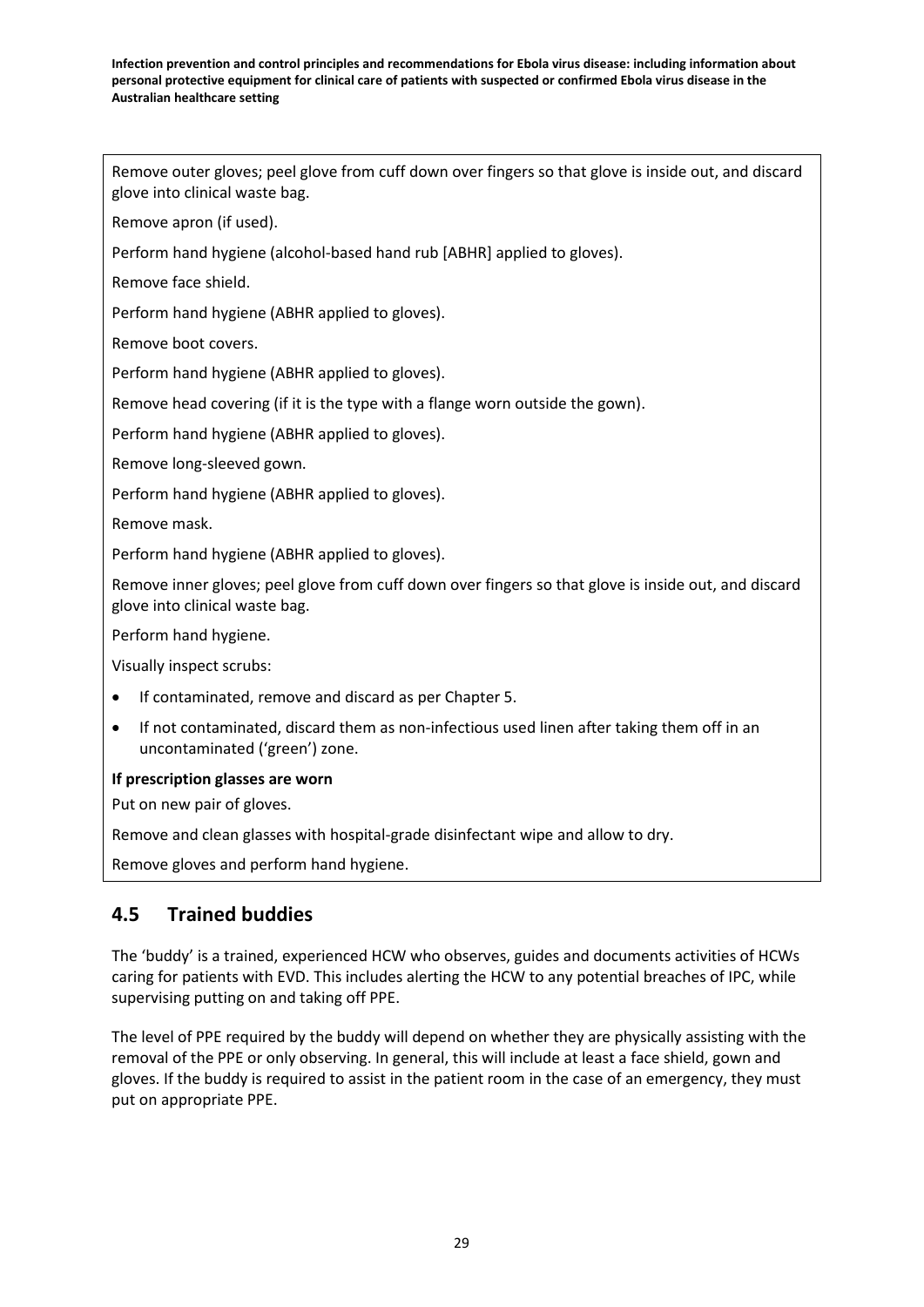The role of the buddy includes the following:

- Check and record that the PPE is put on properly, in the correct order according to the checklist, and before the HCW enters the patient room; specifically
	- check that the PPE covers all body surfaces and remains in place during bending or stretching
	- fit-check the P2 mask
	- assist if required (e.g. with tying the apron or gown).
- Observe the HCW at all times while in the patient room (via window or video monitor), checking for any breaches in PPE (e.g. HCW touches their own face, dislodges PPE).
- Record all people entering the patient room.
- Check and record that the PPE is removed slowly and methodically, to avoid contamination; specifically
	- check for visible contamination or damage to the PPE before starting removal
	- read out and check off each item to be removed in the correct order
	- if necessary, assist with untying of apron or gown ties, or taking off boot covers—perform hand hygiene after this has been done
	- wipe down surfaces (e.g. chair used by the HCW while taking off PPE).
- Ensure that the HCW—who is likely to be tired, hot and, possibly, distressed at the end of a shift—remains calm and focused while taking off PPE.
- Identify (and record, if appropriate) any potential breach of procedure during patient care or PPE removal, and advise on further action, such as showering (or clinical follow-up).
- Ensure that correct hand hygiene technique is followed while taking off PPE; the buddy should dispense the alcohol-based hand rub onto the HCW's hands (to prevent contamination of the dispenser).
- Ensure that the removed PPE items are discarded into a clinical waste bag and not allowed to come into contact with any environmental surface (see Section 4.7 and Chapter 5).

## **4.6 Visitors**

In general, visitors are not permitted while the patient is in isolation. In particular, no child should visit because of difficulty in ensuring adherence to PPE. If a visit from someone other than immediate healthcare staff is required, for any reason, they must be trained and supervised during the visit in the correct use and safe removal of the same PPE as used by healthcare staff.

## **4.7 Disposal or decontamination of personal protective equipment**

Following removal, disposable PPE must be double bagged and placed into suitable rigid, lockable waste bins for disposal as Category A clinical infectious waste (see Chapter 5).

If certain parts of the PPE must be reused (e.g. motorised power packs for PAPRs), they should be protected from contamination as much as practicable and decontaminated using an appropriate method before reuse.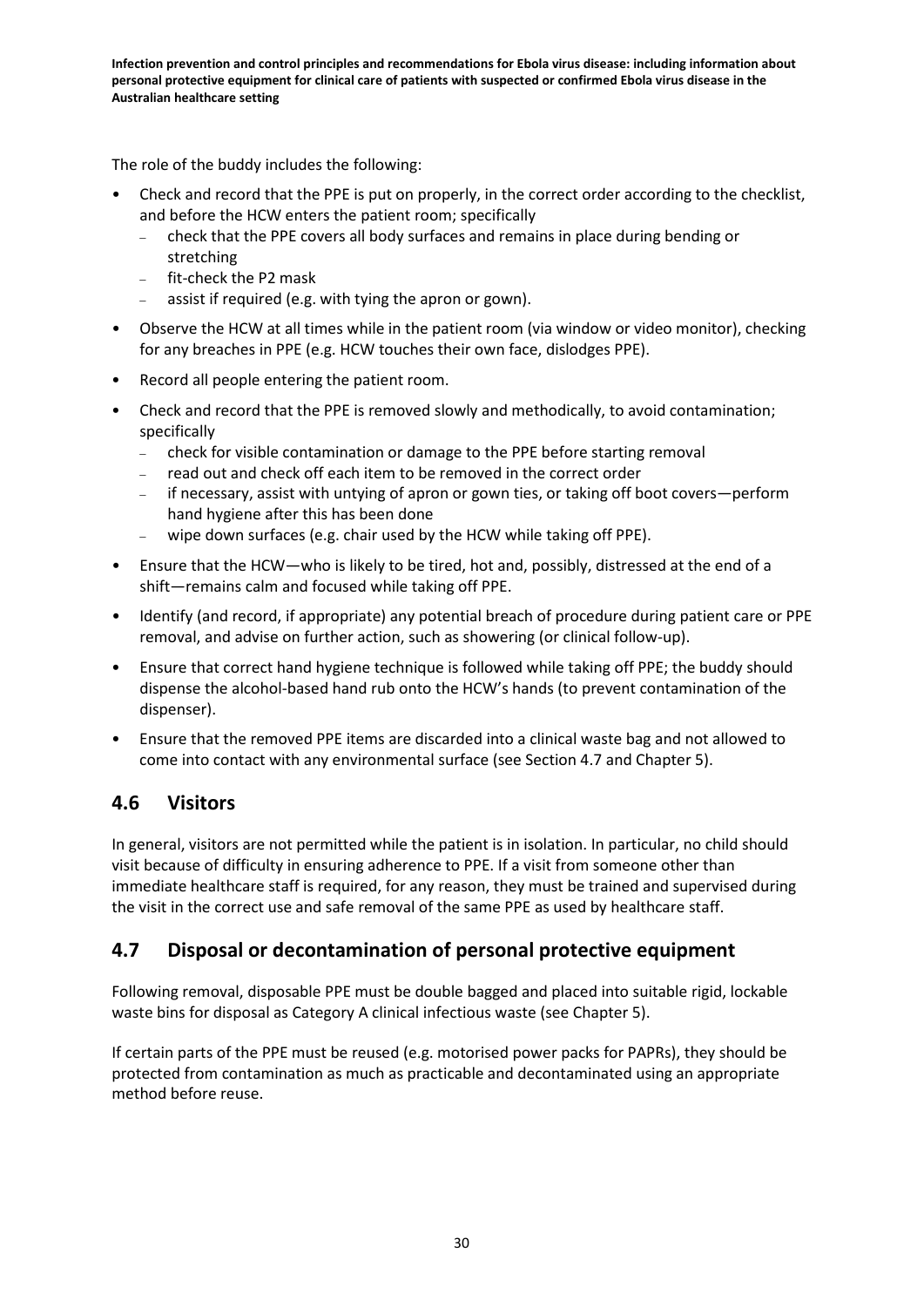# **5 Environmental hygiene and waste management controls**

## **Key points**

- Staff responsible for environmental hygiene and waste management should wear personal protective equipment appropriate to the clinical setting and relevant patient zone (red, orange or green).
- Environmental hygiene should be undertaken using either a two-step cleaning with detergent followed by disinfectant, or a combined 2-in-1 cleaning with detergent and disinfectant.
- Only disinfectants approved by the Therapeutic Goods Administration should be used. They must be used at the recommended strength.
- Environmental cleaning and waste disposal should be tiered, as for clinical management, according to a risk assessment (see Chapter 3).
- If required by local authorities, a strong chlorine solution should be added to the toilet after a patient with Ebola virus disease (EVD) uses it (high-risk setting), and left for 30 minutes before flushing. The toilet lid should be closed before flushing.
- Clinical waste contaminated with body fluids from a patient with EVD (high-risk setting) should be double bagged, appropriately packaged, secured to prevent unauthorised access, and then transported on wheels in a locked, rigid container to be sterilised in an autoclave or incinerated.
- If a patient with suspected EVD is not producing secretions (low-risk setting), clinical waste and equipment not contaminated with blood or other body fluids should be disinfected (if reusable), or discarded as routine clinical waste.
- Linen should be treated in the same way as clinical waste.
- A record should be kept of staff involved in packaging, handling and transport of waste material or linen.

All personnel involved in environmental hygiene and waste management should wear appropriate personal protective equipment (PPE). In environments in which patients with Ebola virus disease (EVD) are being cared for, healthcare workers (HCWs), and staff responsible for environmental hygiene and waste management should wear PPE appropriate to the relevant patient zone in which they are working (red, orange or green; see Section 4.3.1). Bags should never be slung over a shoulder or carried in a manner that permits contact with the carrier's body or legs. Bags should always be transported in a rigid container on wheels.

Environmental hygiene should use either a two-step cleaning with detergent followed by disinfectant, or a combined 2-in-1 cleaning with detergent and disinfectant. Only disinfectants that are effective and approved by the Therapeutic Goods Administration should be used, and they must be used at the recommended strength. This guidance document does not provide an approved list of products; rather, infection control practitioners engaged in planning and preparing for care of patients with EVD should refer to procurement lists of their hospital and/or area health service that contain the imprest products available.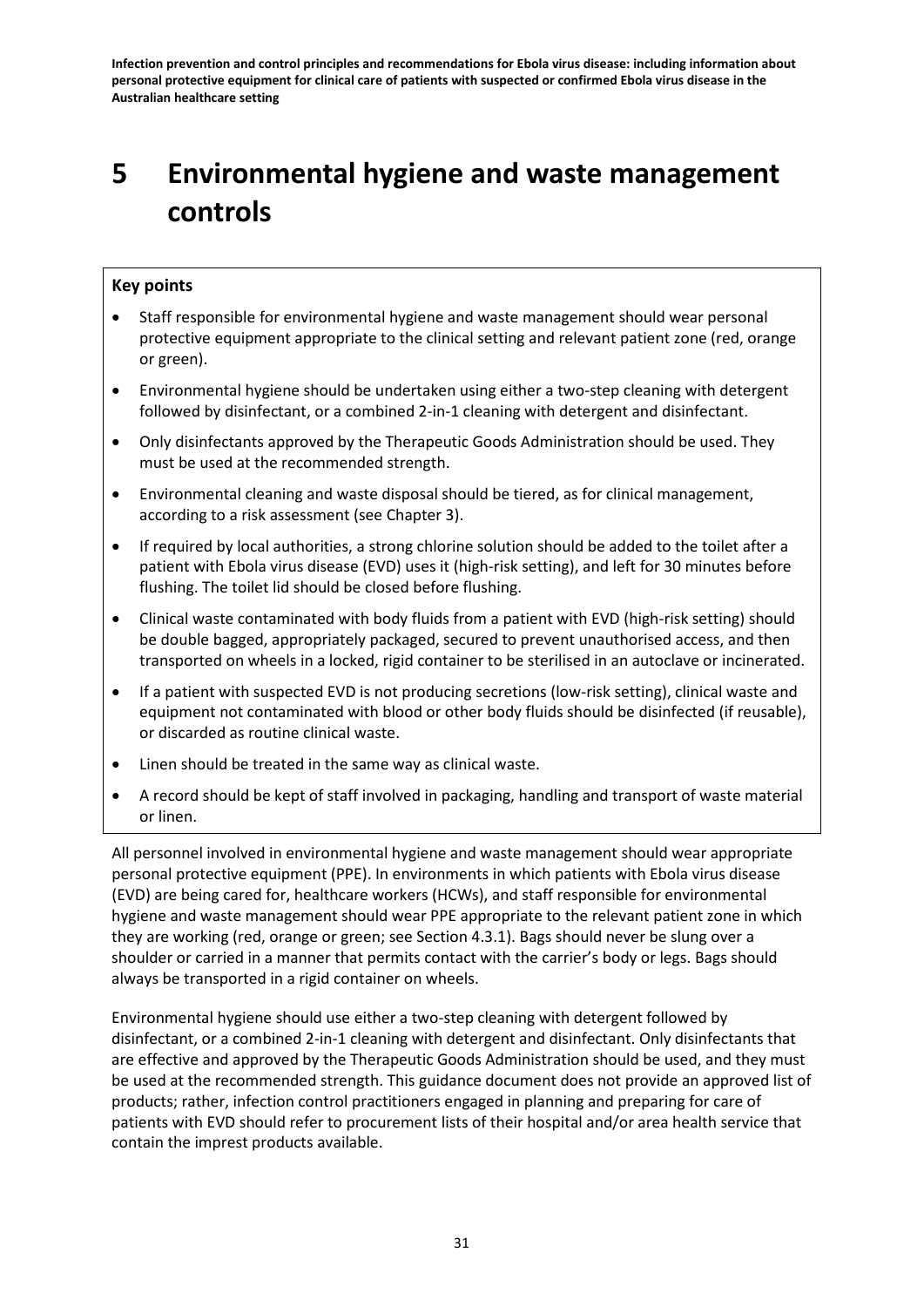Chlorine-based disinfectants are most commonly used for environmental hygiene. Different concentrations (expressed as percentages or parts per million [ppm] of available chlorine, usually as sodium hypochlorite) are used in different situations, depending on the presence of organic matter and the likely microbial load. Household bleach is approximately 5% or 50 000 ppm sodium hypochlorite. The exact concentrations depend on the starting preparations used. In this chapter, they are referred to as:

- 'strong' or 'high concentration', which means 5000–10 000 ppm or 0.5–1% available chlorine
- 'weak' or 'low concentration', which means 500–1000 ppm or 0.05–0.1% available chlorine.

Once diluted, chlorine solutions lose potency rapidly and so must be prepared at least daily, in small volumes, as required for use. Spray bottles should be avoided because of the danger of creating wet and slippery surfaces (from the overspray), as well as the risk of inhaling toxic chlorine-containing droplets.

## **5.1 Codes and regulations**

## **5.1.1 Australian Dangerous Goods Code**

Chapter 2.6 of the Australian Dangerous Goods (ADG) Code contains information about transporting dangerous goods. Infectious substances are in Division 6.2 under Class 6—Toxic and infectious substances.<sup>3</sup>

Ebola virus in any form is a 'Category A infectious substance'. Category A is defined as 'an infectious substance which is transported in a form that, when exposure to it occurs, is capable of causing permanent disability, life-threatening or fatal disease in otherwise healthy humans or animals'.<sup>3</sup> Thus, any waste material or linen that is contaminated with blood or other body fluids from a patient with EVD is currently covered by these definitions and will be classified in Category A.

Infectious substances meeting these criteria that cause disease in humans must be labelled and transported as UN 2814—INFECTIOUS SUBSTANCE, AFFECTING HUMANS.

Dangerous goods must be packaged, transported and disposed of correctly. The waste generator (i.e. the hospital) is responsible for safe and secure packaging in compliance with the requirements of the competent authority in the relevant jurisdiction. For UN 2814 substances, a minimum of three layers of packaging are required—that is, a leak-proof primary receptacle, a leak-proof secondary packaging and a rigid outer packaging (drum, box or rigid bin).

Medical waste rendered safe by steam sterilisation in an autoclave, incineration or high-level chemical disinfection is not regarded as dangerous and is not bound by the ADG Code.

## **5.1.2 Regulators**

The National Transport Commission is the Australian Government agency that hosts the ADG Code, but it is not the national 'competent authority' for the purposes of packaging, transporting and disposing of infectious substances. Within Australia, state and territory government agencies are responsible for the regulation of dangerous goods, and there are 'competent authorities' in each jurisdiction. However, their roles and responsibilities are not uniform. The appropriate authorities in each state and territory can provide exemptions to permit safe and secure packaging, transport and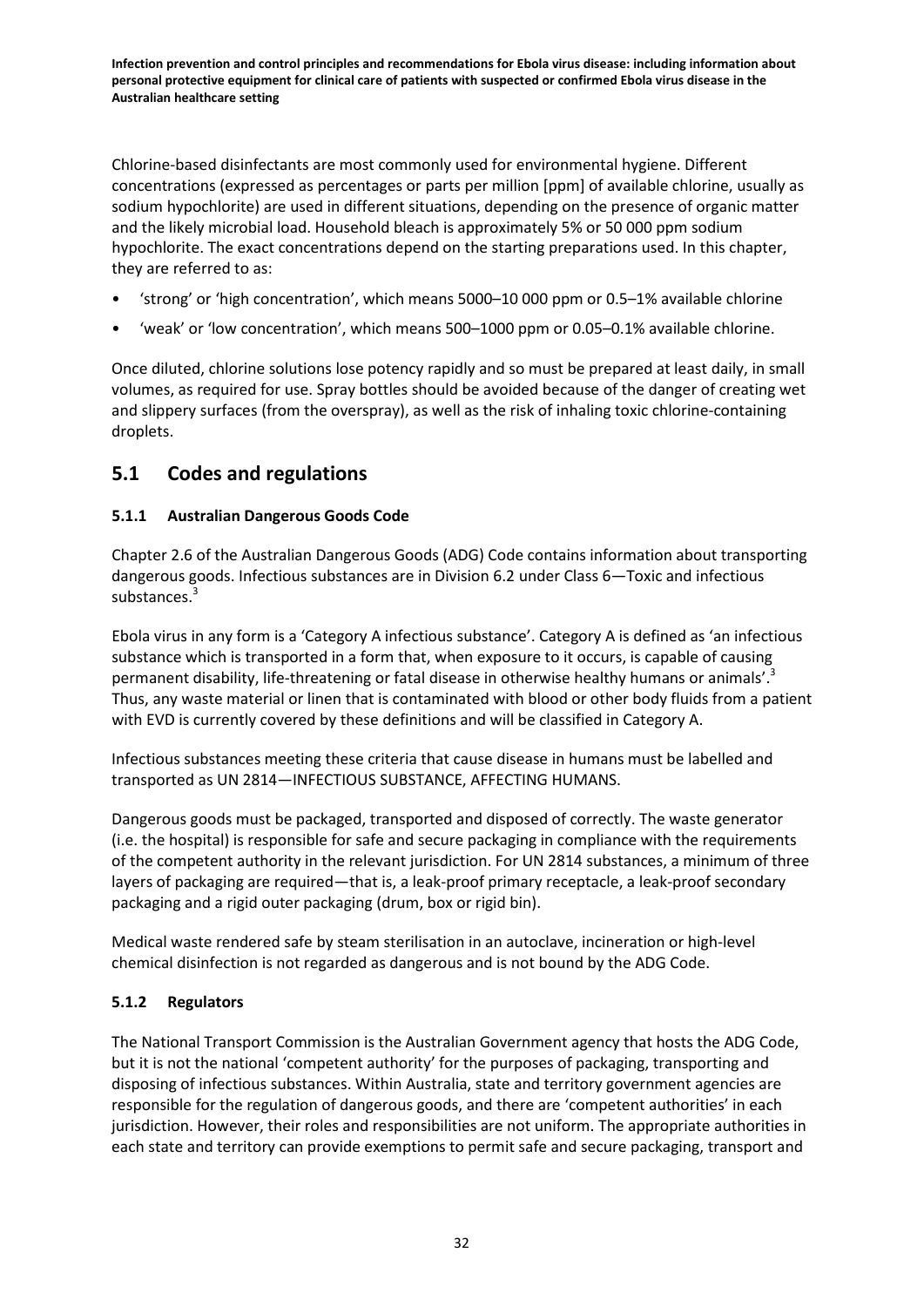disposal under the ADG Code. Exemptions are important during a potentially dangerous situation when handling of dangerous goods does not fit neatly within the ADG Code.

## **5.2 Assumptions about Ebola virus–containing waste**

The body fluids of patients with EVD who have symptoms of diarrhoea, vomiting and/or haemorrhage may contain high concentrations of viable and infectious Ebola virus, and must be treated as potentially highly infectious. Any object (fomite) contaminated with Ebola virus– containing body fluids should be assumed to be a potential vector of infection.

Clinical waste, including any equipment from an EVD patient's isolation room, will be potentially contaminated with Ebola virus. These include:

- all items of PPE used by HCWs
- linen (sheets, blankets, pillowcases, other absorbent material)
- the patient's personal items (towels, toothbrush, toothpaste tube, shaving equipment, hair comb and brush)
- environment cleaning equipment (mop heads, absorbent material used for cleaning surfaces).

For the purposes of packaging and transport by rail or road, all such clinical waste from an EVD patient room should treated as a Category A infectious substance under the ADG Code until it can be sterilised or decontaminated (e.g. by autoclaving, incineration or chemical disinfection).

Single-use equipment should be used whenever possible. Large, reusable pieces of equipment, such as mattresses and critical medical equipment, are safe for reuse if their surfaces can be properly cleaned and decontaminated. They should be discarded if they are so heavily contaminated that inactivation of viable Ebola virus is deemed impossible. Risk mitigation should always be undertaken. For example, mattresses should be checked before use to ensure that they are intact and impermeable, and after patient discharge to ensure that no or damage and consequent leakage has occurred during use.

Clinical waste may also be generated in the home, community or ambulatory healthcare settings, if a symptomatic person with EVD has vomiting, diarrhoea or bleeding before admission to a hospital isolation unit. Any items contaminated with blood or other body fluids in these settings are likely to contain Ebola virus and should be treated as a Category A infectious substance.

If a person with suspected EVD is later shown to have EVD, but was in the non-secretory phase, there is negligible risk that items they have used in the home, community or ambulatory care settings would be contaminated with Ebola virus. These items should be cleaned and reused in the normal way, unless there is another reason to discard them.

## **5.3 Waste disposal, and equipment and environment cleaning**

#### **5.3.1 Patient with suspected Ebola virus disease, while awaiting results**

If a patient with suspected EVD is producing secretions (vomiting, diarrhoea, haemorrhage) while awaiting laboratory results, contaminated waste should be placed in sealed bags and treated in one of the following ways:

• left in the patient room until EVD has been excluded or confirmed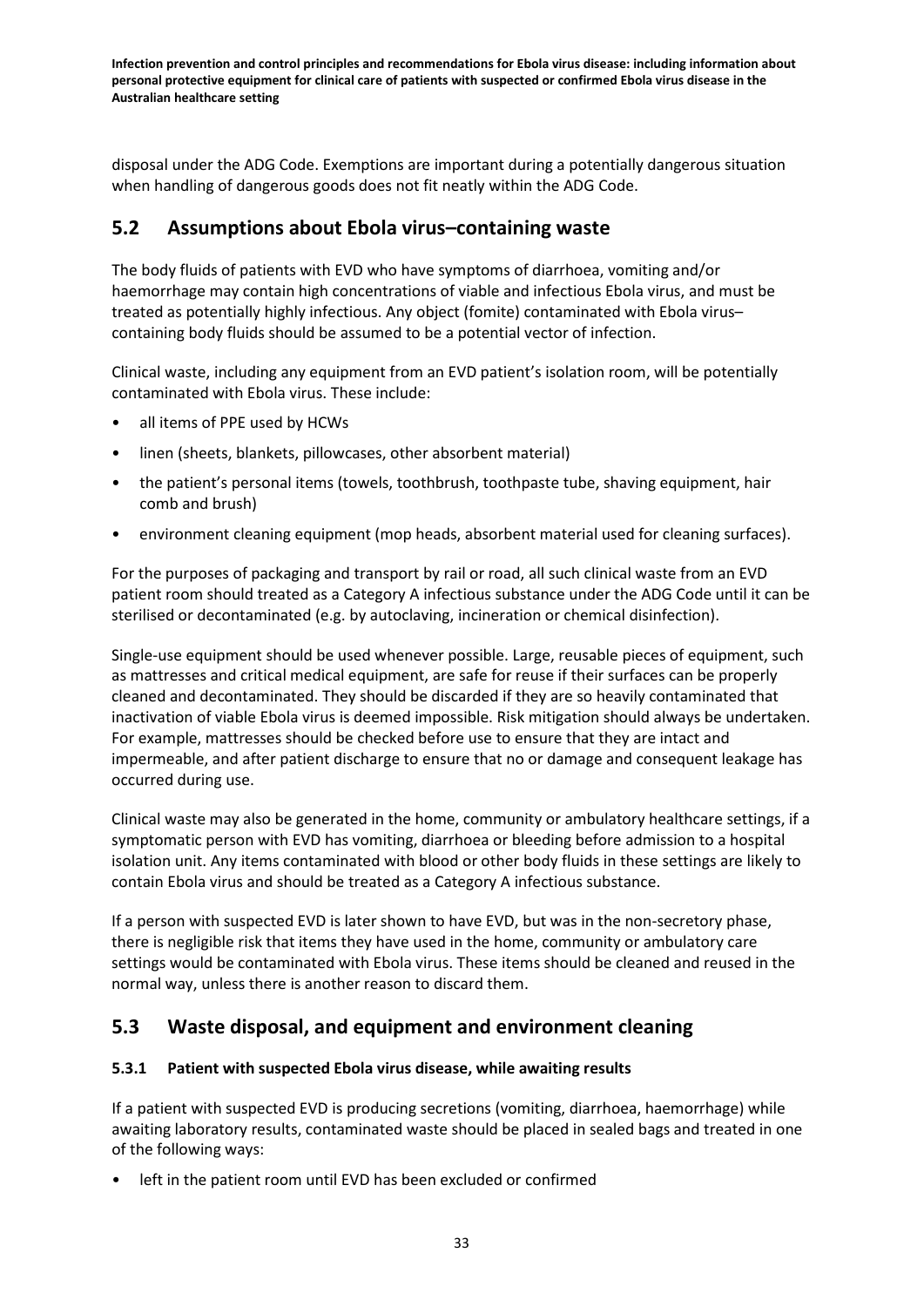- stored (double bagged and in a rigid, sealed container; see Section 5.4) adjacent to the patient room in the orange zone
- discarded immediately as Category A infectious waste if there is insufficient room for storage.

If a patient with suspected EVD is not producing secretions while awaiting laboratory results, clinical waste (e.g. PPE, bedding) can be placed in sealed bags and handled according to the hospital's waste management policy.

In most circumstances, this will be as general rubbish. If a patient is not producing secretions, there is negligible risk that items they have used in the home, community or ambulatory care settings would be contaminated with Ebola virus. These items should be cleaned and reused in the normal way, unless there is another reason to discard them.

Any contaminated equipment should be cleaned and disinfected as described in Section 5.4.

## **5.3.2 Patient with confirmed Ebola virus disease**

All waste generated during the care of a patient with confirmed EVD should be managed as Category A infectious waste according to the ADG Code.

The equipment in the patient room must be limited to what is essential for patient care. All equipment must be dedicated for that patient's sole use and remain within the room for the duration of their hospitalisation. Disposable products should be used, if available.

Any reusable equipment should be decontaminated before it is removed from the isolation room or reused. Any visible contamination should first be removed using a hospital-grade disinfectant wipe (e.g. strong chlorine disinfectant).

The item should be cleaned and disinfected using a two-stage process: a neutral detergent followed by a strong sod[i](#page-34-0)um hypochlorite solution.<sup>i</sup> Vaporised hydrogen peroxide (if available) is also suitable for terminal cleaning of equipment or the patient room after cleaning with neutral detergent. The manufacturers' instructions should be followed.

## **5.3.3 Staff training, and allocation of environmental cleaning and waste management duties**

All staff involved in environmental hygiene and waste management should be trained in appropriate use of PPE, including safe putting on and taking off procedures (see Chapter 4).

The number of staff members entering the patient room should be limited. Therefore, in general, the nursing team should be responsible for cleaning within the patient room and en suite toilet/bathroom (red zone; see Section 4.3.1) for the duration of the patient's admission or until Ebola virus precautions are no longer needed.

Environmental service staff should be responsible for cleaning and disinfection of the potentially contaminated area where PPE is removed (orange zone), staff changing and showering facilities (green zone), and corridors in the designated isolation unit/area (green zone), and for terminal

In this document, strong sodium hypochlorite solutions are those containing 5000–10 000 ppm available chlorine (0.5–1%), depending on the starting product; weak solutions contain 500–1000 ppm (0.05–0.1%). See the factsheet at the [South Australian Department of Health website](http://www.sahealth.sa.gov.au/wps/wcm/connect/d3396d00411006b8875bcf8f6fad9ea1/FactSheet-dilutions-sodium-hypochlorite_V2+2-phcs-ics-20140917.pdf?MOD=AJPERES&CACHEID=d3396d00411006b8875bcf8f6fad9ea1) [PDF, 66KB].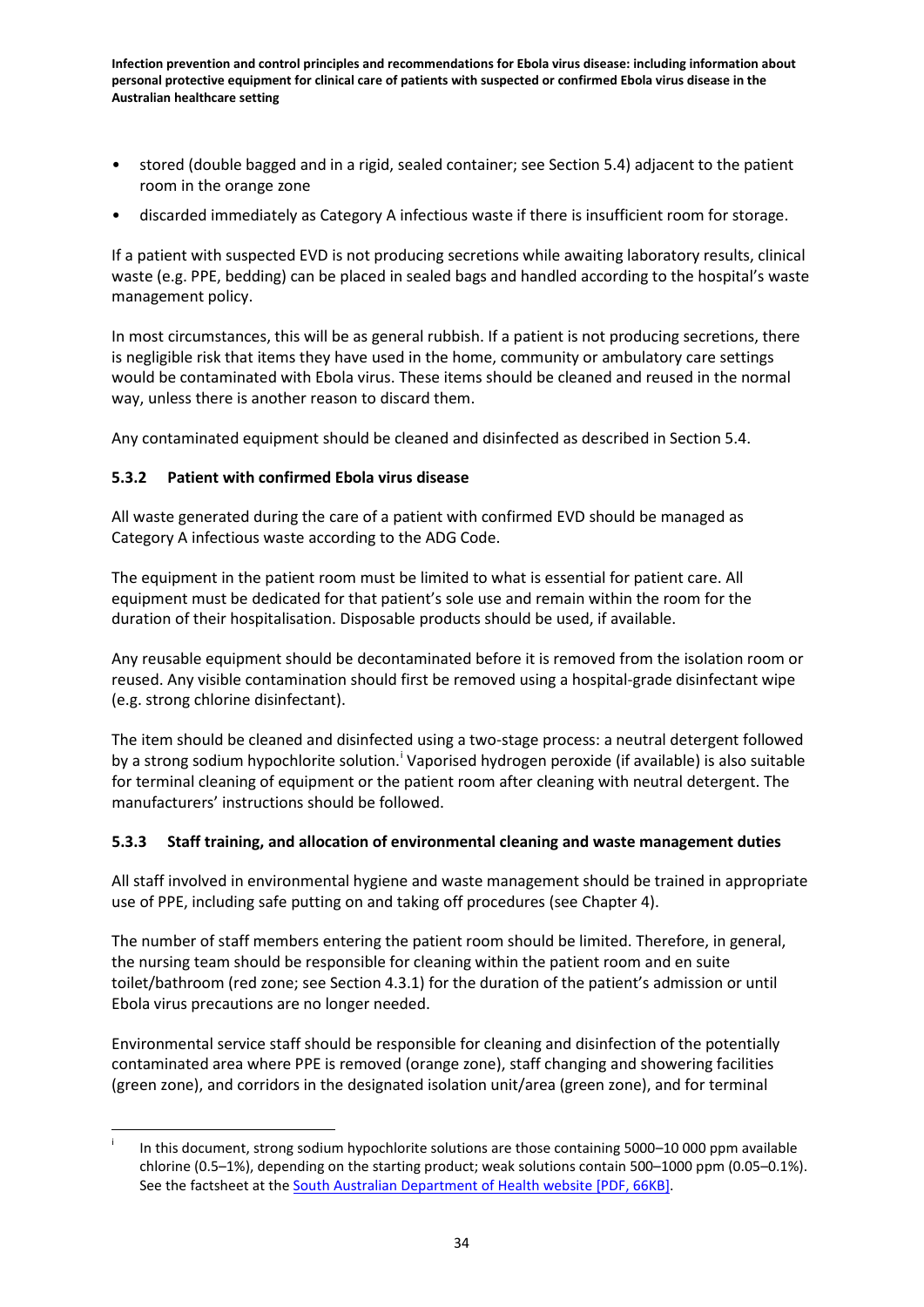cleaning and disinfection of the patient room and en suite (red zone). All cleaning staff must wear PPE appropriate to the relevant zone.

Nursing staff assigned to patient care should manage spills of blood and other body fluids within the patient room or en suite bathroom/toilet. Any spill occurring outside the patient room or en suite should be cleaned immediately, with appropriate precautions, by whichever member of staff is present at the time.

In circumstances when the attending nursing staff are unable to clean the patient room and en suite (red zone), cleaning personnel can do so, provided that they are properly trained, and confident in the use and removal of full PPE in a patient care environment.

## **5.4 Handling of Ebola virus–contaminated waste**

Records should be kept of staff involved in packaging, handling and transport of clinical waste, and performing environmental cleaning in rooms occupied by patients with EVD (or those with suspected EVD who are producing body fluids).

## **5.4.1 Inactivation/sterilisation**

Solid clinical waste can be double bagged and transported on wheels in a locked, rigid container for immediate steam sterilisation in an autoclave or burning in an on-site incinerator, if available.

Medical waste rendered safe by steam sterilisation, incineration or high-level chemical disinfection (e.g. with strong hypochlorite solution) is not regarded as dangerous goods or bound by the ADG Code, and so can be disposed of as general rubbish.

#### **5.4.2 Double bagging**

Healthcare facilities should have a system of double bagging in place for clinical waste from patients with EVD. This should involve keeping the first clinical waste bags inside the patient room and then placing these bags inside a second clinical waste bag kept immediately outside the patient room in the orange zone. The outside of the inner bag should be inspected for visible contamination or damage before it is placed in the second bag in the orange zone. If contaminated, an additional bag should be used (i.e. triple bagged).

Clinical waste bags should be sealed before being placing in a rigid outer container for transport. If the waste includes a liquid component, the inner and outer bag, or the space between them, should contain absorbent powder or material to contain any spill. Bags should not be filled to capacity, because this will prevent them from being adequately sealed.

Sharps containers must be certified to AS 4031:1992 and placed in an outer bag that contains absorbent material for disposal.

Double-bagged waste must be transferred directly to the facility's on-site sterilisation area, or be placed into a dedicated clinical waste bin that carries labelling consistent with UN 2814/ADG Code Division 6.2 for transport.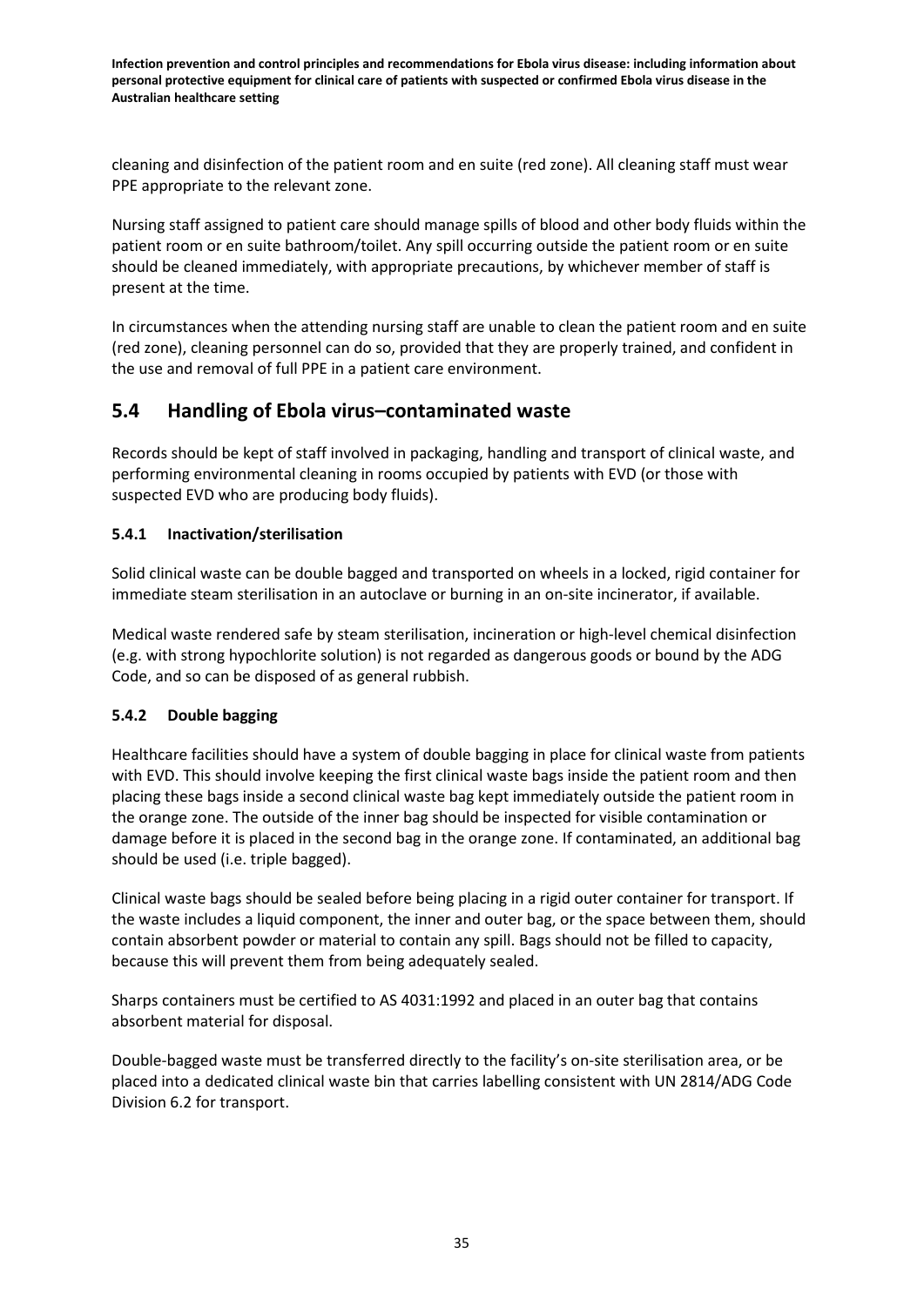## **5.4.3 Autoclaving (steam sterilisation)**

If there is an on-site autoclave facility close to the patient room, double-bagged waste—in a secure, rigid bin—can be sent for steam sterilisation. Autoclaves for the treatment of Ebola virus*–* contaminated wastes should be dedicated to the treatment of biohazardous wastes (i.e. not used for sterilising reusable devices) and validated for that purpose. Sterile waste can then be disposed of as routine clinical waste.

The receipt, treatment and disposal of each load must be documented, including confirmation that the necessary temperature and time for complete inactivation were achieved.

## **5.4.4 Incineration**

Double-bagged wastes for transport and destruction via incineration must be placed and secured in a dedicated rigid container that is puncture resistant, able to be secured and in line with the ADG Code—that is, it is either leak-proof or contains an equally effective means of containing leakage.

The rigid container used to transport Category A waste must carry labelling consistent with UN 2814/ADG Code Division 6.2 (see Figure 1).



### **Figure 1 Labelling for Dangerous Goods Division 6.2, UN 2814—INFECTIOUS SUBSTANCES, AFFECTING HUMANS**

Waste that needs to be temporarily stored before transport must be secured in a locked, dedicated area to prevent unauthorised access, tampering or accidental spillage.

The transfer of Ebola virus–contaminated waste into the custody of an appropriately trained and licensed waste management company should be documented.

#### **5.4.5 Spill management**

Spills of blood, vomit, faeces and other Ebola virus–containing body fluids or other material should be covered with absorbent paper towels, soaked with strong hypochlorite solution and left for 30 minutes before being wiped up. Paper towels are discarded into the clinical waste. The contaminated area is then again covered with strong hypochlorite solution and left for 30 minutes before rinsing with a mop.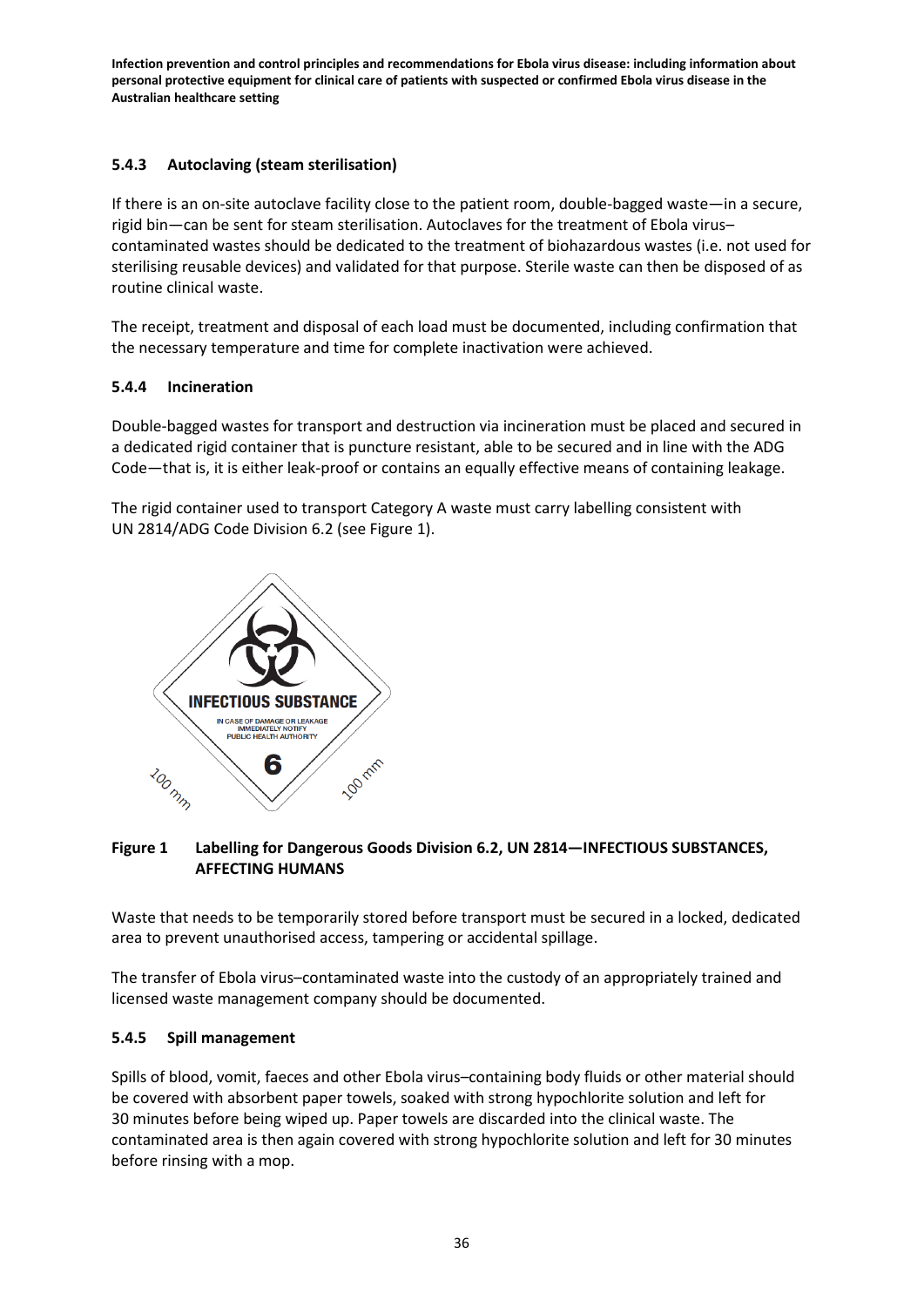### **5.4.6 Environmental cleaning**

The recommended chemical disinfectant for cleaning surfaces and equipment is sodium hypochlorite.

Lipophilic viruses, including Ebola virus, are susceptible to chlorine compounds. Weak sodium hypochlorite is suitable for general disinfection of the environment and equipment in hospitals; strong hypochlorite is necessary when high viral loads are expected in the presence of organic material—for example, for cleaning contaminated environments and equipment. If available, vaporised hydrogen peroxide can be used as an alternative (after removal of gross contamination/spills and initial cleaning with neutral detergent), according to the supplier's instructions.

### **5.4.7 Toilet waste**

Toilet waste from patients with EVD can be safely flushed into the sewerage system. As an enveloped virus, Ebola virus is more susceptible to environmental stresses and chemical germicides than most enteric viruses.<sup>16</sup>

Plumbers and other workers potentially exposed to human sewage should always wear appropriate PPE. HCWs should be wearing PPE, appropriate to the care of the patient, when they flush the toilet.

If required by local authorities, a strong chlorine solution should be added to the toilet after a patient with EVD uses it (high-risk setting), and left for 30 minutes before flushing. The toilet lid should be closed before flushing.

If a patient is unable to use the en suite toilet, a disposable bedpan/urinal should be used. The contents of the pan can be solidified with high-absorbency gel, then both the pan and contents disposed of into clinical waste. Alternatively, if a pan sanitiser is available in the isolation unit (red zone), a reusable pan can be disinfected by heat.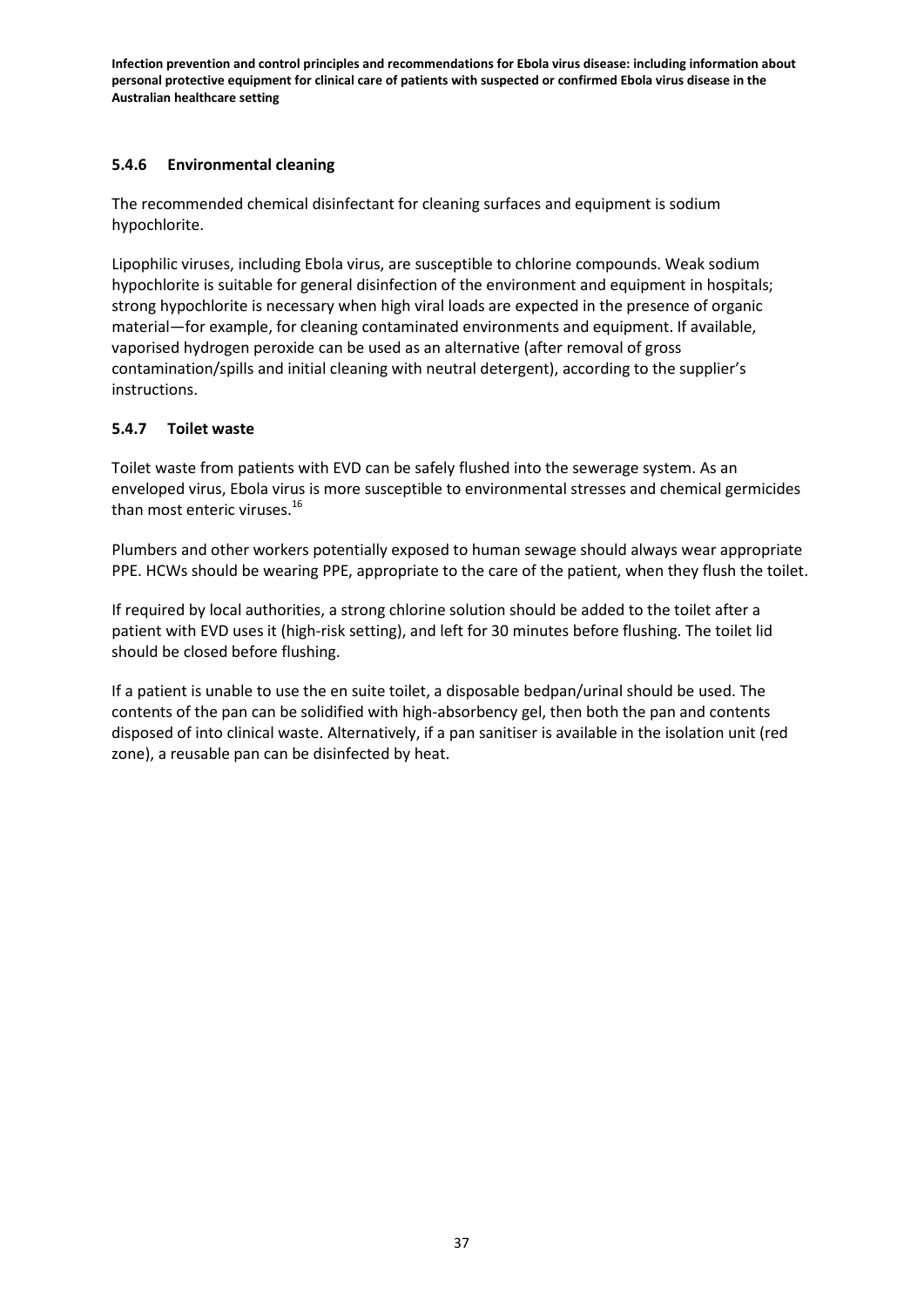# **6 Post-mortem care and examination**

### **Key points**

- Transmission of Ebola virus from deceased patients has occurred frequently in Africa. The virus can be found in high concentrations in blood, many body secretions and tissues.
- Autopsies on patients who die from Ebola virus disease (EVD) should be avoided. Autopsies should only be done if directed by the coroner, and following discussion with the public health unit.
- Only healthcare workers trained in handling infected human remains and wearing appropriate personal protective equipment (PPE) should touch or move the body of a person who has died from EVD.
- The PPE requirements when handling a person who has died from EVD are the same as those required for contact with living (high-risk) patients. An apron should be worn over the PPE, because of the increased likelihood of significant contamination with blood or other body fluids.
- When a deceased person has suspected, but not confirmed, EVD, any post-mortem procedures should be delayed until testing for Ebola virus is completed. The body should be handled as if Ebola virus is present until the definitive test result is available.

There are two circumstances in which contact with a deceased body of a known or suspected case of Ebola virus disease (EVD) may occur. The most likely is where the person has been cared for in a hospital or other healthcare setting and died in that institution. The second is where a person has died at home or another location outside a healthcare setting, and is known or strongly suspected to have had EVD. This chapter relates to the former circumstance. Deaths outside a healthcare setting are covered by other guidelines.

It is expected that all healthcare workers (HCWs) who may be involved in handling the bodies of deceased people have been trained in, and will follow, standard precautions as part of their routine practice. Standard precautions protect staff and others against acquiring bloodborne viruses. This chapter describes the additional measures required to mitigate the risk of acquiring Ebola virus infection within healthcare settings, although these measures are also applicable to other settings.

## **6.1 Ebola virus in deceased patients**

Transmission of Ebola virus from deceased victims has occurred frequently in Africa, as the virus can be found in high concentrations in blood, many body secretions and tissues. The virus is usually at its highest levels in people with progressive severe illness and at death. The virus may survive for several days in the body, and on surfaces contaminated with blood or other body fluids. When surfaces are physically cleaned, the likelihood of virus survival is greatly lowered.

Transmission most often occurs by direct contact with infectious material that leaks from the body and contaminates a mucosal or damaged skin surface, or directly or indirectly via a person's contaminated hands (or gloves) through self-inoculation. Ebola virus can also be transmitted through lacerations or puncture wounds from contaminated instruments or the sharp end of bones during post-mortem examinations (if performed). Appropriate personal protective equipment (PPE) will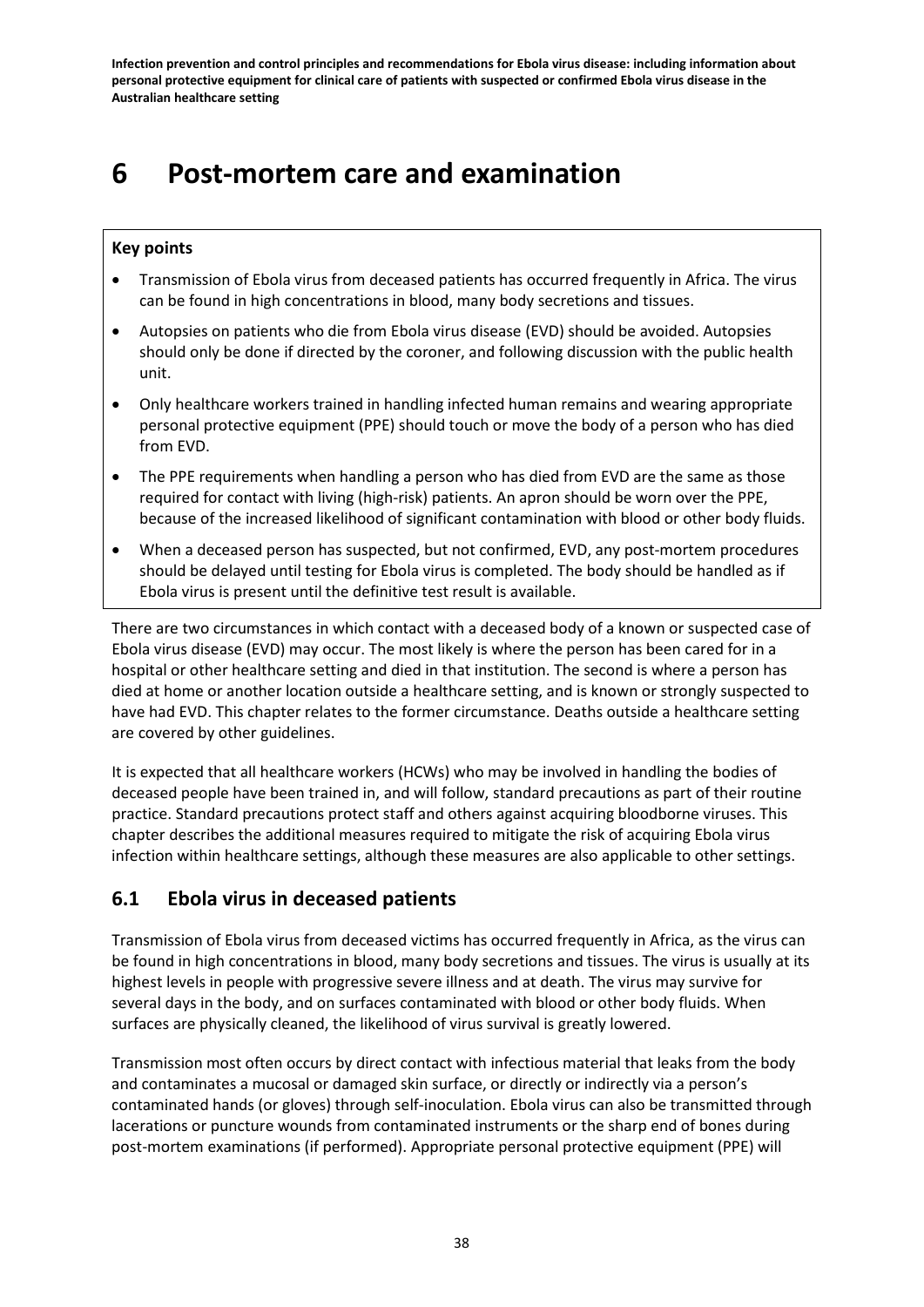protect people when they have direct contact with human remains, and against splashes of blood or other body fluids (e.g. urine, saliva, faeces) to unprotected mucosae (e.g. eyes, nose or mouth).

Some general precautions for handling patients who have died from EVD include the following:

- Autopsies should be avoided. An autopsy should only be done if directed by the coroner and following discussion with the public health unit.
- Only HCWs trained in handling infected human remains and wearing appropriate PPE should touch or move the body of any person who has died from EVD. In most circumstances, this would require the assistance of trained mortuary staff. This will include their assistance in making the body of a deceased person safe while still in a clinical care area.
- Handling of human remains should be kept to a minimum.
- Precautions for handling a person who has died from EVD are the same as those required for contact with living patients. An apron should be worn over the PPE because of the increased likelihood of significant contamination with blood or other body fluids. Mortuary staff and others likely to have contact with the body of a person who has died from EVD should be trained in putting on, wearing, taking off and disposing of PPE **before** contact with the body. Training should be the same as that recommended for care in designated hospitals (see Chapter 4), including using a buddy to ensure that PPE is applied and removed correctly.
- The number of staff involved in handling, or in the same room as, the body should be kept to a minimum.
- The body should be properly prepared (see Section 6.2) at the site of death. It should only be moved after this has been completed, and the outer surface of the body bag or other outer covering has been decontaminated.
- In the unlikely event that the patient dies outside an appropriate room (e.g. during transfer between facilities or rooms), the body should first be taken to an appropriate room (e.g. an isolation room) for preparation.
- When a deceased person has suspected, but not confirmed, EVD, any post-mortem procedures should be delayed until testing for Ebola virus is completed. The body should be handled as if Ebola virus is present until the definitive test result is available.

## **6.2 After-death care in hospitals**

The body and immediate environment of the deceased are likely to be heavily contaminated with Ebola virus, and therefore scrupulous attention to appropriate PPE and cleaning procedures is required. Particular care needs to be taken to avoid injuries from sharp objects in or around the body.

Steps for after-death care procedures are as follows:

• Complete any identification procedures (including those needed for cremation) before the body is prepared, to avoid the need to reopen body bags later. Body bags should only be reopened if directed by the coroner and following discussion with the public health unit. A person required to identify the body must not have direct contact with the deceased. Any viewing should be done from a separate room, either through a window or via a video link. Anyone entering the room must wear appropriate PPE.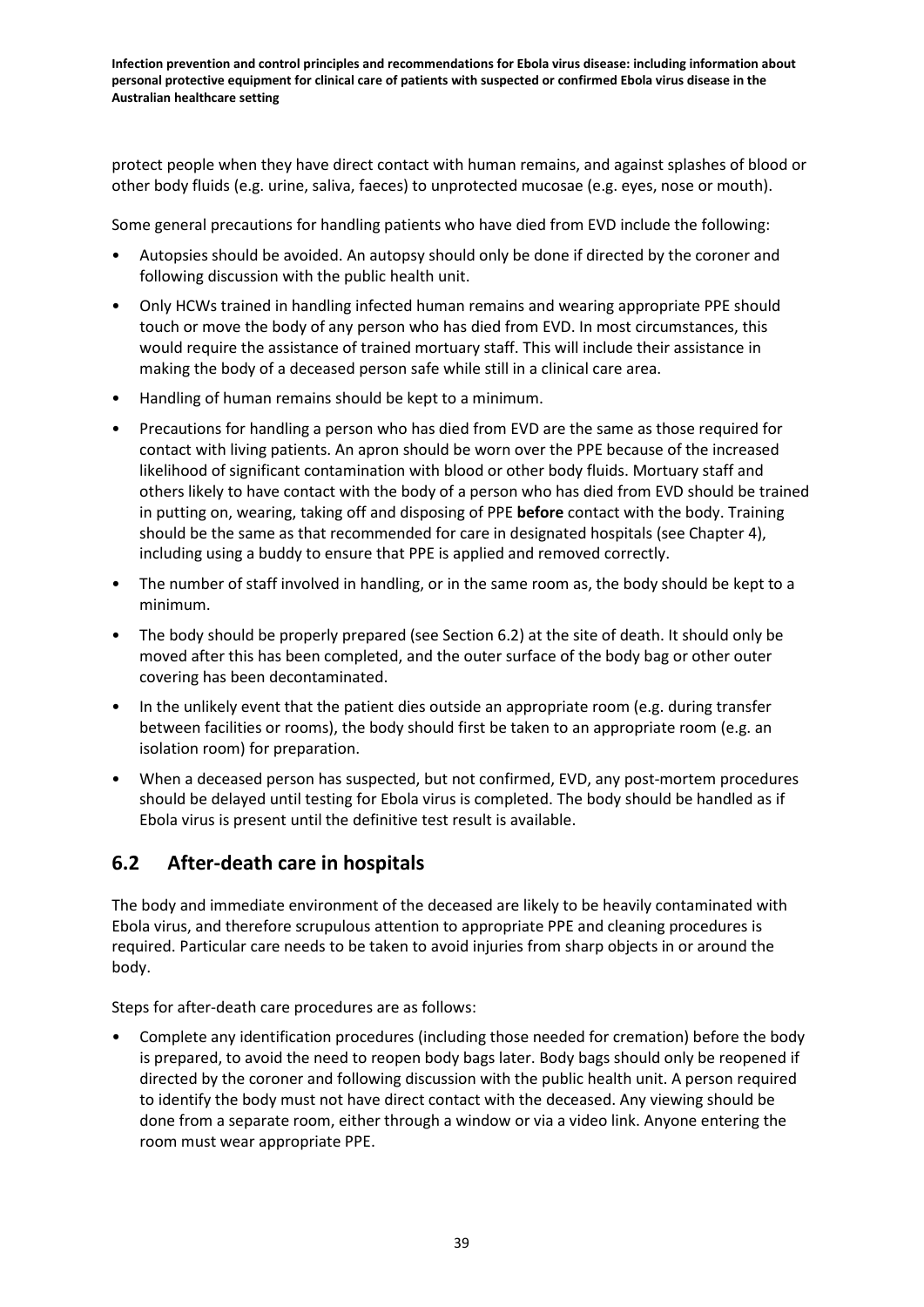- Do not remove intravenous lines, endotracheal tubes or other types of medical devices and tubing that are present at the time of death.
- Leave behind, in the patient room, any of the patient's personal belongings. This includes mobile phones and other equipment. These should be treated as contaminated waste.
- Do **not** wash or clean the body.
- Before a body is handled, use a surgical mask to cover the nose and mouth of the deceased. During manipulation and handling of bodies (e.g. while they are being placed into body bags), fluids can be expelled form body cavities. A mask should reduce the risk that fluids will travel any distance from any upper body cavities.
- Place the body in a sealed, leak-proof body bag. Preferably, this should be an impermeable plastic body bag, not less than 150 μm thick, that can be sealed with heat, adhesive or adhesive tape to make it leak-proof. If other bags are used (e.g. with zippers), they must have been tested and shown to be leak-proof. The particular body bags to be used should be selected in consultation with the receiving mortuary (as designated by the local public health unit).
- Once the body is enclosed in the first bag, change the outer gloves and apron worn by the HCW handling the body. Disinfect the inner gloves with an alcohol-based hand rub before new outer gloves are donned.
- Place the first bag sequentially into two further sealable leak-proof body bags not less than 150 μm thick.
- Decontaminate the surface of the outer body bag before transport to the mortuary. Remove any visible contamination on the bag surfaces with low-concentration hypochlorite solution, and then reapply the hypochlorite disinfectant to the entire outer body bag surface and allow to air dry.
- Take particular care to ensure that the bags are adequately protected from puncture by either any sharp objects inside the bags (e.g. medical devices left in place) or any external objects.
- Once the body bag has been decontaminated, staff should move to the area to take off PPE, and follow the sequence for taking it off (see Section 4.3).
- Clearly and indelibly write the name or identification of the deceased on the top surface of the outer bag.
- Clearly mark the outside of the body bag to show that the deceased is a suspected or confirmed case of EVD.
- Orientate bodies in bags with the seal pointing up, and to avoid pitch and roll of the body during transport to a morgue.

After the body is made safe for transportation (i.e. secured to prevent unauthorised access) using the procedures outlined above, continue as follows:

- Move the body from the patient room to the mortuary or to the parked funeral vehicle via a trolley with side walls to prevent accidental penetration of the body bags during movement on the trolley. Most facilities have a trolley designed to transport deceased people, which will have sides (not dissimilar to an open-lid coffin). These will need to be appropriately cleaned and disinfected after use.
- Ensure that the room or other site of death is cleaned and disinfected by a HCW trained in the use of PPE for EVD and environmental cleaning.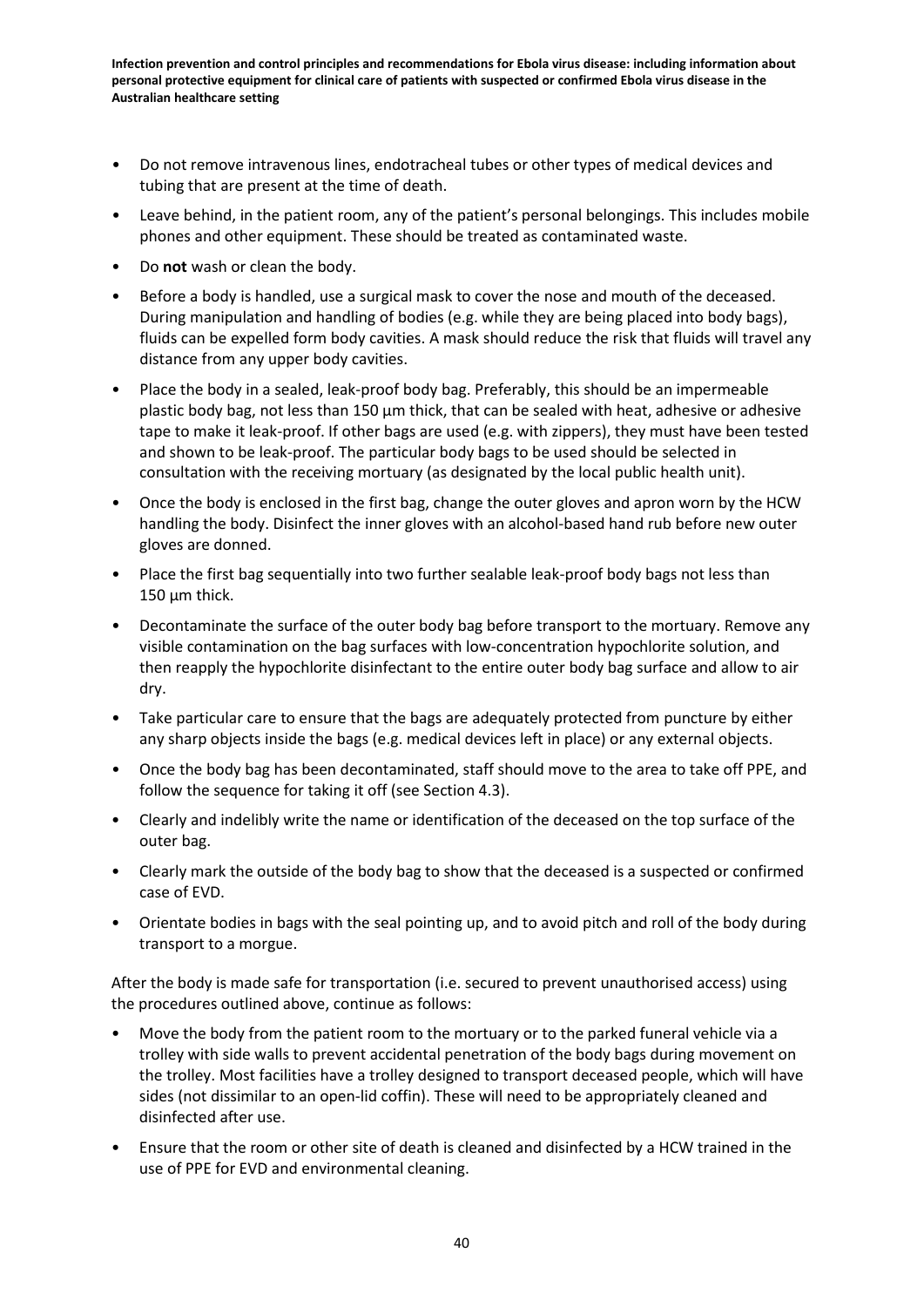• Transport the body bag, once decontaminated. Now, the body bag is non-infectious and can be transported in the usual manner without any additional precautions, following the approval of the responsible public health unit.

## **6.3 Cremation and certification**

In the case of cremations, in addition to the doctor certifying death, some jurisdictions require a government medical officer to sign the crematorium certification and view the deceased. This will present difficulties if the deceased has been sealed in body bags that cannot be later opened for safety reasons. In these jurisdictions, it is advisable to have a number of doctors in the areas caring for very ill patients with EVD (i.e. intensive care units) to apply to be accredited as a government medical officer. There should also be a label, signed by a doctor and secured to the outside of the body near the identification label or papers, stating whether the patient does or does not have a pacemaker. If a pacemaker is present, the label must state 'The pacemaker has NOT been removed'.

If the above process is not followed, and a government medical officer or other appropriate person who can sign the necessary certificates is not available at the time of death, the situation must be discussed with the coroner and the public health unit.

If there is a legal requirement for the body bag to be opened again for identification purposes, the body bag will have to be returned to the mortuary and the process undertaken there, using the procedures described in Section 6.4.

## **6.4 Handling bodies in the mortuary**

Post-mortem examinations of patients with known or suspected EVD should be avoided wherever possible.

Basic procedures for handling bodies in the mortuary include the following:

- Carefully check for any evidence of leakage or soiling of the outer bag. If contamination is present, again place the bag in three sealed, leak-proof body bags as per the protocol for bodies.
- Do not perform embalming.
- Do not open the body bag or handle the remains.
- In the event that a body bag must be opened (e.g. under instruction from the coroner's office for identification purposes), follow the PPE procedures used for performing a post-mortem examination (see Section 6.5). Do not permit direct viewing of the body. Have the identifier view the body through a window or via a remote device, such as a closed-circuit or web camera.
- In the event of leakage or where the body bag is required to be opened, clean and disinfect any equipment used and the environment. Staff members doing this must be trained in PPE and cleaning for EVD.
- Place the body bag into a hermetically sealed casket for cremation or burial.
- No special precautions are required when transporting the hermetically sealed casket.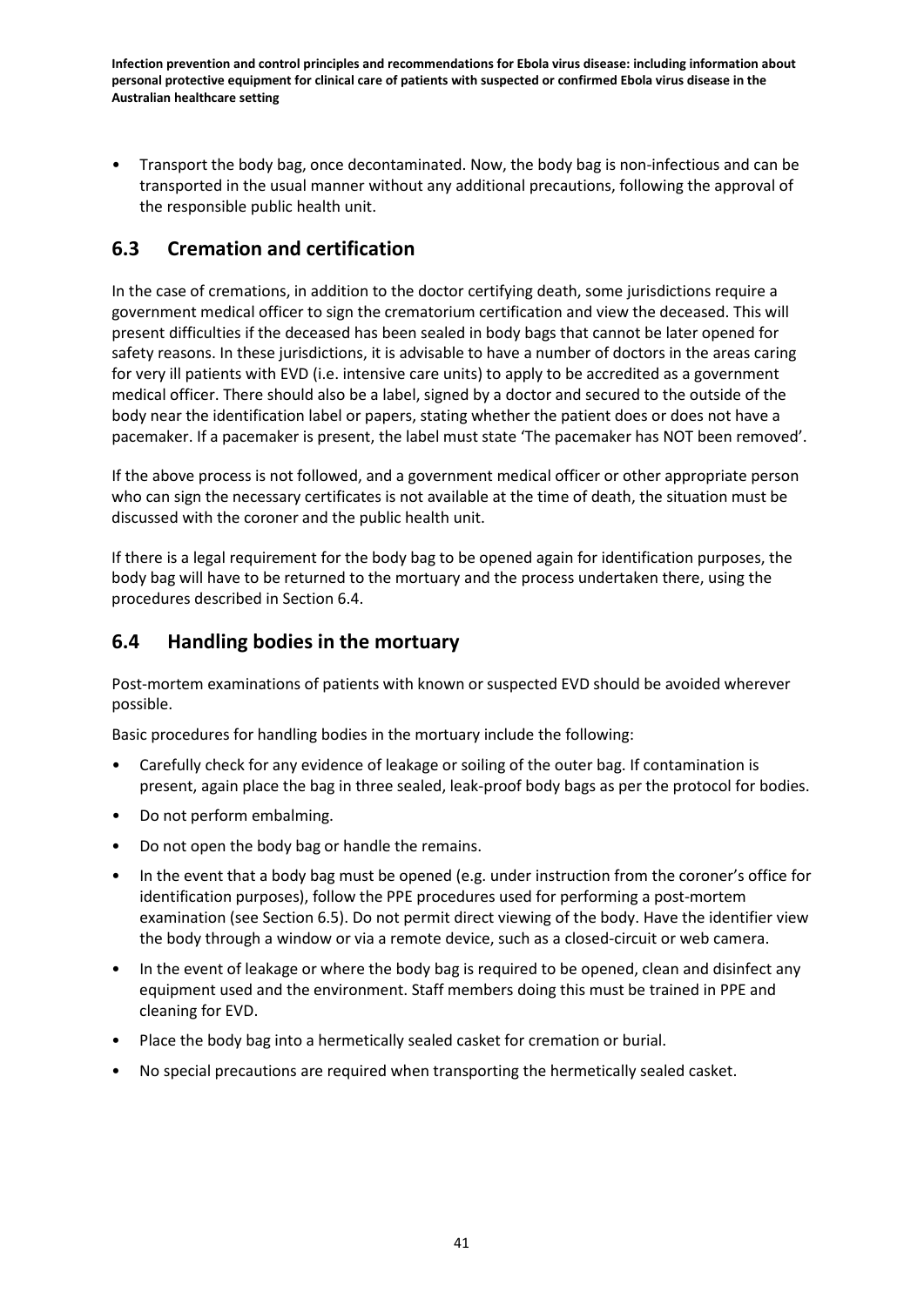## **6.5 Post-mortem examinations**

Non-coronial post-mortem examinations should not be performed on patients with confirmed or suspected EVD who have a known alternative cause of death. A post-mortem examination should only be carried out if there is a specific instruction from the coroner's office.

If a post-mortem is required, general procedures include the following:

- Try to use non-invasive procedures, such as imaging, with minimal invasive physical examination.
- In the event that a limited or full autopsy is necessary, following specific written instruction from the coroner's office, it should be conducted by appropriately trained senior staff in a physically separate room using precautions as required for surgical procedures on a patient with EVD.
- Leave the body in the body bag, if possible.
- Minimise the use of sharp instruments and the number of people in the room.
- If body incisions are needed, consider using added protection for staff, such as chainmail gloves or approved orthopaedic protective gloves, to help prevent sharp injuries from instruments or bones.
- After the examination is complete, seal the remains again in three body bags. Clean and decontaminate the outer bag before the body is moved.
- Ensure that the autopsy room or mortuary is cleaned and disinfected by a staff member trained in PPE and environmental cleaning for EVD.

## **6.6 Staff monitoring**

All staff members who have come into contact with the body need to be monitored and documented. The procedure should follow the same requirements as for HCWs caring for living patients with EVD, after consultation with local public health authorities.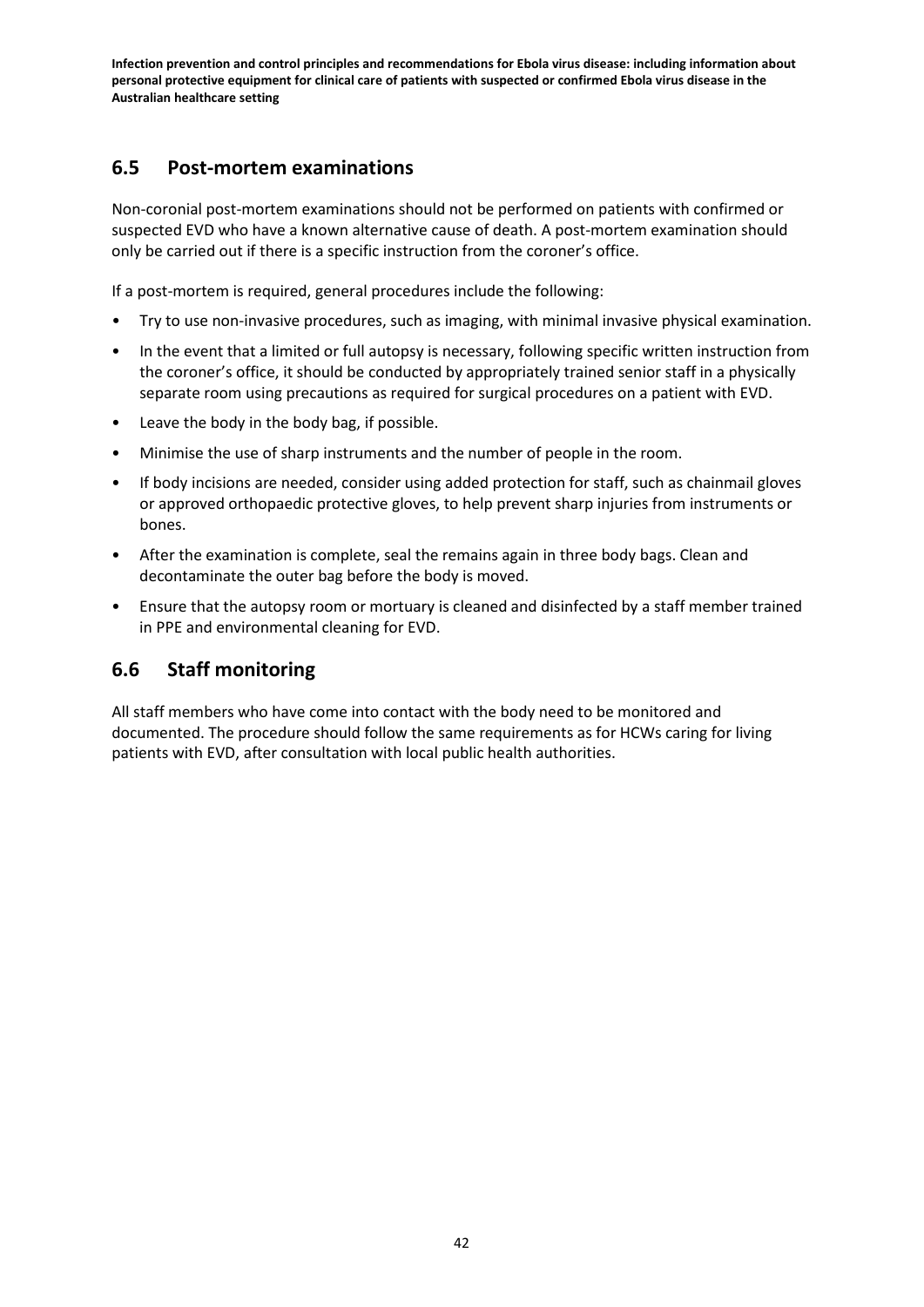# **Appendix 1 Risk assessment scenarios for suspected Ebola virus disease**

Table A1 provides a range of possible scenarios for the assessment of a person under investigation or a patient with suspected Ebola virus disease (EVD), and the recommended personal protective equipment (PPE). This is provided to assist with the risk assessment process, but does not replace the need for a careful description and analysis of risks for each individual patient.

Note that all confirmed EVD patients require level 2 (enhanced) PPE.

| <b>Exposure history</b>                                                                              | <b>Symptoms</b>                                                     | <b>Healthcare activity</b>                                                                       | <b>PPE level</b> |
|------------------------------------------------------------------------------------------------------|---------------------------------------------------------------------|--------------------------------------------------------------------------------------------------|------------------|
| Travel to an Ebola virus<br>disease-affected country<br>in the past 21 days and<br>high- or low-risk | Lower transmission risk—<br>fever, malaise and headache<br>only     | History and triage,<br>examination, IV line<br>insertion, venepuncture for<br>diagnostic testing | 1                |
| exposure                                                                                             | Lower transmission risk-<br>fever, malaise and headache<br>only     | Invasive or aerosol-<br>generating procedure                                                     | 2                |
|                                                                                                      | Higher transmission risk-<br>vomiting, diarrhoea and<br>haemorrhage | History and triage,<br>examination, IV line<br>insertion, venepuncture for<br>diagnostic testing | 2                |
|                                                                                                      | Higher transmission risk-<br>vomiting, diarrhoea and<br>haemorrhage | Invasive or aerosol-<br>generating procedure                                                     | 2                |

**Table A1 Possible assessment scenarios and corresponding PPE level**

IV = intravenous; PPE = personal protective equipment

A careful risk assessment should be done to consider the exposure history and clinical status of the patient. Examples of levels of exposure risk (modified from th[e EVD guidelines of the Communicable](http://health.gov.au/internet/main/publishing.nsf/Content/ohp-ebola-Information-for-Health-Professionals)  Diseases [Network Australia\)](http://health.gov.au/internet/main/publishing.nsf/Content/ohp-ebola-Information-for-Health-Professionals) are as follows:

- EVD lower-risk exposures
	- ordinary household contact with a person under investigation or patient with suspected EVD (in some circumstances, this might be classified as higher risk, such as if the household is in a resource-poor setting)
	- being within approximately 1 metre of a patient with suspected EVD in the early, nonsecretory phase of illness, or within that patient's room or care area for a prolonged period (e.g. healthcare provider, household carer), while not wearing recommended PPE (see Chapter 4)
	- having direct brief contact (e.g. shaking hands) with a person with suspected EVD while not wearing recommended PPE.
- EVD higher-risk exposures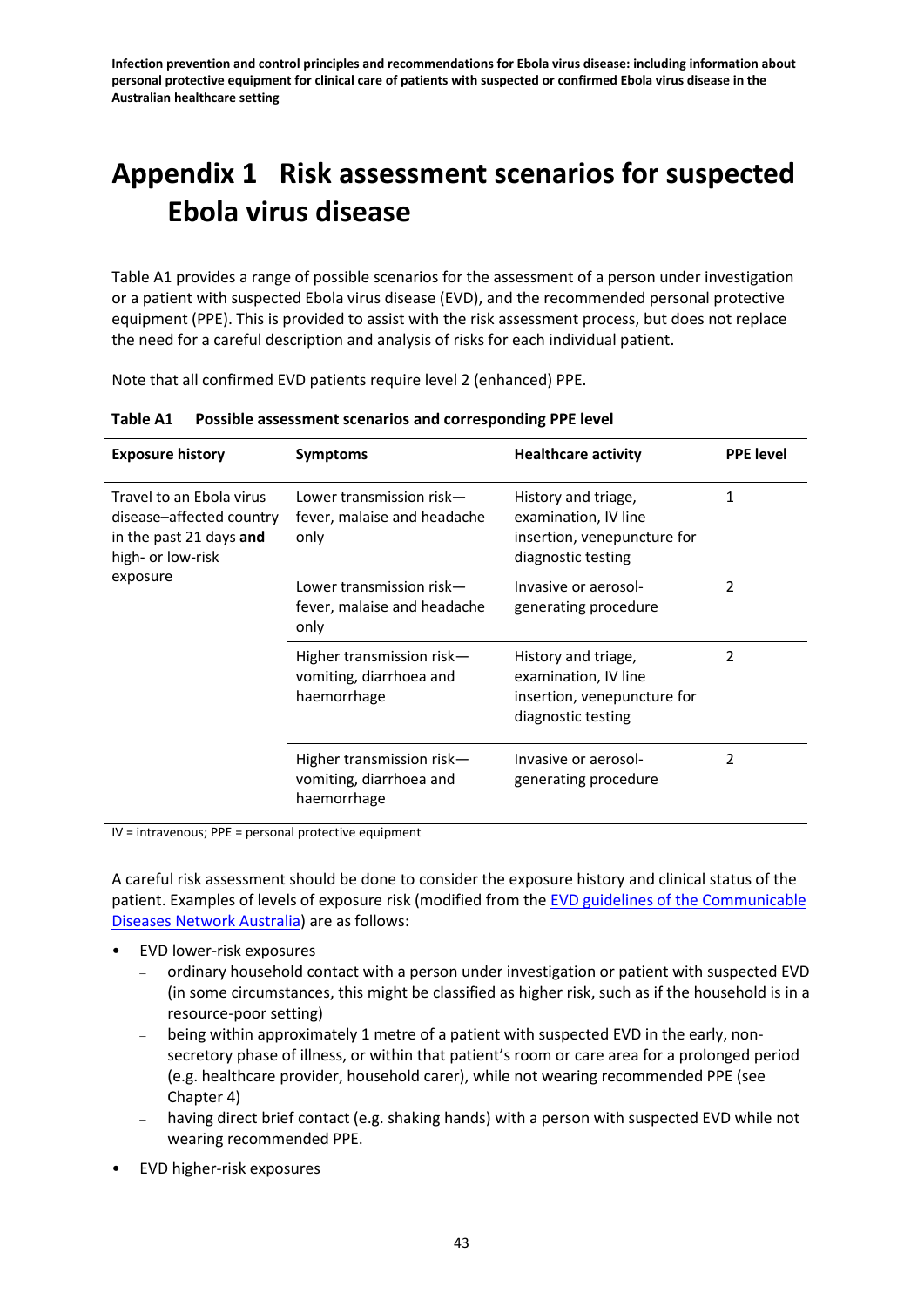- being within approximately 1 metre of a person under investigation or patient with suspected EVD who is producing copious secretions (e.g. vomiting, diarrhoea), or within that patient's room or care area for a prolonged period (e.g. healthcare provider, household carer), while not wearing recommended PPE (see Chapter 4)
- percutaneous (e.g. needlestick) or mucous membrane exposure to blood or other body fluids of a patient with suspected or confirmed EVD
- direct skin contact with blood or other body fluids of a patient with EVD while not wearing recommended PPE.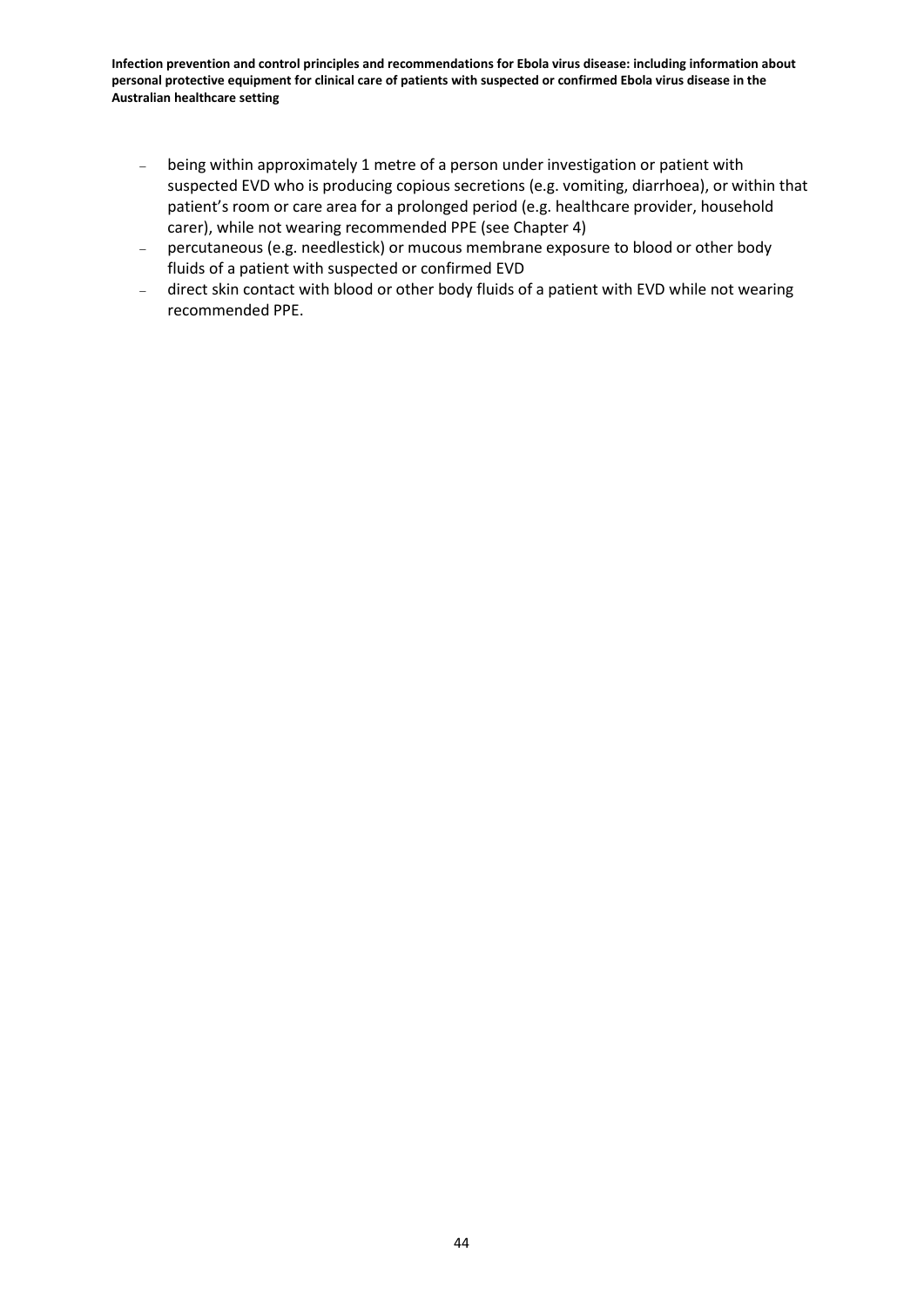# **Appendix 2 Decision tool for determining required personal protective equipment**



PAPR = powered air-purifying respirator

Note: Answering 'yes' to any of the points in the box means that the decision should be 'yes' for that entire box.

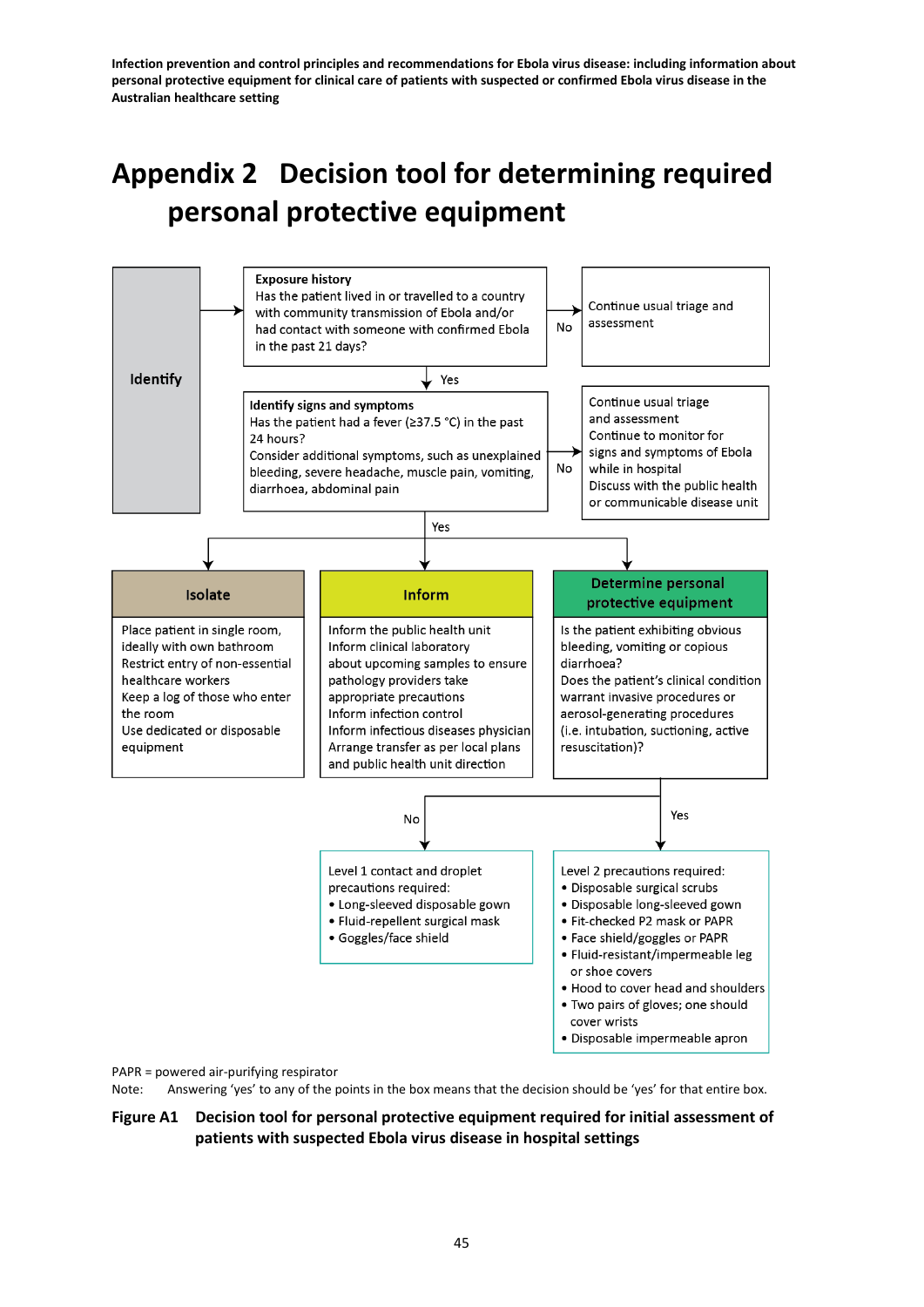# **Glossary**

### **Alcohol-based hand rub**

A Therapeutic Goods Administration–registered alcohol-containing preparation designed for reducing the number of viable microorganisms on the hands without the use or aid of running water. It is included on the Australian Register of Therapeutic Goods as a medicinal product.

### **Anteroom**

A small room leading from a corridor into a room.

### **Buddy**

A trained, experienced healthcare worker who observes, guides and documents activities of clinical staff caring for patients with Ebola virus disease, including warning of any breaches in infection prevention and control, and supervising putting on and taking off personal protective equipment.

### **Chlorine-based disinfectants (hypochlorite)**

Hypochlorites are available as sodium hypochlorite (including household bleach) and as powder (e.g. calcium hypochlorite). They have a broad antimicrobial spectrum, but are inactivated by organic material and rapidly lose potency when diluted. In high concentrations, they cause skin and mucous membrane irritation, metal corrosion and fabric bleaching, and release toxic chlorine gas when mixed with acid or ammonia.

#### **Clinical waste**

Waste material that consists wholly or partly of, or is contaminated with, human or animal tissue, blood or body substances, excretions, drugs or other pharmaceutical products; includes swabs, dressings, syringes, needles and other sharp instruments.

#### **Disinfectant**

A Therapeutic Goods Administration–registered chemical product that is intended for disinfecting surfaces or medical devices.

#### **Fit-check**

A quick check to ensure that a mask or respirator, referred to in this guideline as a P2 mask, is fitting correctly each time it is put on.

#### **Fit test**

A method of ensuring that a mask or respirator, referred to in this guideline as a P2 mask, is fitted correctly and suitable for use by a specific individual. A fit test is used if a seal cannot be achieved using fit-checking.

#### **Fluid resistant**

In this document, 'fluid resistant' refers to protective clothing, including respirators and masks, tested against water as the liquid challenge.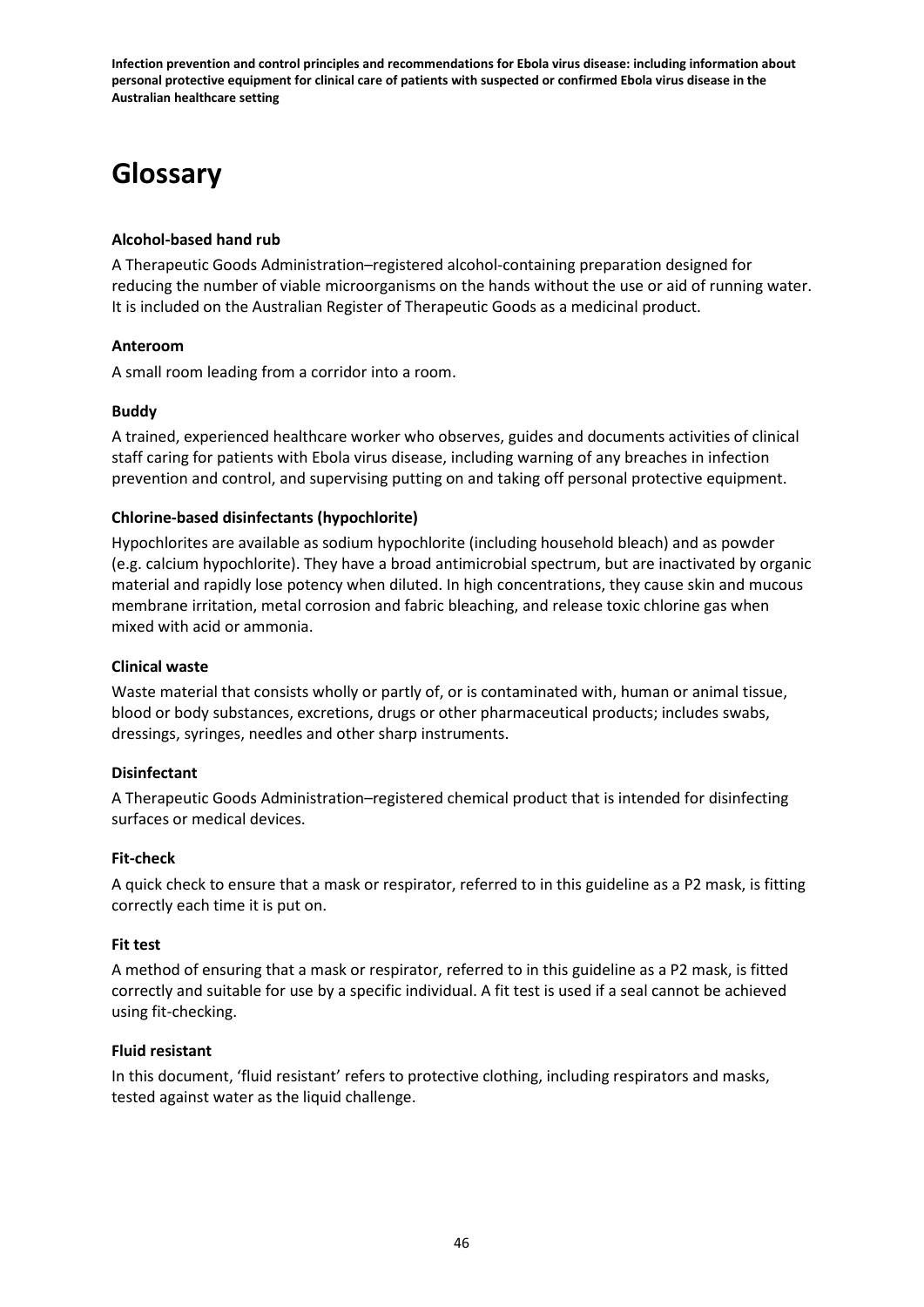### **Fomite**

An object or substance capable of carrying an infectious organism. Examples of fomites in healthcare settings include patient care devices and equipment, used personal protective equipment and contaminated environmental surfaces.

### **Hand hygiene**

A general term applying to processes that aim to reduce the number of microorganisms on hands. This includes:

- applying a waterless antimicrobial agent (e.g. alcohol-based hand rub) to the surface of the hands
- using soap or soap solution (plain or antimicrobial) and water (if hands are visibly soiled), followed by patting dry with single-use towels.

### **Healthcare worker (HCW)**

All people delivering healthcare services, including students and trainees, who have contact with patients, or with blood or other body substances.

#### **Impermeable**

In this document, 'impermeable' refers to materials that provide demonstrated blockage of microorganisms using a recognised standard test method.

#### **Negative-pressure room**

A single-occupancy patient-care room used to isolate people with a suspected or confirmed airborne infectious disease. Environmental factors are controlled in negative-pressure rooms to minimise the transmission of infectious agents that are usually transmitted from person to person by droplets associated with coughing or aerosolisation of contaminated fluids.

#### **P2 masks**

A close-fitting mask worn for airborne precautions, which is capable of filtering 0.3-μm particles. A P2/N95 respirator/mask must comply with AS/NZS 1716:2009.

P2 or N95 respirators (which are very similar) are commonly referred to as 'masks'. The term 'P2 mask' is used throughout this document. The difference between the N95 and P2 classifications for respirator face masks is that the N95 classification means the mask complies with United States testing requirements, whereas the P2 classification indicates compliance with European testing requirements. In practical terms, these differences have virtually no impact on the level of respiratory protection provided to wearers.

#### **Powered air-purifying respirator**

Powered air-purifying respirators (PAPRs) pass contaminated air through a HEPA filter and supply clean air to the wearer's face. PAPRs should conform with AS/NZS 1715 and AS/ANZS 1716, and must only be used by healthcare workers who are trained in their use. The manufacturer's instructions for cleaning, decontaminating and maintenance must be followed. PAPRs may be suitable for healthcare workers with facial hair and those who fail fit testing for P2 respirators.

#### **Sharps**

Instruments used in delivering health care that can inflict a penetrating injury (e.g. needles, lancets, scalpels).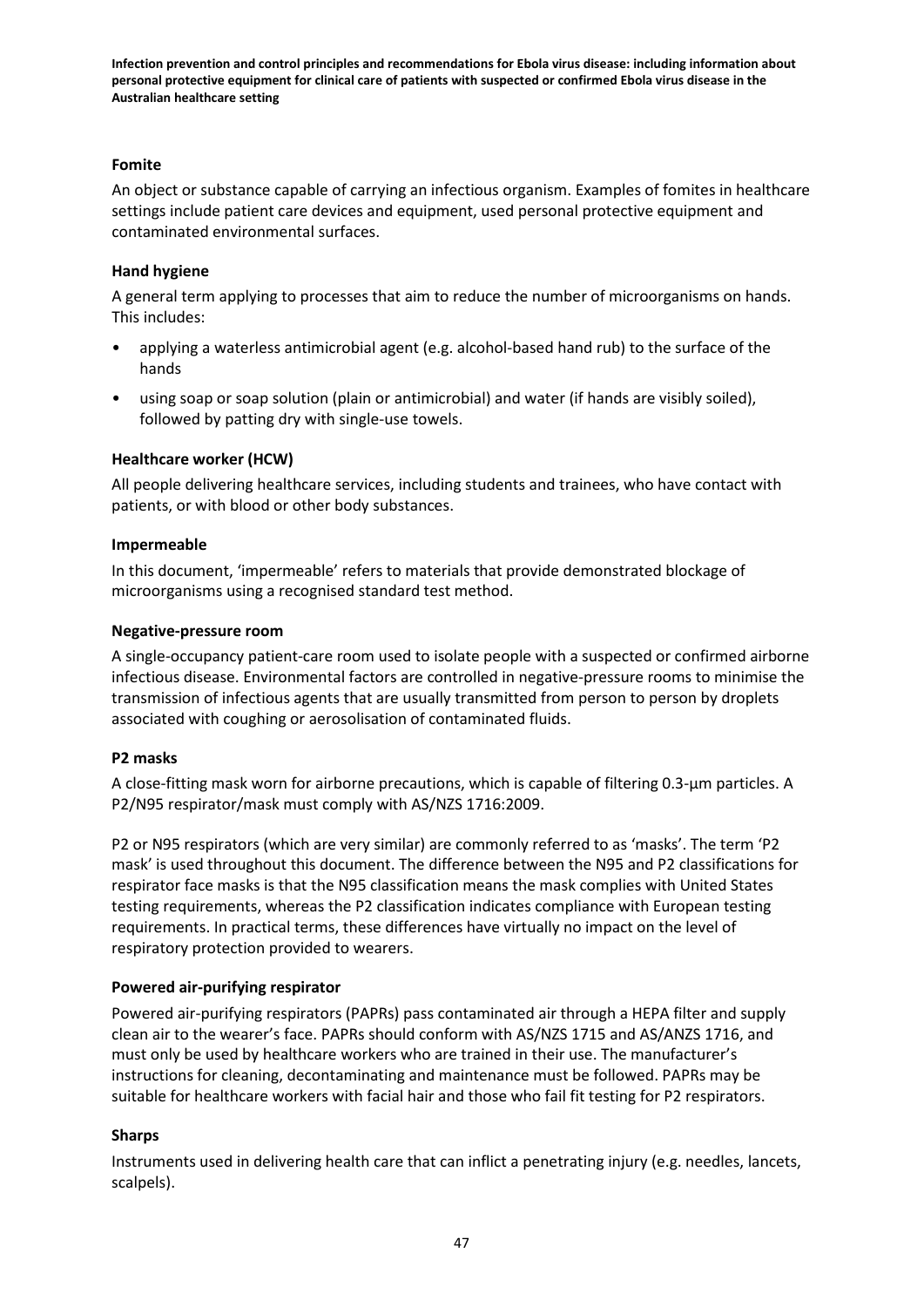#### **Standard precautions**

Work practices that constitute the first-line approach to infection prevention and control in the healthcare setting. These are recommended for the treatment and care of all patients.

#### **Surgical masks**

Loose-fitting, single-use items that cover the nose and mouth. They include products labelled as dental, medical procedure, isolation and laser masks.

#### **Suspected case**

Refers to both a person under investigation and a suspected case.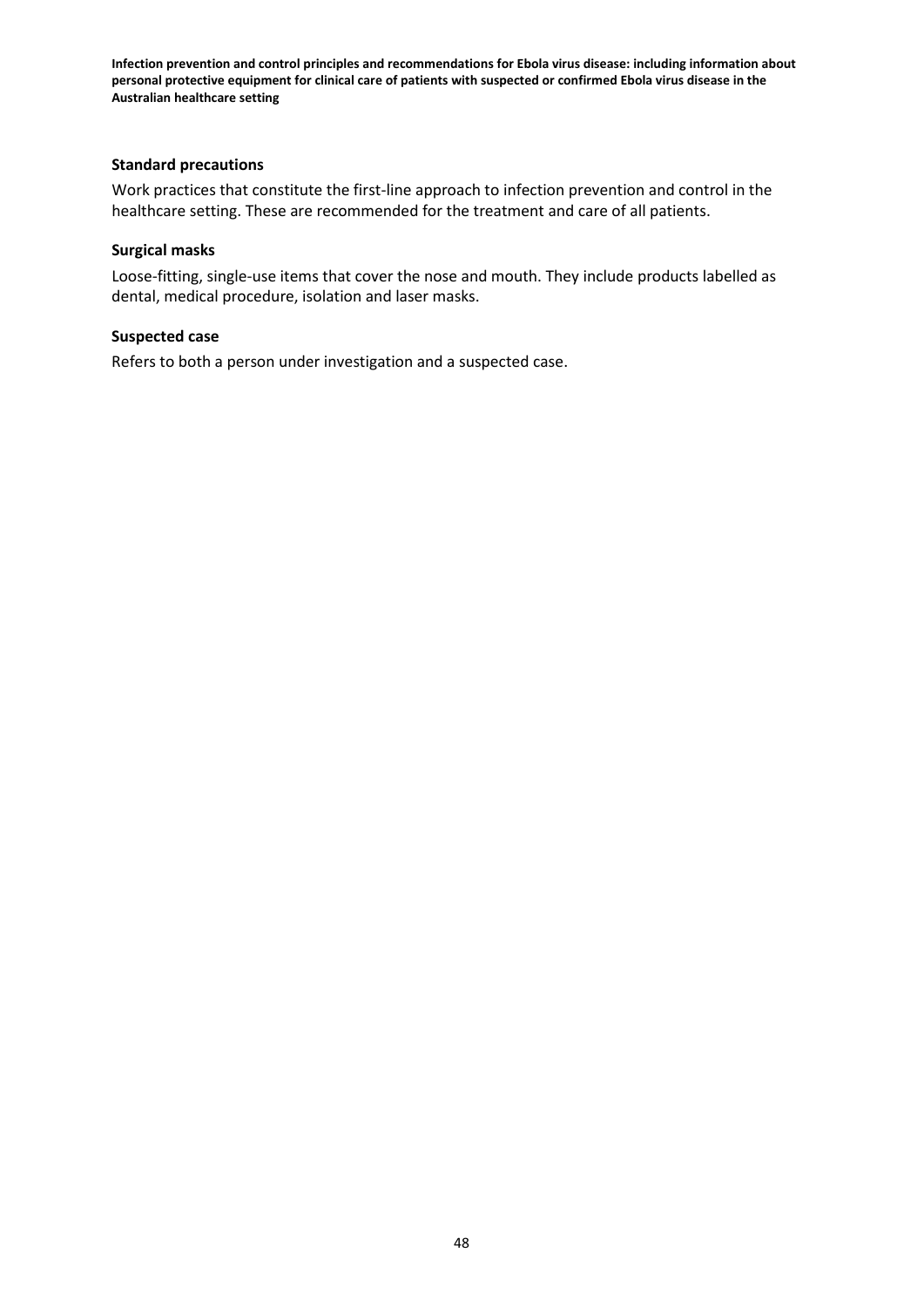## **References**

- 1. Burd EM. Ebola virus: a clear and present danger. J Clin Microbiol 2015;53:4–8.
- 2. Franz DR, Jahrling PB, Friedlander AM, McClain DJ, Hoover DL, Bryne WR, Pavlin JA, Christopher GW, Eitzen EM Jr. Clinical recognition and management of patients exposed to biological warfare agents. JAMA 1997;278(5):399–411.
- 3. National Transport Commission. [Australian code for the transport of dangerous goods by](http://www.ntc.gov.au/Media/Reports/(B3155789-31BC-434C-B17E-B0C0A43E6D6B).pdf)  [road & rail](http://www.ntc.gov.au/Media/Reports/(B3155789-31BC-434C-B17E-B0C0A43E6D6B).pdf) [PDF, 12.8 MB]. Melbourne: National Transport Commission, pp. 106–8.
- 4. WHO Ebola Response Team. Ebola virus disease in West Africa—the first 9 months of the epidemic and forward projections. N Engl J Med 2014;371(16):1481–95.
- 5. Chertow DS, Kleine C, Edwards JK, Scaini R, Giuliani R, Sprecher A. Ebola virus disease in West Africa—clinical manifestations and management. N Engl J Med 2014;371(22):2054–7.
- 6. Connor MJ, Kraft C, Mehta AK, Varkey JB, Lyon GM, Crozier I, Ströher U, Ribner BS, Franch HA. Successful delivery of RRT in Ebola virus disease. J Am Soc Nephrol 2015;26(1):31–7.
- 7. Kreuels B, Wichmann D, Emmerich P, Schmidt-Chanasit J, de Heer G, Kluge S, Sow A, Renné T, Günther S, Lohse AW, Addo MM, Schmiedel S. A case of severe Ebola virus infection complicated by gram-negative septicemia. N Engl J Med 2014;371(25):2394–401.
- 8. Lyon GM, Mehta AK, Varkey JB, Brantly K, Plyler L, McElroy AK, Kraft CS, Towner JS, Spiropoulou C, Ströher U, Uyeki TM, Ribner BS. Clinical care of two patients with Ebola virus disease in the United States. N Engl J Med 2014;371(25):2402–9.
- 9. Centers for Disease Control and Prevention. [Recommendations for safely performing acute](http://www.cdc.gov/vhf/ebola/hcp/guidance-dialysis.html)  [hemodialysis in patients with Ebola virus disease in US hospitals.](http://www.cdc.gov/vhf/ebola/hcp/guidance-dialysis.html) Atlanta, GA: CDC; 2014.
- 10. Centers for Disease Control and Prevention. [Review of human-to-human transmission of](http://www.cdc.gov/vhf/ebola/transmission/human-transmission.html)  [Ebola virus.](http://www.cdc.gov/vhf/ebola/transmission/human-transmission.html) Atlanta, GA: CDC; 2014.
- 11. Centers for Disease Control and Prevention. [Why Ebola is not likely to become airborne](http://www.cdc.gov/vhf/ebola/pdf/mutations.pdf) [PDF, 194 KB]. Atlanta, GA: CDC; 2014.
- 12. World Health Organization. [Personal protective equipment \(PPE\) in the context of filovirus](http://www.who.int/mediacentre/news/releases/2014/ebola-ppe-guidelines/en/)  [disease outbreak response. Technical specifications for PPE equipment to be used by health](http://www.who.int/mediacentre/news/releases/2014/ebola-ppe-guidelines/en/)  [workers providing clinical care for patients.](http://www.who.int/mediacentre/news/releases/2014/ebola-ppe-guidelines/en/) Geneva: WHO; 2014.
- 13. Centers for Disease Control and Prevention. [Guidance on personal protective equipment to](http://www.cdc.gov/vhf/ebola/hcp/procedures-for-ppe.html) be used by healthcare workers [during management of patients with Ebola virus disease in](http://www.cdc.gov/vhf/ebola/hcp/procedures-for-ppe.html)  [US hospitals, including procedures for putting on \(donning\) and removing \(doffing\).](http://www.cdc.gov/vhf/ebola/hcp/procedures-for-ppe.html) Atlanta, GA: CDC; 2014.
- 14. Public Health Agency of Canada. Infection Prevention and Control Expert Working Group: [advice on infection prevention and control measures for Ebola virus disease in healthcare](http://www.phac-aspc.gc.ca/id-mi/vhf-fvh/ebola-ipc-pci-eng.php)  [settings.](http://www.phac-aspc.gc.ca/id-mi/vhf-fvh/ebola-ipc-pci-eng.php) Ottawa: PHAC; 2014.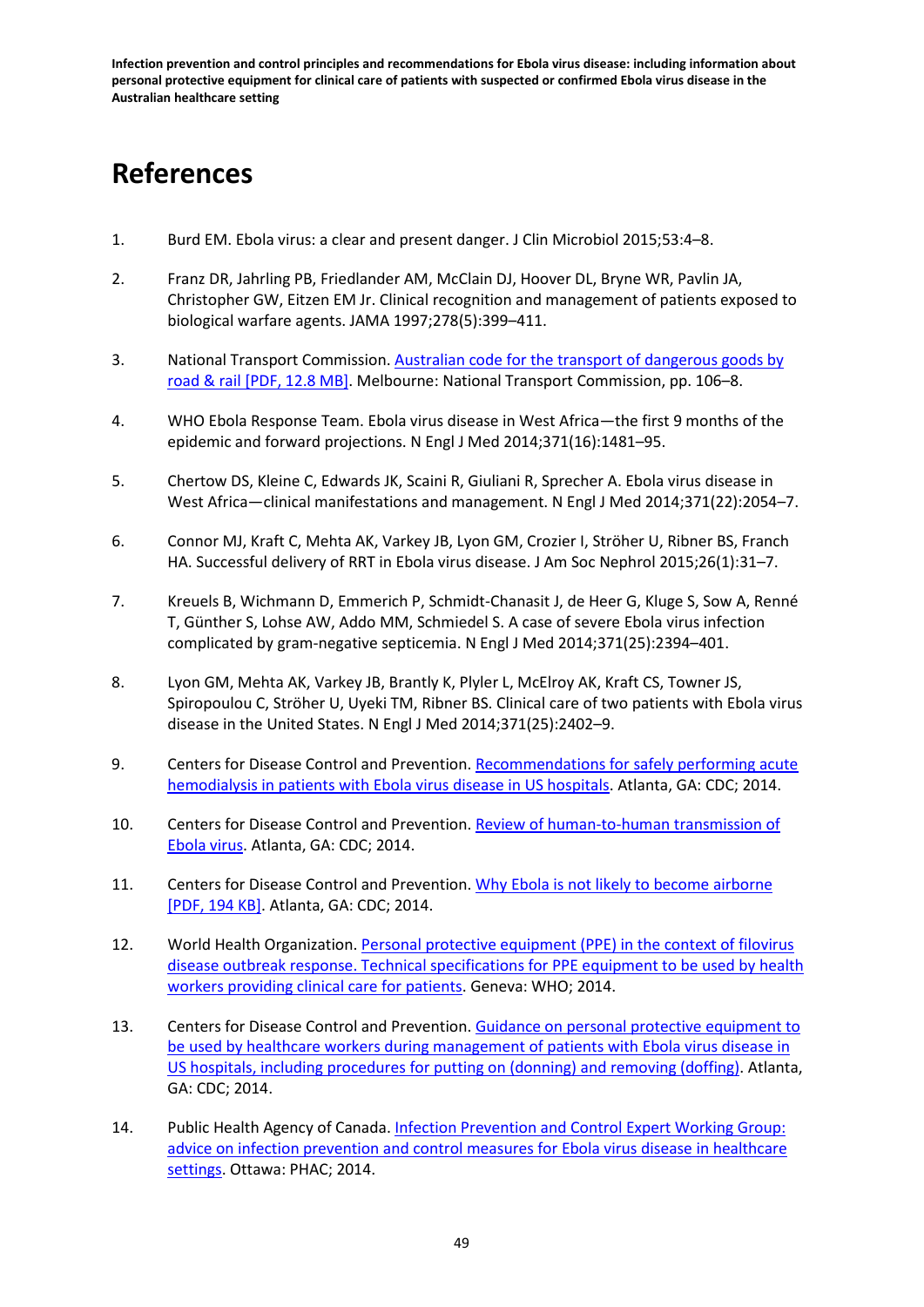- 15. European Centre for Disease Prevention and Control. Safe use of personal protective equipment in the treatment of infectious diseases of high consequence. A tutorial for trainers in healthcare settings. Version 2. Stockholm: ECDC; 2014.
- 16. Centers for Disease Control and Prevention. Interim guidance for managers and workers [handling untreated sewage from individuals with Ebola in the United States.](http://www.cdc.gov/vhf/ebola/prevention/handling-sewage.html) Atlanta, GA: CDC; 2014.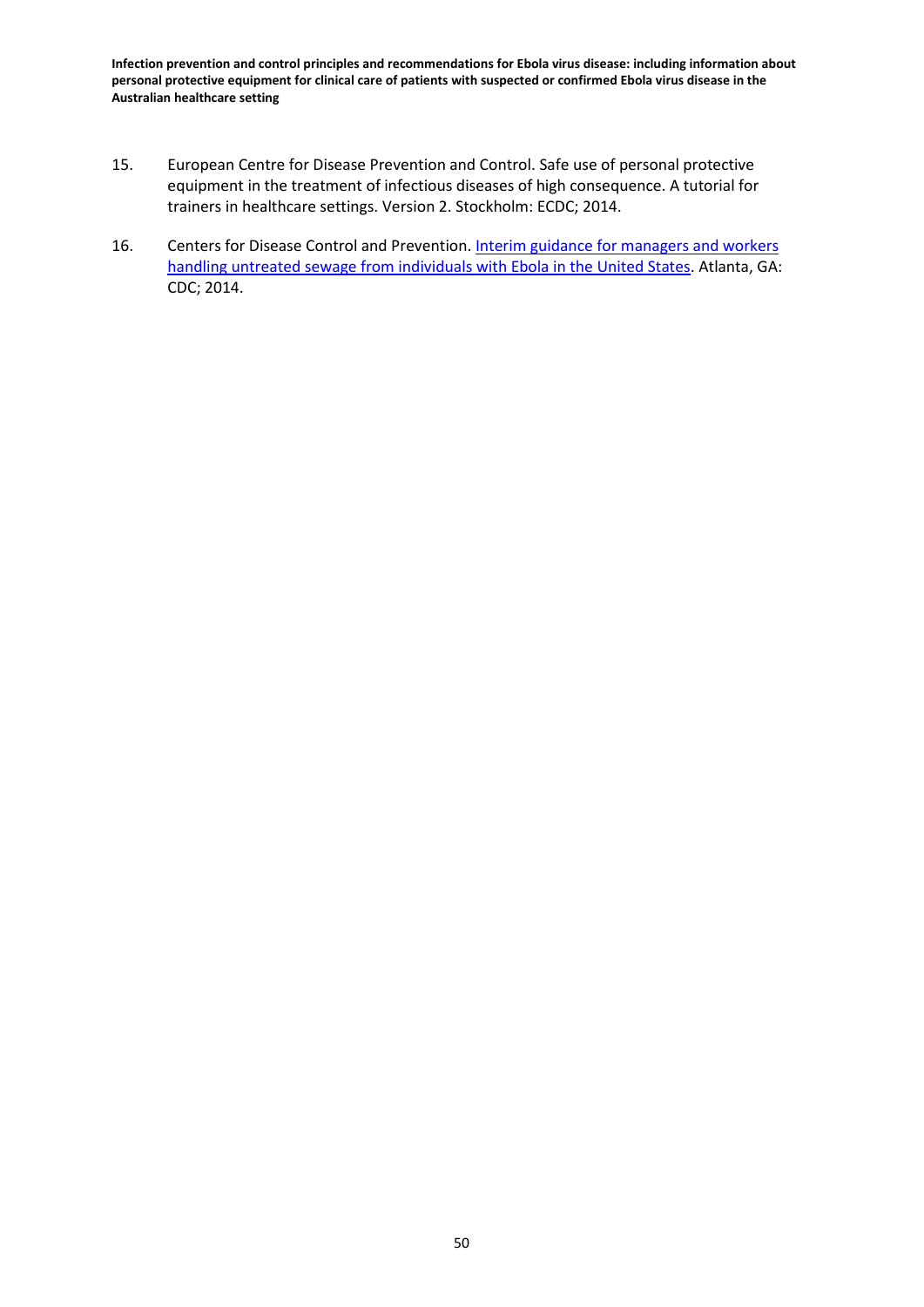# **Bibliography**

## **Australian Government Department of Health**

[Ebola virus disease \(EVD\) CDNA National Guidelines for Public Health Units](http://health.gov.au/internet/main/publishing.nsf/Content/ohp-ebola-Information-for-Health-Professionals) (Series of National Guidelines), updated 6 November 2014.

[Information for GPs,](http://health.gov.au/internet/main/publishing.nsf/Content/ohp-ebola-gps.htm) 2014.

[Laboratory procedures and precautions for samples collected from patients with suspected viral](http://www.health.gov.au/internet/main/publishing.nsf/Content/cda-pubs-other-vhf.htm)  [haemorrhagic fevers,](http://www.health.gov.au/internet/main/publishing.nsf/Content/cda-pubs-other-vhf.htm) updated 13 November 2014.

[Ebola Information about Ebola virus disease \(Ebola\), outbreaks and preparedness,](http://www.health.gov.au/internet/main/publishing.nsf/Content/ohp-ebola.htm) updated 12 December 2014.

## **Australia**

Hand Hygiene Australia[. 5 moments for hand hygiene,](http://www.hha.org.au/home/5-moments-for-hand-hygiene.aspx) 2009.

- National Health and Medical Research Council. [Australian guidelines for the prevention and control](http://www.nhmrc.gov.au/guidelines-publications/cd33)  [of infection in healthcare,](http://www.nhmrc.gov.au/guidelines-publications/cd33) 2010.
- National Transport Commission. [Australian code for the transport of dangerous goods by road & rail](http://www.ntc.gov.au/Media/Reports/(B3155789-31BC-434C-B17E-B0C0A43E6D6B).pdf) [PDF, 12.8 MB], 2014.
- Australian Funeral Directors Association. [Funeral industry infection control guidelines](http://afda.org.au/media/member/ICG.pdf) [PDF, 1.7 MB], 2008.

## **New Zealand Government**

[Patient management guideline for primary care—Ebola virus disease \(EVD\)](http://www.nzlocums.com/Locums/media/Documents/PDFs/News%20item%20PDFs/Patient-Management-Guideline-for-Primary-Care-Ebola-virus-disease-%28EVD%29.pdf) [PDF, 152 KB], 2014.

## **Public Health England**

[Viral haemorrhagic fever: ACDP algorithm and guidance on management of patients,](https://www.gov.uk/government/publications/viral-haemorrhagic-fever-algorithm-and-guidance-on-management-of-patients) 2014.

[Ebola infection prevention and control guidance for primary care](https://www.gov.uk/government/uploads/system/uploads/attachment_data/file/377223/Ebola_infection_prevention_and_control_guidance_for_primary_care.pdf) [PDF, 230 KB], 2014.

## **Public Health Agency of Canada**

[Infection Prevention and Control Expert Working Group: advice on infection prevention and control](http://www.phac-aspc.gc.ca/id-mi/vhf-fvh/ebola-ipc-pci-eng.php)  [measures for Ebola virus disease in healthcare settings,](http://www.phac-aspc.gc.ca/id-mi/vhf-fvh/ebola-ipc-pci-eng.php) 2014.

## **Centers for Disease Control and Prevention, United States**

[Infection prevention and control recommendations for hospitalized patients under investigation](http://www.cdc.gov/vhf/ebola/hcp/infection-prevention-and-control-recommendations.html)  [\(PUIs\) for Ebola virus disease](http://www.cdc.gov/vhf/ebola/hcp/infection-prevention-and-control-recommendations.html) in US hospitals, 2014.